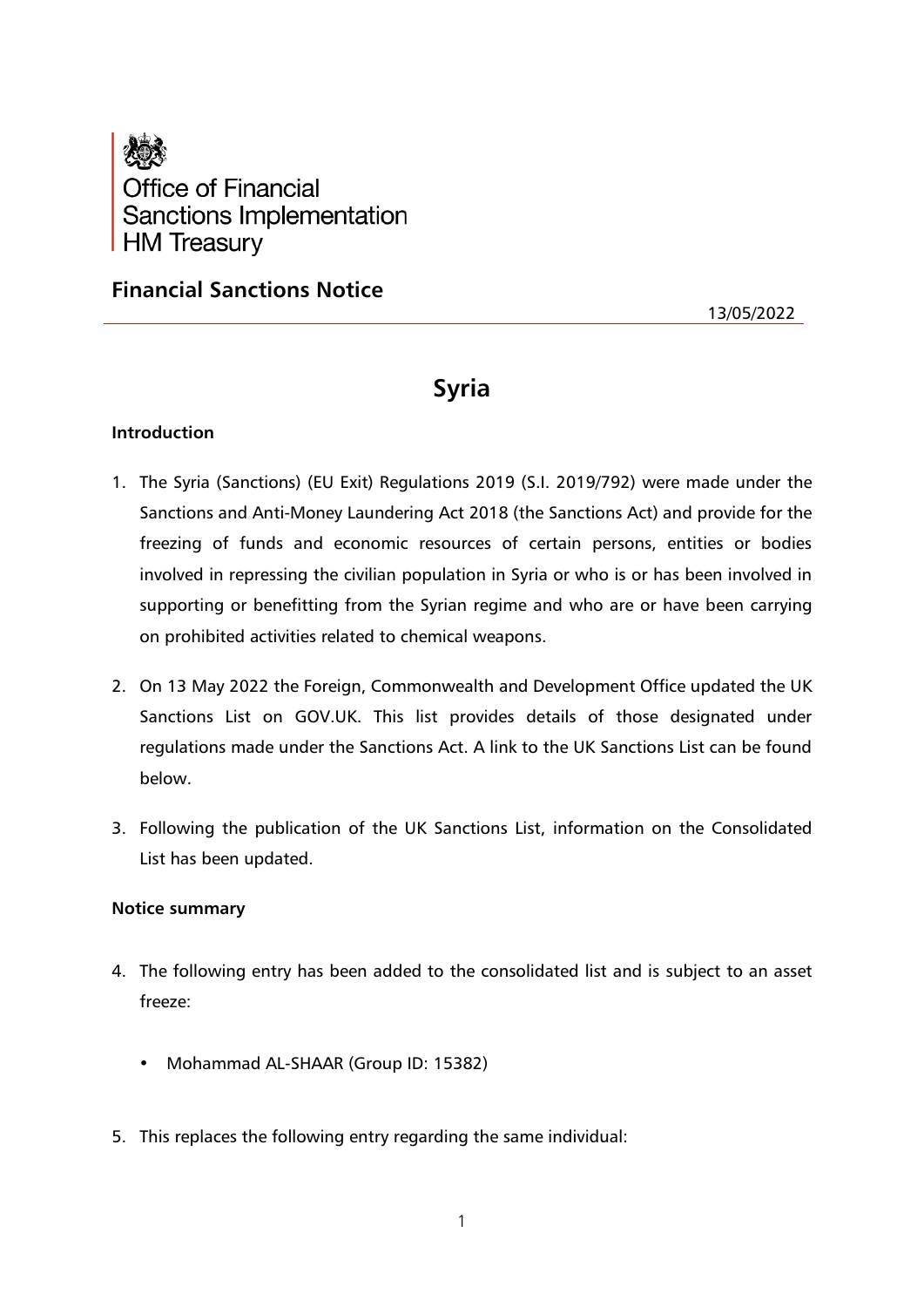- Mohammad Ibrahim AL-SHAAR (Group ID: 12421)
- 6. The following entry has been removed from the consolidated list and is no longer subject to an asset freeze.
	- Yousef ISMAIL (Group ID: 12471)
- 7. 108 entries have been amended on the consolidated list and remain subject to an asset freeze. Further details can be found in the annex to this notice.

# **What you must do**

- 8. You must:
	- i. check whether you maintain any accounts or hold any funds or economic resources for the persons set out in the Annex to this Notice;
	- ii. freeze such accounts, and other funds or economic resources and any funds which are owned or controlled by persons set out in the Annex to the Notice
	- iii. refrain from dealing with the funds or assets or making them available (directly or indirectly) to such persons unless licensed by the Office of Financial Sanctions Implementation (OFSI);
	- iv. report any findings to OFSI, together with any additional information that would facilitate compliance with the Regulations;
	- v. provide any information concerning the frozen assets of designated persons that OFSI may request. Information reported to OFSI may be passed on to other regulatory authorities or law enforcement.
- 9. Where a relevant institution has already reported details of accounts, other funds or economic resources held frozen for designated persons, they are not required to report these details again.
- 10. Failure to comply with financial sanctions legislation or to seek to circumvent its provisions is a criminal offence.

# **Further Information**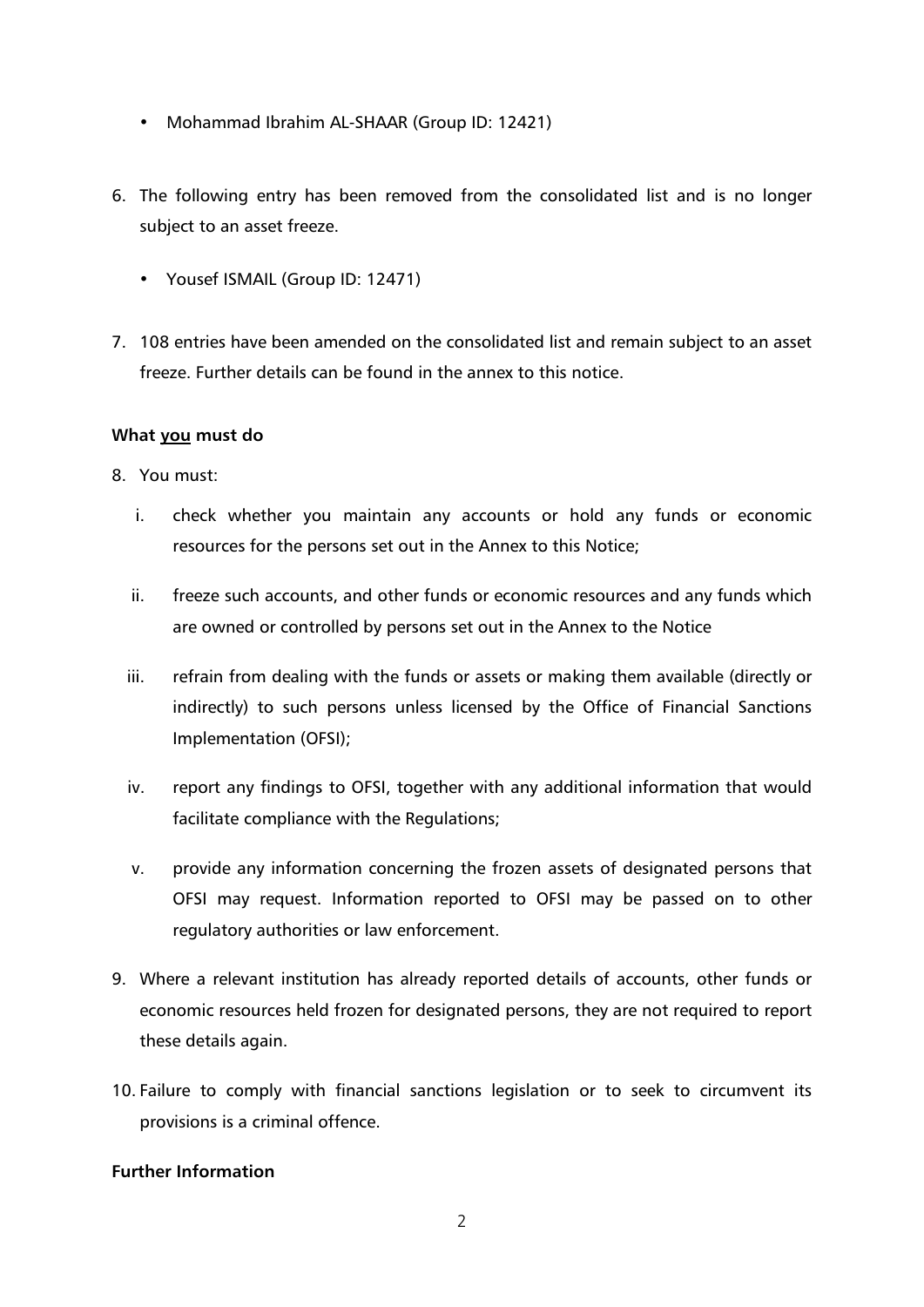- 11. Copies of recent notices, UK legislation and relevant guidance can be obtained from the Syria financial sanctions page on the Gov.UK website: [https://www.gov.uk/government/collections/financial-sanctions-regime-specific](https://www.gov.uk/government/collections/financial-sanctions-regime-specific-consolidated-lists-and-releases)[consolidated-lists-and-releases](https://www.gov.uk/government/collections/financial-sanctions-regime-specific-consolidated-lists-and-releases)
- 12. The Consolidated List can be found here:

[https://www.gov.uk/government/publications/financial-sanctions-consolidated-list-of](https://www.gov.uk/government/publications/financial-sanctions-consolidated-list-of-targets/consolidated-list-of-targets)[targets/consolidated-list-of-targets](https://www.gov.uk/government/publications/financial-sanctions-consolidated-list-of-targets/consolidated-list-of-targets)

13. The UK Sanctions List can be found here:

<https://www.gov.uk/government/publications/the-uk-sanctions-list>

14. For more information please see our guide to financial sanctions:

<https://www.gov.uk/government/publications/uk-financial-sanctions-guidance>

# **Enquiries**

15. Non-media enquiries about the implementation of financial sanctions in the UK should be addressed to:

Office of Financial Sanctions Implementation HM Treasury 1 Horse Guards Road London SW1A 2HQ [ofsi@hmtreasury.gov.uk](mailto:ofsi@hmtreasury.gov.uk)

- 16. Non-media enquiries about the sanctions measures themselves should be addressed to: [sanctions@fcdo.gov.uk](mailto:sanctions@fcdo.gov.uk)
- 17. Media enquiries about how financial sanctions are implemented in the UK should be addressed to the Treasury Press Office on 020 7270 5238.
- 18. Media enquiries about the sanctions measures themselves should be addressed to the Foreign, Commonwealth & Development Office Press Office on 020 7008 3100.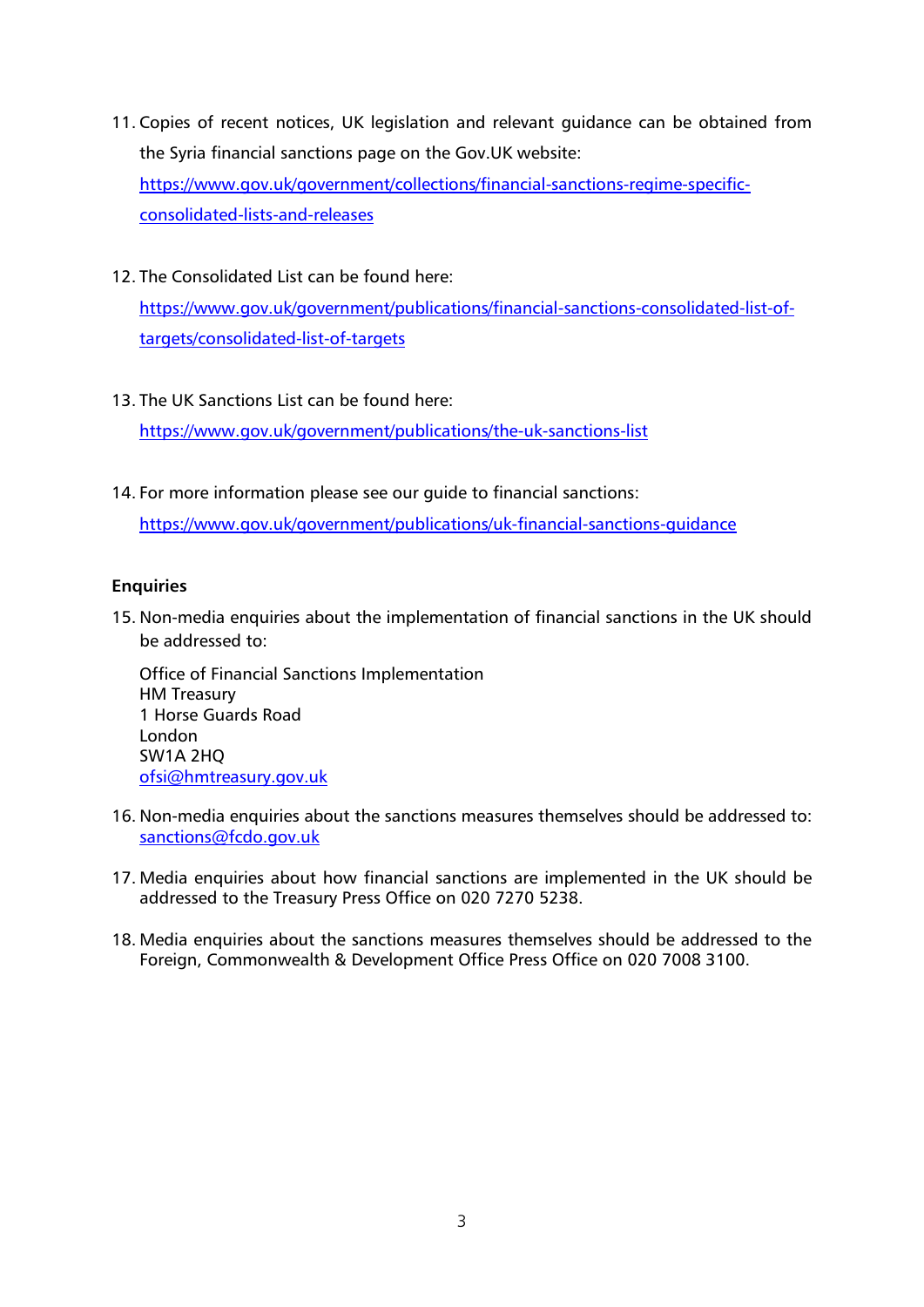# **ANNEX TO NOTICE**

### **FINANCIAL SANCTIONS: SYRIA**

### **THE SYRIA (SANCTIONS) (EU EXIT) REGULATIONS 2019 (S.I. 2019/792)**

#### **ADDITION**

#### **Individual**

### **1. AL-SHAAR, Mohammed**

**a.k.a:** (1) AL-CHA'AR, Mohamed (2) AL-CHA'AR, Mohammad (3) AL-CHA'AR, Mohammed (4) AL-CHAAR, Mohamed (5) AL-CHAAR, Mohammad (6) AL-CHAAR, Mohammed (7) AL-CHAAR, Muhammad (8) AL-CHA'AR, Muhammad (9) AL-SHA'AR, Mohammad (10) AL-SHA'AR, Mohammed (11) AL-SHA'AR, Muhammad (12) AL-SHAAR, Mohamed (13) AL-SHA'AR, Mohamed (14) AL-SHAAR, Mohammad (15) AL-SHAAR, Muhammad **Nationality:** Syria **Position:** Military Official **Other Information**: (UK Sanctions List Ref): SYR0381 (UK Statement of Reasons): Political Security Division. Military Official involved in the violence in Homs. **Listed on:** 13/05/2022 **UK Sanctions List Date Designated:** 13/05/2022 **Last Updated:** 13/05/2022 **Group ID:** 15382.

### **REMOVAL**

### **Individual**

#### **1. AL-SHAAR, Mohammad Ibrahim**

**DOB**: --/--/1950. **POB**: Latakia Province, Syria **a.k.a:** (1) AL-CHAAR, Mohamed (2) AL-CHA'AR, Mohamed (3) AL-CHAAR, Mohammad, Ibrahim (4) AL-CHA'AR, Mohammad, Ibrahim (5) AL-CHAAR, Mohammed (6) AL-CHA'AR, Mohammed (7) AL-CHAAR, Muhammad (8) AL-CHA'AR, Muhammad (9) AL-SHAAR, Mohamed (10) AL-SHA'AR, Mohamed (11) AL-SHA'AR, Mohammad, Ibrahim (12) AL-SHAAR, Mohammed (13) AL-SHA'AR, Mohammed (14) AL-SHAAR, Muhammad (15) AL-SHA'AR, Muhammad **Nationality**: Syria **Position**: Major General. Minister for the Interior **Other Information:** (UK Sanctions List Ref): SYR0342 (UK Statement of Reasons): Former military official and former government minister within the Assad regime appointed after May 2011. Shares responsibility for the violent repression against the civilian population. (Gender): Male **Listed on:** 02/12/2011 **UK Sanctions List Date Designated:** 31/12/2020 **Last Updated:** 31/12/2020 *13/05/2022* **Group ID:** 12421.

#### **DELISTING**

#### **Individual**

#### **1. ISMAIL, Yousef**

**a.k.a:** ISMAEL, Yousef **Position**: Commander 134th Brigade **Other Information:** (UK Sanctions List Ref): SYR0240 (UK Statement of Reasons): Gave orders to troops to shoot at houses and people on roofs during a funeral in Talbiseh for protesters killed the previous day. (Gender): Male **Listed on:** 24/01/2012 **UK Sanctions List Date Designated:** 31/12/2020 **Last Updated:** 31/12/2020 *13/05/2022* **Group ID:** 12471.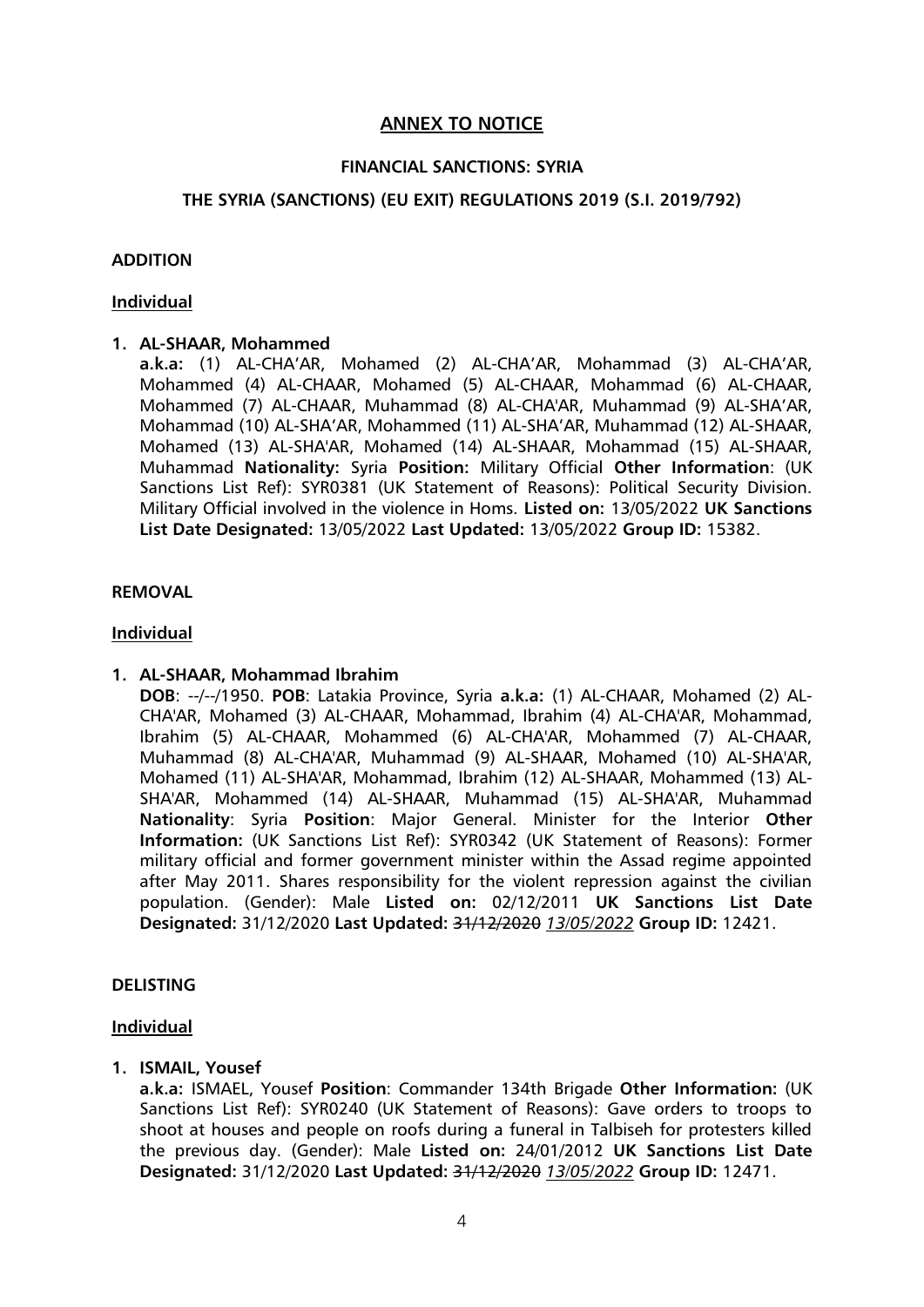### **AMENDMENTS**

Deleted information appears in strikethrough. Additional information appears in italics and is underlined.

### **Individuals**

### **1. ABDULLAH, Abdelhamid Khamis**

**a.k.a:** (1) ABDELHAMID, Khamis, Ahmad (2) ABDULHAMID, Khamis (3) ABDULHAMID, Khamis, Ahmad (4) ADBALLA, Abdelhamid, Khamis (5) HAMID (6) HAMID, Ahmad (7) HAMID, Khamis (8) HAMID, Khamis, Ahmad (9) KHAMIS, Abdelhamid, Khamis **Nationality**: Syria **Position**: Chairman of Overseas Petroleum Trading Company (OPT) **Other Information:** (UK Sanctions List Ref): SYR0002 (UK Statement of Reasons): Chairman of Overseas Petroleum Trading Company (OPT) which has been listed by the Council for benefiting from and supporting the Syrian regime. He coordinated shipments of oil to the Syrian regime with listed Syrian state oil company Sytrol. Therefore, he is benefitting from and providing support to the Syrian regime. In view of his position as the most senior person in the entity he is responsible for its activities and associated with it. (Gender): Male **Listed on:** 22/10/2014 **UK Sanctions List Date Designated:** 31/12/2020 **Last Updated:** 31/12/2020 *13/05/2022* **Group ID:** 13164.

### **2. AYYUB, Ali Abdullah**

**DOB**: --/--/1952. **a.k.a:** (1) ABDALLAH (2) AYOB, Ali, Abdullah (3) AYOUB, Ali, Abdullah (4) AYUB, Ali, Abdullah (5) AYYOUB, Ali, Abdullah **Position**: *Vice President of the Council of Ministers/Deputy Prime Minister and Minister of Defence* **Other Information:** (UK Sanctions List Ref): SYR0008 (UK Statement of Reasons): Vice President of the Council of Ministers*/Deputy Prime Minister* and Minister of Defence. Appointed in January 2018. Officer of the rank off General in the Syrian Army, in post after May 2011. Former Chief of General Staff of the Syrian Armed Forces. Person supporting the Syrian regime and responsible for repression of and violance *violence* against the civilian population in Syria. **Listed on:** 15/11/2011 **UK Sanctions List Date Designated:** 31/12/2020 **Last Updated:** 31/12/2020 *13/05/2022* **Group ID:** 12211.

#### **3. ISMAEL, Amar**

**DOB**: 03/04/1973. **a.k.a:** (1) ISMAEL, Ammar (2) ISMAIL, Amar (3) ISMAIL, Ammar **Position**: Head of Syrian electronic army (territorial army intelligence service) **Other Information:** (UK Sanctions List Ref): SYR0017 (UK Statement of Reasons): Head of Syrian electronic army (territorial army service) involved in violent crackdown and call to violence against the civilian population across Syria. *and supporting the regime. Associated with members of Syrian security and intelligence services.* (Gender): Male **Listed on:** 15/11/2011 **UK Sanctions List Date Designated:** 31/12/2020 **Last Updated:** 31/12/2020 *13/05/2022* **Group ID:** 12218.

### **4. AL-ACHI, Amer**

### **Name (non-Latin script):** العشي إبراهيم عامر

**DOB**: --/--/1954. **POB**: Hama **a.k.a:** (1) AACHI, Aammar (2) AACHI, Amer (3) AACHI, Amer, Ibrahim (4) AACHI, Amis (5) AACHI, Ammar (6) ACHI, Aammar (7) ACHI, Amer (8) ACHI, Amer, Ibrahim (9) ACHI, Amis (10) ACHI, Ammar (11) AL ASHI, Aammar (12) AL ASHI, Amer (13) AL ASHI, Amer, Ibrahim (14) AL ASHI, Amis (15) AL ASHI, Ammar (16) AL-ACHI, Aammar (17) AL-ACHI, Amer, Ibrahim (18) AL-ACHI, Amis (19) AL-ACHI,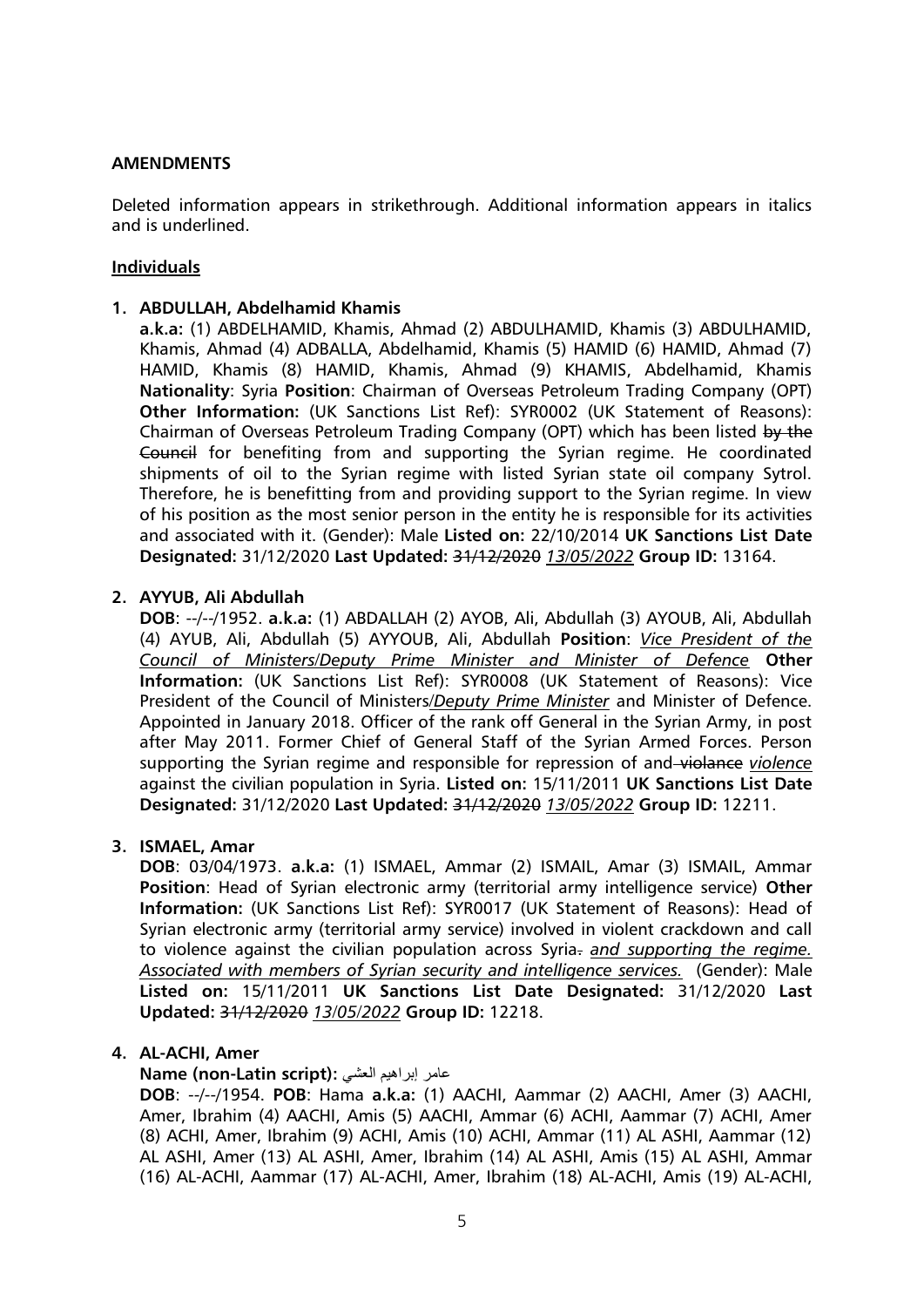Ammar (20) ASHI, Aammar (21) ASHI, Amer (22) ASHI, Amer, Ibrahim (23) ASHI, Amis (24) ASHI, Ammar **Nationality**: Syria **Address**: Suweida. **Position**: *(1) Former* Governor of Suweida Governorate, since July 2016 *(2) Former Commander in Air Force Intelligence* **Other Information:** (UK Sanctions List Ref): SYR0018 Former commander in the Air Force Intelligence Agency (UK Statement of Reasons): Graduate of the military school of Aleppo, head of the intelligence branch of the air force intelligence service (since 2012), close to Daoud Rajah, Syrian Minister for Defence. Through his role in the air force intelligence service, Amer al-Achi is implicated in the repression of the Syrian opposition. *Graduate of the military school of Aleppo, close to Daoud Rajah, former Syrian Minister for Defence. Former* Head of intelligence branch of Air Force Intelligence Agency 2012-2016. *Former* Governor of Suweida since 2016. Through his role in the Air Force Intelligence Agency, Amer al-Achi is implicated in the repression of the Syrian opposition. (Gender): Male **Listed on:** 24/07/2012 **UK Sanctions List Date Designated:** 31/12/2020 **Last Updated:** 31/12/2020 *13/05/2022* **Group ID:** 12727.

#### **5. AL-SHARIF, Ammar**

#### **Name (non-Latin script):** عمار الشر يف

**DOB**: *26/06/1969* **POB**: *Lattakia* **a.k.a:** (1) AL SHAREEF, Amar (2) AL SHAREEF, Ammar (3) AL SHAREEF, Ammar, Medhat (4) AL-CHARIF, Amar (5) AL-CHARIF, Ammar (6) AL-CHARIF, Ammar, Medhat (7) AL-SHARIF, Amar (8) AL-SHARIF, Ammar, Medhat (9) CHARIF, Amar (10) CHARIF, Ammar (11) CHARIF, Ammar, Medhat (12) SHARIF, Amar (13) SHARIF, Ammar (14) SHARIF, Ammar, Medhat (15) SHERIF, Amar (16) SHERIF, Ammar (17) SHERIF, Ammar, Medhat **Nationality**: Syria **Passport Number:** 010312413 **Passport Details:** Syrian. Issue number 002-15-L093534, date of issue 14 July 2015, place of issue Damascus-Centre, expiry date 13 July 2021 **National Identification Number:** 060-10276707 **Other Information:** (UK Sanctions List Ref): SYR0019 (UK Statement of Reasons): Leading Syrian businessman operating in Syria, active in the banking, insurance, and hospitality sectors. Founding partner of Byblos Bank Syria, major shareholder in Unlimited Hospitality Ltd, and board member of the Solidarity Alliance Insurance Company and the Al-Aqueelah Takaful Insurance Company (Gender): Male **Listed on**: 28/10/2016 **UK Sanctions List Date Designated:** 31/12/2020 **Last Updated:** 31/12/2020 *13/05/2022* **Group ID:** 13385.

### **6. ARMANAZI, Amr**

**DOB**: 07/02/1944. **a.k.a:** (1) AL-ARMANAZI, Amer, Najib (2) AL-ARMANAZI, Amr (3) AL-ARMANAZI, Amr, Muhammad (4) AL-ARMANAZI, Amrou (5) AL-ARMANAZY, Amer, Najib (6) AL-ARMANAZY, Amr (7) AL-ARMANAZY, Amr, Muhammad (8) AL-ARMANAZY, Amrou (9) ARMANAZI, Amer, Najib (10) ARMANAZI, Amr, Muhammad, Najib (11) ARMANAZI, Amrou **Nationality**: Syria **Position**: *Former* Director General of the Syrian Scientific Studies and Research Center (SSRC) **Other Information:** (UK Sanctions List Ref): SYR0020 (UK Statement of Reasons): *Former* Director-General of the Syrian Scientific Studies and Research Centre (SSRC), responsible for providing support to the Syrian army for the acquisition of equipment used for the surveillance and repression of demonstrators. Also responsible for the development and production of nonconventional weapons, including chemical weapons, and the missiles to deliver them. Responsible for the violent repression of the civilian population; supports the regime. (Gender): Male **Listed on:** 23/07/2014 **UK Sanctions List Date Designated**: 31/12/2020 **Last Updated:** 31/12/2020 *13/05/2022* **Group ID:** 13024.

### **7. AL HASSAN, Bassam**

**Name (non-Latin script):** الحسن بسام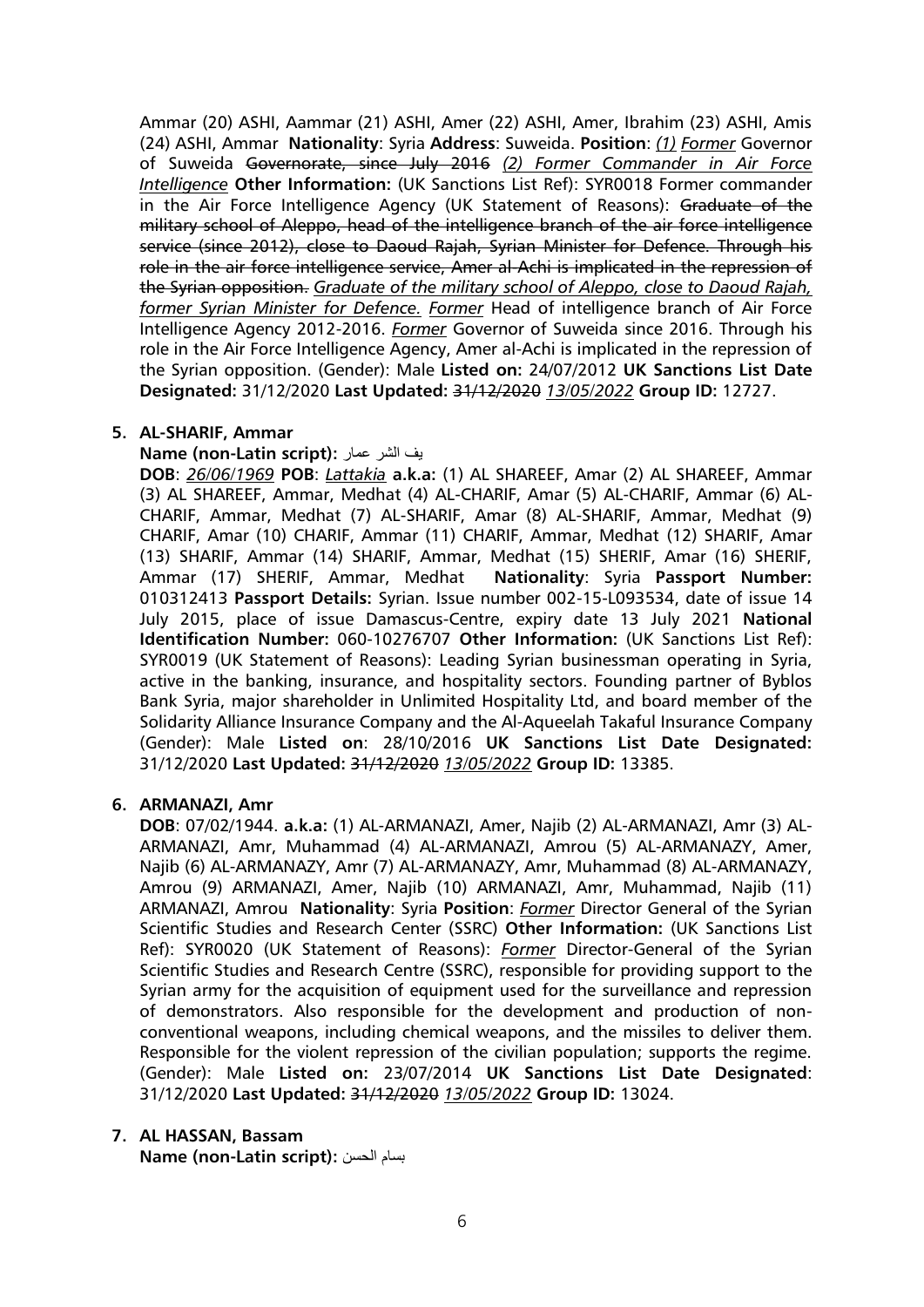**DOB**: --/--/1961. **POB**: Sheen, Homs, Syria **a.k.a:** (1) AL HASAN, Bassam (2) HASAN, Bassam **Nationality**: Syria **Position**: Presidential Advisor for Strategic Affairs *(1) Former Commander in the Republican Guards and regime representative in the SSRC (2) Advisor to President Assad* **Other Information:** (UK Sanctions List Ref): SYR0027 Links Syrian Regime with the Scientific Studies and Research Centre (an entity listed by the EU 1 December 2011). Advisor to Syrian President Bashar al Asad (listed by the EU 23 May 2011). Works with IRGC Major General Qasem Soleimani (listed by the EU 23 June 2011). (UK Statement of Reasons): Presidential Adviser for Strategic Affairs; involved in violence against the civilian population. *Former Major General in the Syrian Arab Army and Commander of the National Defense Forces, advisor to the President on strategic affairs; involved in violence against the civilian population.* (Gender): Male **Listed on:** 24/05/2011 **UK Sanctions List Date Designated:** 31/12/2020 **Last Updated:**  14/02/2022 *13/05/2022* **Group ID:** 11935.

### **8. AL-SABBAN, Bishr**

#### **Name (non-Latin script):** الصبان بشر

**DOB**: --/--/1966. **POB**: Damascus, Syria **a.k.a:** (1) AL-SABBAN, Bishr, Mazin (2) AL-SABBAN, Mohammed, Bishr **Nationality**: Syria **Position**: Former Governor of Damascus **Other Information:** (UK Sanctions List Ref): SYR0031 Links to Bashar Asad (UK Statement of Reasons): Former Governor of Damascus, who was appointed by, and is associated with, Bashar al-Assad. Supports the regime and is responsible for the violent repression against the civilian population in Syria, including engaging in discriminatory practices against Sunni communities within the capital. *As former Governor of Damascus, who was appointed by Bashar al-Assad, he has been involved in supporting the regime an has been responsible for the violent repression against the civilian population in Syria, including engaging in discriminatory practices against Sunni communities within the capital.* (Gender): Male **Listed on:** 28/10/2016 **UK Sanctions List Date Designated**: 31/12/2020 **Last Updated:** 31/12/2020 **Group ID**: 13386.

#### **9. YAZIGI, Bishr Riyad**

**DOB**: --/--/1972. **Nationality**: Syria **Position**: Adviser to President Bashar al Assad **Other Information**: (UK Sanctions List Ref): SYR0032 Linked to Bashar Asad (UK Statement of Reasons): Adviser to the President of Syria. Former Minister of Tourism. As a Former Government Minister, shares responsibility for the regime's violent repression against the civilian population. (Gender): Male **Listed on**: 24/06/2014 **UK Sanctions List Date Designated**: 31/12/2020 **Last Updated:** 31/12/2020 *13/05/2022* **Group ID:** 12994.

#### **10.QADOUR, Burhan**

#### **Name (non-Latin script):** قدور برهان

**a.k.a:** (1) QADDOUR, Burhan (2) QADDUR, Burhan **Position**: *Former* Head of Branch 291 (Damascus) of the army's intelligence service **Other Information:** (UK Sanctions List Ref): SYR0034 (UK Statement of Reasons): Former Head of Branch 291 (Damascus) of the army's intelligence service. Responsible for the torture of opponents in custody. (Gender): Male **Listed on**: 24/07/2012 **UK Sanctions List Date Designated**: 31/12/2020 **Last Updated:** 31/12/2020 *13/05/2022* **Group ID:** 12706.

#### **11.CHEHABI, Fares**

#### **Name (non-Latin script):** الشهابي فارس

**DOB**: *(1)* 07/05/1972 *(2) 07/09/1972* **a.k.a:** (1) AL-CHIBABI, Fares (2) AL-SHIHABI, Fares (3) CHIHABI, Fares (4) SHIHABI, Fares **Nationality**: Syria **Position**: (1) President of Aleppo Chamber of Industry (2) Vice-chairman of Cham Holding (3) Chairman of the Federation of Chambers of Industry. Appointed in 16 December 2018 **Other**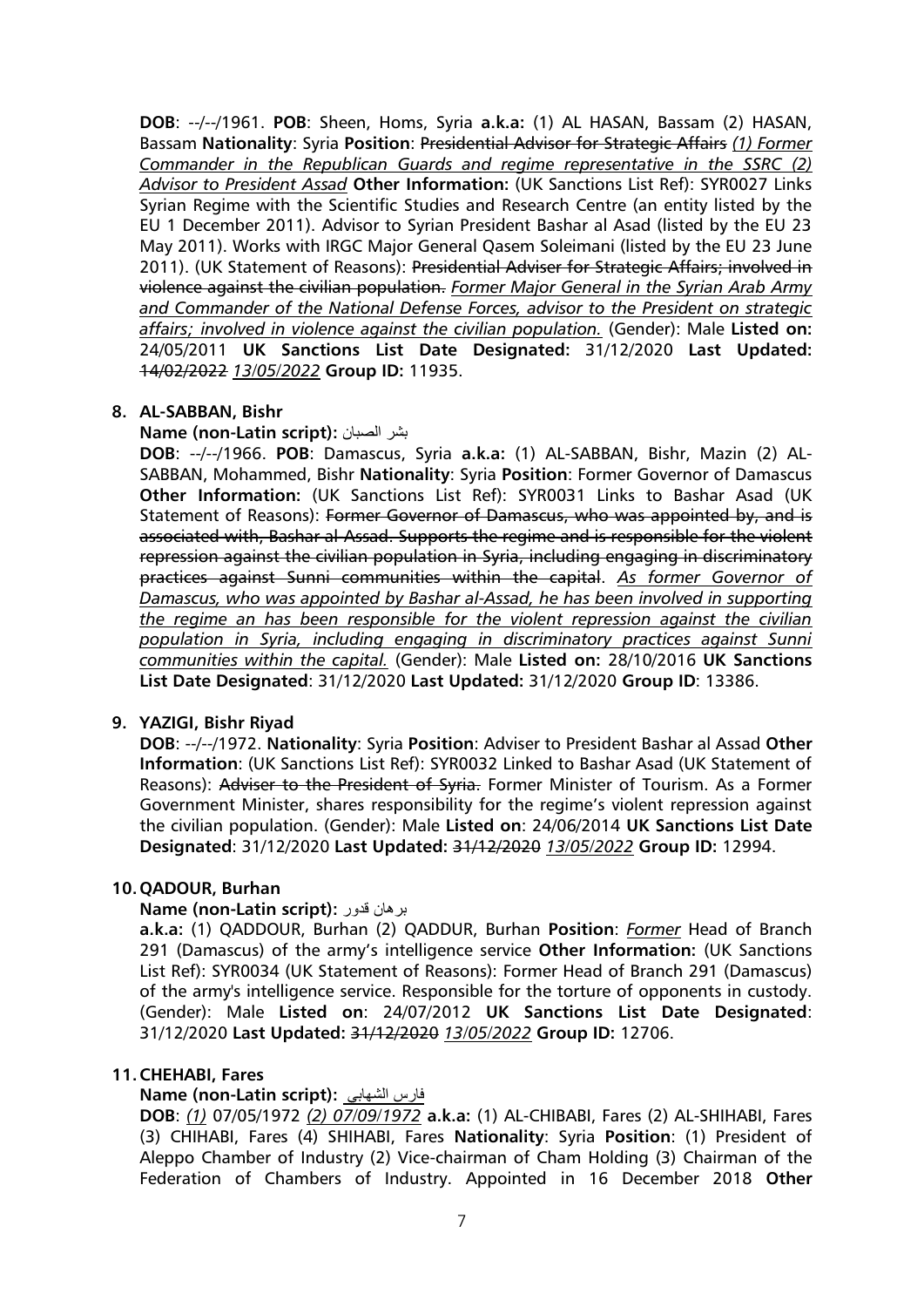**Information:** (UK Sanctions List Ref): SYR0041 Son of Ahmad Chehabi (UK Statement of Reasons): President of Aleppo Chamber of Industry, Chairman of the Federation of Chambers of Industry since 16.12.2018. Vice-chairman of Cham Holding. Provides economic support to the Syrian regime. *Former* Member of the Syrian Parliament since *(*2016 *-2020).* **Listed on:** 05/09/2011 **UK Sanctions List Date Designated:** 31/12/2020 **Last Updated:** 31/12/2020 *13/05/2022* **Group ID:** 12058.

### **12.EL-ATOU, Fawwaz**

#### **Name (non-Latin script):** فواز االطو

**a.k.a:** (1) AL ATTO, Fawaz (2) AL ATTO, Fawwaz (3) EL-ATOU, Fawaz **Position**: A lab technician at the Syrian Scientific Studies and Research Centre **Other Information:** (UK Sanctions List Ref): SYR0043 Not currently designated by the US Treasury Linked with SSRC (UK Statement of Reasons): Fawwaz El-Atou is a lab technician at the Syrian Scientific Studies and Research Centre, involved in chemical weapons proliferation and delivery. Fawwaz El-Atou has been involved in the construction of barrel bombs which have been used against the civilian population in Syria. He is associated with the Syrian Scientific Studies and Research Centre, a listed entity*. Therefore, he has been involved in carrying on prohibited activities related to chemical weapons in Syria. He is or has been involved in repressing the civilian population in Syria.* (Gender): Male **Listed on:** 18/07/2017 **UK Sanctions List Date Designated:** 31/12/2020 **Last Updated:** 31/12/2020 *13/05/2022* **Group ID:** 13506.

### **13.CHAOUI, George**

**Position**: Member of Syrian electronic army (territorial army intelligence service). **Other Information:** (UK Sanctions List Ref): SYR0049 (UK Statement of Reasons): Member of Syrian electronic army. Involved in the violent crackdown and call for violence against the civilian population across Syria. *Associated with members of Syrian security and intelligence services.* (Gender): Male **Listed on:** 15/11/2011 **UK Sanctions List Date Designated:** 31/12/2020 **Last Updated:** 31/12/2020 *13/05/2022* **Group ID:** 12216.

#### **14.KHALIL, Ghassan**

**a.k.a:** KHALEEL, Ghassan **Position**: Head of General Intelligence Directorate's Information Branch *Former Head of Information Branch in the General Intelligence Directorate* **Other Information:** (UK Sanctions List Ref): SYR0056 (UK Statement of Reasons): *Former* Head of General Intelligence Directorate's (GID) Information Branch. Directly involved in repression and violence against the civilian population in Syria. (Gender): Male **Listed on:** 24/08/2011 **UK Sanctions List Date Designated:** 31/12/2020 **Last Updated:** 31/12/2020 *13/05/2022* **Group ID:** 12051.

#### **15.ABDULLAH, Abdullah**

**DOB**: --/--/1956. **Nationality**: Syria **Position**: Former State Minister **Other Information:** (UK Sanctions List Ref): SYR0063 (UK Statement of Reasons): Former State Minister. As a former Government Minister, shares responsibility for the Syrian regime's violent repression of the civilian population. (Gender): Male **Listed on:** 14/11/2016 **UK Sanctions List Date Designated:** 31/12/2020 **Last Updated:** 31/12/2020 *13/05/2022* **Group ID:** 13408.

### **16.AL-GHARBI, Abdullah**

**DOB**: --/--/1962. **POB**: Damascus, Syria **a.k.a:** AL-QIRBI, Abdullah **Nationality**: Syria **Position**: Former Minister of Internal Trade and Consumer Protection **Other Information:** (UK Sanctions List Ref): SYR0064 Links to Bashar Asad (UK Statement of Reasons): Former Minister of Internal Trade and Consumer Protection. Appointed in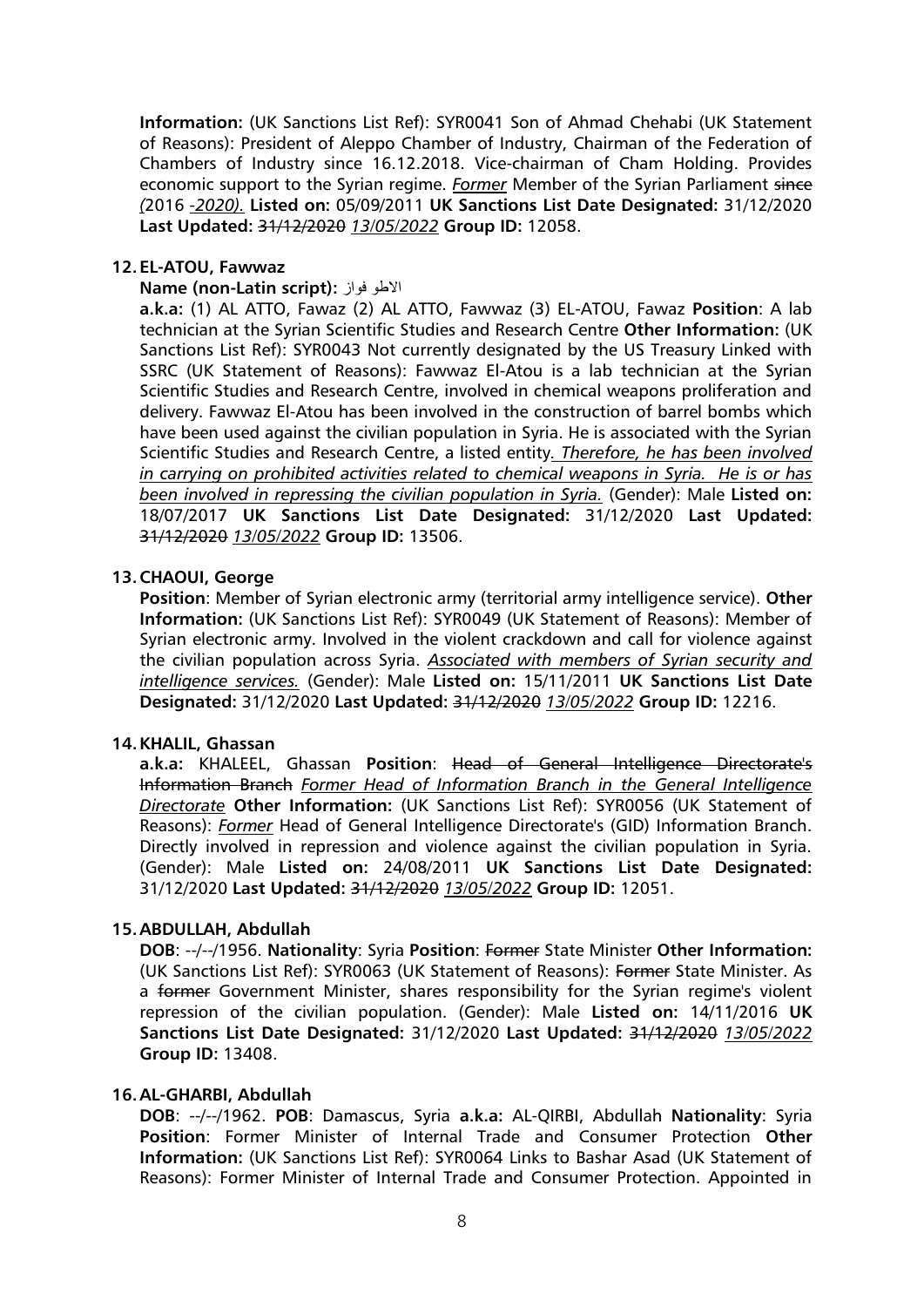July 2016. *As a former Government Minister, shares responsibility for the regime's violent repression against the civilian population.* (Gender): Male **Listed on:**  14/11/2016 **UK Sanctions List Date Designated:** 31/12/2020 **Last Updated:** 31/12/2020 *13/05/2022* **Group ID:** 13407.

### **17.MAHMOUD, Adnan Hasan**

**Title:** *Ambassador* **DOB:** --/--/1966. **POB:** Tartous, Syria **Nationality:** Syria **Position:** Syrian Ambassador to Iran **Other Information:** (UK Sanctions List Ref): SYR0073 (UK Statement of Reasons): Syrian Ambassador to Iran. Former Minister of Information in power after May 2011. As a former Government Minister, shares responsibility for the regime's violent repression against the civilian population. (Gender): Male **Listed on:** 26/09/2011 **UK Sanctions List Date Designated:** 31/12/2020 **Last Updated:** 31/12/2020 *13/05/2022* **Group ID:** 12150.

### **18.HEIDAR, Ali**

**DOB**: --/--/1962. **POB**: Hama, Syria **a.k.a:** (1) HAIDAR, Ali (2) HAYDAR, Ali (3) HEYDAR, Ali **Nationality**: Syria **Position**: *Former* Head of the National Reconciliation Agency **Other Information:** (UK Sanctions List Ref): SYR0075 Linked to Bashar Asad (UK Statement of Reasons): *Former* Head of the National Reconciliation Agency and Former State Minister for National Reconciliation Affairs. As a Former Government Minister, shares responsibility for the regime's violent repression against the civilian population. (Gender): Male **Listed on:** 16/10/2012 **UK Sanctions List Date Designated:** 31/12/2020 **Last Updated:** 31/12/2020 *13/05/2022* **Group ID:** 12784.

### **19.AL-ABBAS, Amjad**

**Name (non-Latin script):** أمجدعباس

**a.k.a:** ABBAS **Nationality**: Syria **Position**: *Former* Head of Political Security in Banyas **Other Information:** (UK Sanctions List Ref): SYR0076 (UK Statement of Reasons): Former Head of Political Security in Banyas, involved in violence against demonstrators in Baida. Promoted to the rank of Colonel in 2018 (Gender): Male **Listed on:** 10/05/2011 **UK Sanctions List Date Designated:** 31/12/2020 **Last Updated:** 31/12/2020 *13/05/2022* **Group ID:** 11912.

#### **20.NOURI, Hassan**

**DOB**: 09/02/1960. **POB**: Damascus **a.k.a:** AL-NOUR, Hassan **Nationality**: Syria **Position**: *Former* Minister of Administrative Development **Other Information:** (UK Sanctions List Ref): SYR0081 (UK Statement of Reasons): Former Minister of Administrative Development in power after May 2011 (appointed 27.8.2014). As a former Government Minister, shares responsibility for the regime's violent repression against the civilian population. (Gender): Male **Listed on:** 22/10/2014 **UK Sanctions List Date Designated:** 31/12/2020 **Last Updated:** 31/12/2020 *13/05/2022* **Group ID:** 13153.

#### **21.SAFIYEH, Hassan**

**DOB**: --/--/1949. **POB**: Latakia **a.k.a:** SAFIYE, Hassan **Nationality**: Syria **Position**: *Former* Minister of Internal Trade and Consumer Protection **Other Information**: (UK Sanctions List Ref): SYR0083 (UK Statement of Reasons): Former Minister of Internal Trade and Consumer Protection in power after May 2011 (appointed 27.8.2014). As a former Government Minister, Hassan Safiyeh shares responsibility for the regime's violent repression against the civilian population. (Gender): Male **Listed on**: 22/10/2014 **UK Sanctions List Date Designated**: 31/12/2020 **Last Updated**: 31/12/2020 *13/05/2022* **Group ID:** 13157.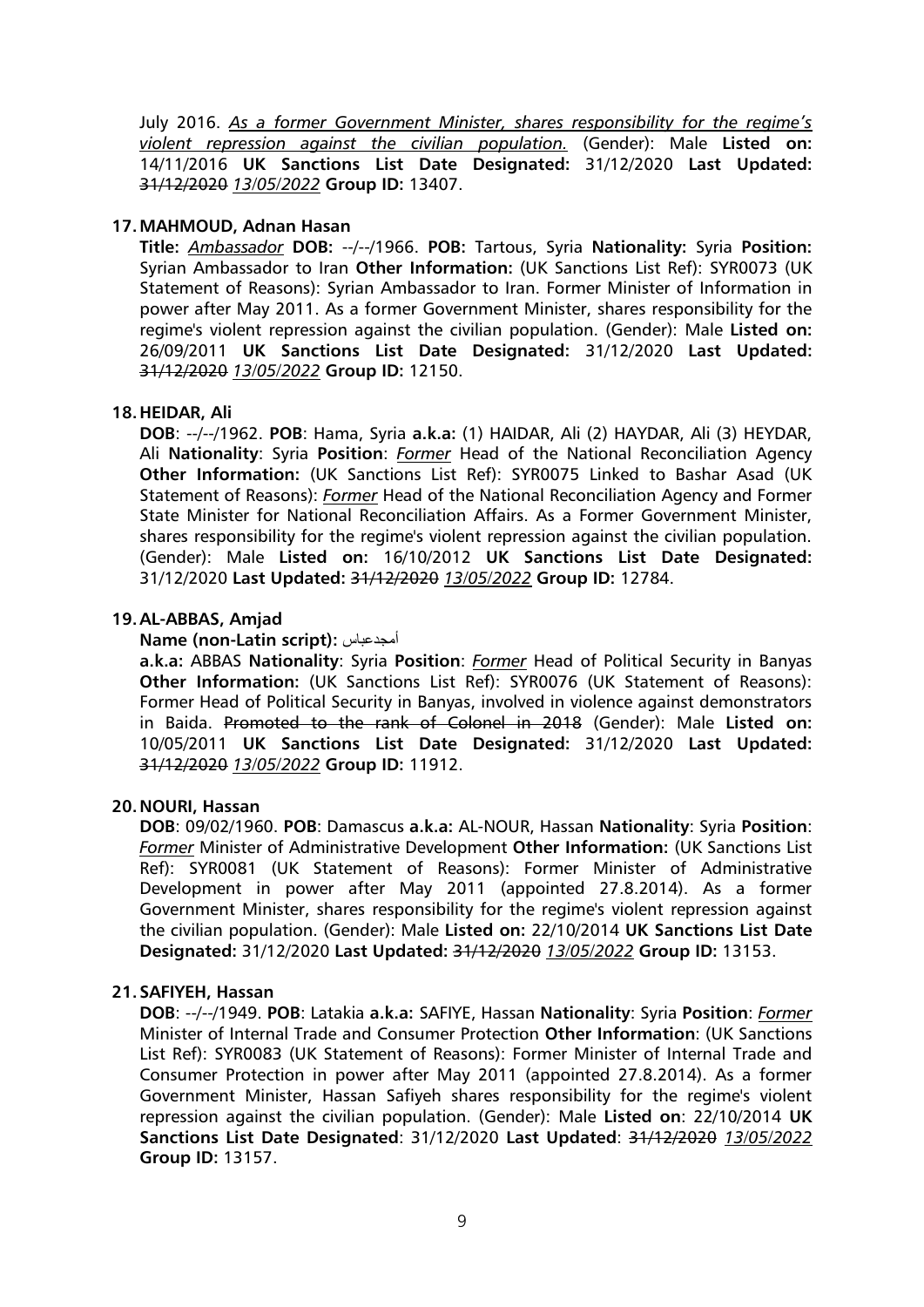#### **22.SHAMMAS, Elias Hassib**

**DOB**: --/--/1957. **POB**: Aleppo **a.k.a:** SHAMMAS, Elias, Hasib **Nationality**: Syria **Position**: *Former* Minister of State **Other Information**: (UK Sanctions List Ref): SYR0084 (UK Statement of Reasons): Hassib Elias Shammas is a former State Minister in power after May 2011 (appointed 27.8.2014). As a former Government Minister, he shares responsibility for the regime's violent repression against the civilian population. (Gender): Male **Listed on:** 24/06/2014 **UK Sanctions List Date Designated:** 31/12/2020 **Last Updated:** 31/12/2020 *13/05/2022* **Group ID:** 12997.

### **23.AL WEZ, Hazwan**

**DOB:** --/--/1962. **POB:** Damascus, Syria **a.k.a:** (1) AL-WAZZ, Hazwan (2) AL-WEZ, Hazwan **Nationality:** Syria **Position:** Former Minister of Education **Other Information:** (UK Sanctions List Ref): SYR0086 Links to Bashar Asad (UK Statement of Reasons): Proposed statement of reasons for the designation (which will be provided to the designated party when designated): *Former Minister of Education, appointed in July 2016. As a former Government Minister, shares responsibility for the regime's violent repression against the civilian population* (Gender): Male **Listed on:** 16/10/2012 **UK Sanctions List Date Designated:** 31/12/2020 **Last Updated:** 19/01/2021 *13/05/2022* **Group ID:** 12772.

### **24.JAZAI'IRI, Houmam**

**DOB**: --/--/1977. **a.k.a:** (1) AL-JAZAERI, Hammam (2) AL-JAZAERI, Houmam (3) AL-JAZAERI, Humam (4) AL-JAZAIRI, Hammam (5) AL-JAZAIRI, Houmam (6) AL-JAZAIRI, Humam (7) JAZAI'IRI, Hammam (8) JAZAI'IRI, Humam **Position**: Former Minister of Economy and Foreign Trade **Other Information:** (UK Sanctions List Ref): SYR0090 (UK Statement of Reasons): Former Minister of Economy and Foreign Trade, appointed in July 2016. *in power after May 2011.* As a former Government Minister, shares responsibility for the regime's violent repression against the civilian population. (Gender): Male **Listed on:** 22/10/2014 **UK Sanctions List Date Designated:** 31/12/2020 **Last Updated:** 04/03/2022 *13/05/2022* **Group ID:** 13148.

### **25. LUQA, Hussam**

**DOB**: --/--/1964. **POB**: Damascus, Syria **a.k.a:** (1) HOUSAM (2) HOUSSAM (3) HUSAM (4) LOUCA (5) LOUCA, Housam (6) LOUCA, Houssam (7) LOUCA, Husam (8) LOUCA, Hussam (9) LOUKA (10) LOUKA, Housam (11) LOUKA, Houssam (12) LOUKA, Husam (13) LOUKA, Hussam (14) LOUQA (15) LOUQA, Housam (16) LOUQA, Houssam (17) LOUQA, Husam (18) LOUQA, Hussam (19) LUKA (20) LUKA, Housam (21) LUKA, Houssam (22) LUKA, Husam (23) LUKA, Hussam (24) LUQA, Housam (25) LUQA, Houssam (26) LUQA, Husam **Nationality**: Syria **Position**: Head of the Political *General* Security Directorate **Other Information:** (UK Sanctions List Ref):SYR0092 (UK Statement of Reasons): Since April 2012, was head of the Homs branch of the Political Security Directorate (succeeded Brig. Gen. Nasr al-Ali). Since 03.12.2018, head of the Political Security Directorate. *Since 2019, Head of the General Security Directorate.* Responsible for the torture of opponents in custody. (Gender): Male **Listed on:**  24/07/2012 **UK Sanctions List Date Designated:** 31/12/2020 **Last Updated:** 31/12/2020 *13/05/2022* **Group ID:** 12718.

### **26. FARZAT, Hussein Mahmoud**

**DOB**: --/--/1957. **POB**: Hama, Syria **a.k.a:** (1) FARZAT, Hussain, Mahmoud (2) FARZAT, Hussain, Mahmud (3) FARZAT, Hussain, Mohammad (4) FARZAT, Hussein, Mahmud (5) FARZAT, Hussein, Mohammad **Nationality**: Syria **Position**: Former Minister of State in office until at least 2014 *(1) Former Minister of Housing & Urban Development (2)*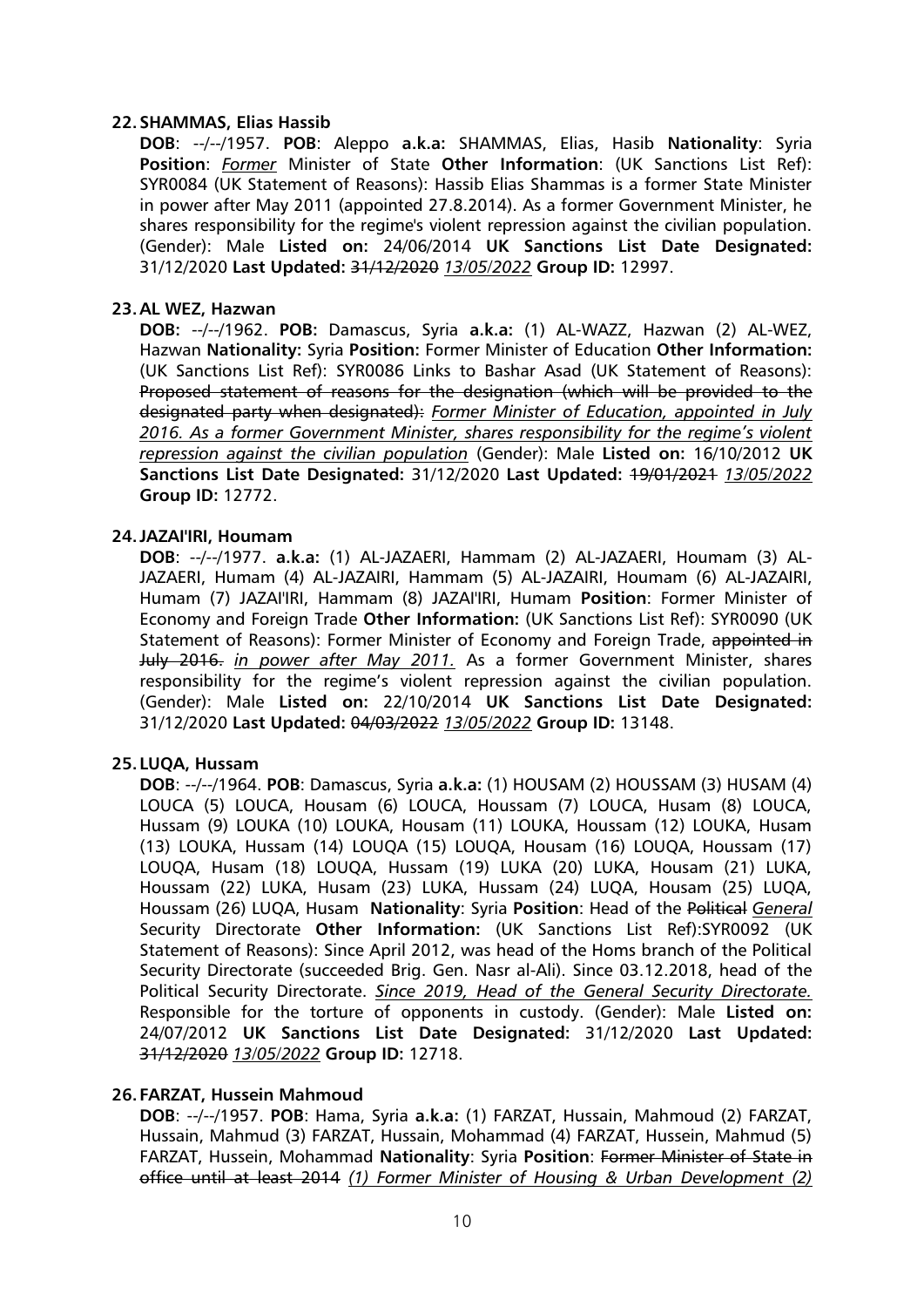*Minister of State* **Other Information:** (UK Sanctions List Ref): SYR0095 (UK Statement of Reasons): Former Minister of State, in office until at least 2014. As former Government Minister, shares responsibility for the regime's violent repression against the civilian population. (Gender): Male **Listed on:** 26/03/2012 **UK Sanctions List Date Designated:** 31/12/2020 **Last Updated:** 31/12/2020 *13/05/2022* **Group ID:** 12640.

# **27.SARA, Imad Abdullah**

### **Name (non-Latin script):** سارة عبدهللا عماد

**DOB**: 21/04/1968. **POB**: Damascus, Syria **a.k.a:** (1) SARA, Imad, Abullah (2) SARAH, Imad, Abdullah (3) SARAH, Imad, Abullah **Nationality**: Syria **Position**: *Former* Minister of Information. Appointed in January 2018. **Other Information:** (UK Sanctions List Ref): SYR0100 (UK Statement of Reasons): *Former* government minister within the Assad regime, appointed within the cabinet reshuffle in January 2018. (Gender): Male **Listed on:** 27/02/2018 **UK Sanctions List Date Designated:** 31/12/2020 **Last Updated:** 31/12/2020 *13/05/2022* **Group ID:** 13614.

### **28.KHAMIS, Imad Mohammad Deeb**

**DOB**: 01/08/1961. **POB**: near Damascus, Syria **a.k.a:** (1) KHAMEES, Imad, Mohamed, Deeb (2) KHAMEES, Imad, Mohamed, Dib (3) KHAMEES, Imad, Mohammad, Deeb (4) KHAMEES, Imad, Mohammad, Dib (5) KHAMEES, Imad, Mohammed, Deeb (6) KHAMEES, Imad, Mohammed, Dib (7) KHAMEES, Imad, Muhammad, Deeb (8) KHAMEES, Imad, Muhammad, Dib (9) KHAMIS, Imad, Mohamed, Deeb (10) KHAMIS, Imad, Mohamed, Dib (11) KHAMIS, Imad, Mohammad, Dib (12) KHAMIS, Imad, Mohammed, Deeb (13) KHAMIS, Imad, Mohammed, Dib (14) KHAMIS, Imad, Muhammad, Deeb (15) KHAMIS, Imad, Muhammad, Dib **Nationality**: Syria **Position**: *(1)* Former Prime Minister *(appointed in 2016, but relieved from duties in June 2020 under decree 143) (2) Former Minister for Electricity* **Other Information:** (UK Sanctions List Ref): SYR0101 (UK Statement of Reasons): Former Prime Minister and Former Minister of Electricity. As a former Government Minister, shares responsibility for the Syrian regime's violent repression against the civilian population. (Gender): Male **Listed on:** 26/03/2012 **UK Sanctions List Date Designated:** 31/12/2020 **Last Updated:** 31/12/2020 *13/05/2022* **Group ID:** 12636.

### **29.ANBOUBA, Issam**

**DOB**: --/--/1952. **POB**: Homs, Syria **Position**: President of Anbouba for Agricultural Industries Co **Other Information**: (UK Sanctions List Ref): SYR0103 (UK Statement of Reasons): Providing financial support for the repressive apparatus and the paramilitary groups exerting violence against the civil population in Syria. Providing property (premises, warehouses) for improvised detention centres *and use by Syrian armed forces and pro-regime gunmen*. Financial relations with high Syrian officials. Cofounder and member of the board of Cham Holding. *President of Anbouba for Agricultural Industries.* (Gender): Male **Listed on**: 05/09/2011 **UK Sanctions List Date Designated**: 31/12/2020 **Last Updated**: 31/12/2020 *13/05/2022* **Group ID**: 12061.

### **30.HALLAQ, Issam**

### **Name (non-Latin script)**: حالق عصام

**a.k.a:** (1) BARBER, Essam (2) BARBER, Issam (3) HALAQ, Essam (4) HALAQ, Issam (5) HALLAK, Essam (6) HALLAK, Issam (7) HALLAQ, Essam **Position**: Air Force Chief of Staff since 2010 **Other Information:** (UK Sanctions List Ref): SYR0104 (UK Statement of Reasons): Air Force Chief of Staff since 2010. Commands air operations against opponents. *Air Force Chief of Staff holding the rank of Major General since 2010. Responsible for commanding air operations against opponents and other activities by*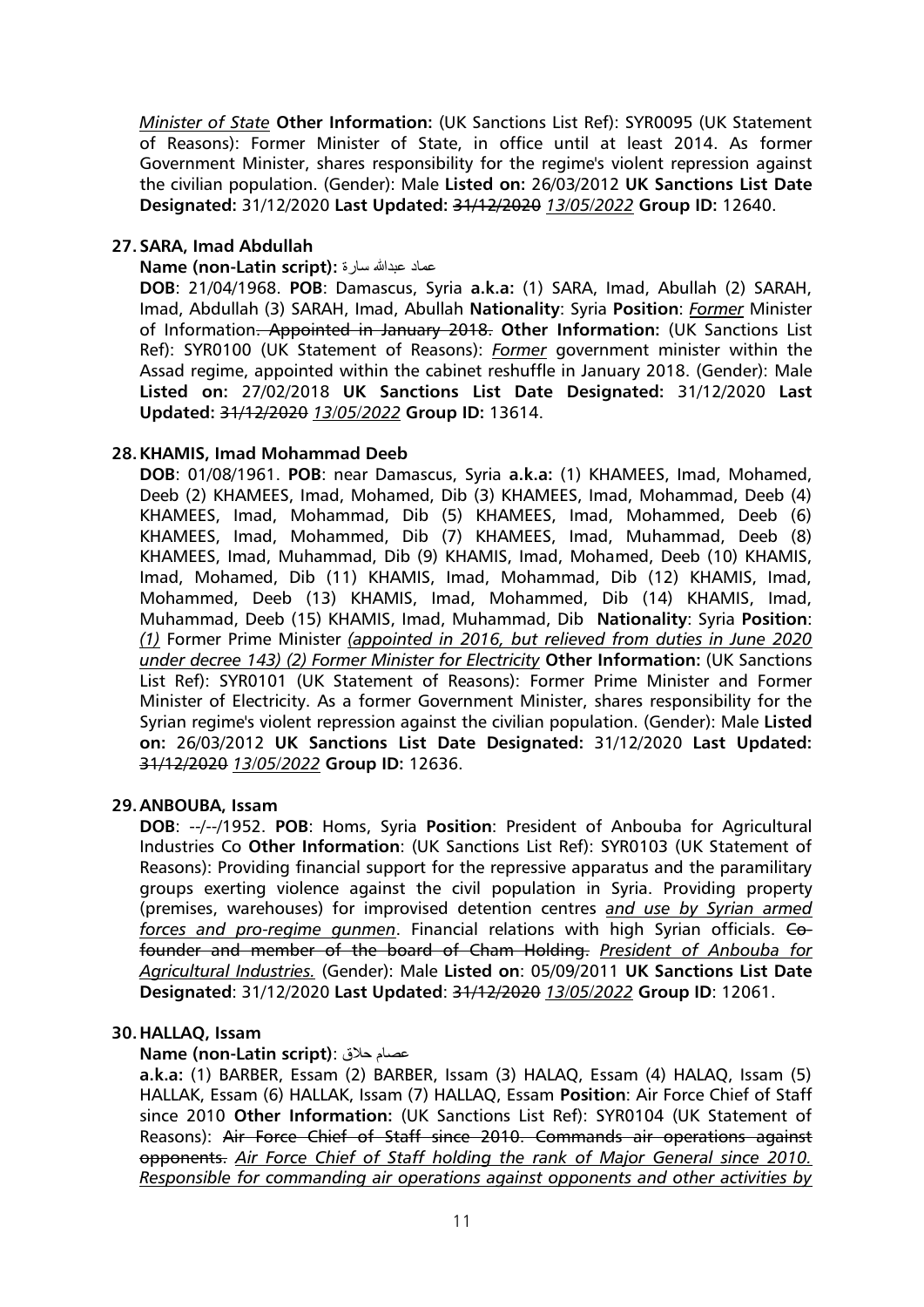*the Syrian Air Force involving the repression of the civilian population.* (Gender): Male **Listed on:** 24/07/2012 **UK Sanctions List Date Designated:** 31/12/2020 **Last Updated:** 31/12/2020 *13/05/2022* **Group ID:** 12729.

### **31.KHALIL, Issam**

**DOB**: --/--/1965. **POB**: Banias, Tartous Governorate, Syria **Position**: Former Minister for Culture **Other Information**: (UK Sanctions List Ref): SYR0105 (UK Statement of Reasons): Former government minister within the Assad regime appointed after May 2011. Shares responsibility for the violent repression against the civilian population. *Minister of Culture within the Assad regime between at least 2014 and 2016. Shares responsibility for the violent repression of the civilian population and supported or benefitted from the Syrian regime.* **Listed on**: 22/10/2014 **UK Sanctions List Date Designated**: 31/12/2020 **Last Updated**: 31/12/2020 *13/05/2022* **Group ID**: 13158.

### **32.ZAKARIA, Jassem Mohammad**

**DOB:** --/--/1968. **a.k.a:** (1) ZAKARIA, Jasem, Mohamed (2) ZAKARIA, Jasem, Mohammad (3) ZAKARIA, Jasem, Mohammed (4) ZAKARIA, Jasem, Muhammad (5) ZAKARIA, Jassem, Mohamed (6) ZAKARIA, Jassem, Mohammed (7) ZAKARIA, Jassem, Muhammad **Nationality:** Syria **Position:** *Former* Minister of Labour and Social Affairs **Other Information:** (UK Sanctions List Ref): SYR0107 (UK Statement of Reasons):Former Minister of Labour and Social Affairs shares responsibility for the regime's violent repression against the civilian population. (Gender): Male **Listed on:** 16/10/2012 **UK Sanctions List Date Designated:** 31/12/2020 **Last Updated:** 31/12/2020 *13/05/2022* **Group ID:** 12779.

# **33.SHAHEEN, Jamal Sha'ban**

**a.k.a:** SHAHEEN, Jamal, Shaaban **Position**: *(1)* Former Minister of State *(2) Former* Minister for Domestic *Internal* Trade & Consumer Protection **Other Information:** (UK Sanctions List Ref): SYR0108 (UK Statement of Reasons): Former State Minister in power after May 2011. As a former Government Minister, shares responsibility for the regime's violent repression against the civilian population *Former State Minister from 2014 to 2015 and Minister for Internal Trade and Consumer Protection from 2015 until July 2016. As a former Government Minister, he has been involved in the regime's repression of the civilian population and supported or benefitted from the Syrian regime.* (Gender): Male **Listed on:** 16/10/2012 **UK Sanctions List Date Designated:** 31/12/2020 **Last Updated:** 31/12/2020 *13/05/2022* **Group ID:** 12789.

### **34.YUNES, Jamal**

**Title**: *(1) Brigadier (2) Major General* **POB**: Tartous **a.k.a:** YOUNES, Jamal **Nationality**: Syria **Position**: (1) *President of the Security and Intelligence Committee in the Eastern Region (2) Former* Commander of the 555th Regiment **Other Information:** (UK Sanctions List Ref): SYR0109 (UK Statement of Reasons): <del>Commander of the 555th</del> regiment. Gave orders to troops to shoot at protestors in Mo'adamiyeh. *President of the Security and Intelligence Committee in the Eastern Region and former Commander of the 555th Regiment of the Fourth Armoured Division of the Syrian Arab Army. There are reasonable grounds to suspect that he is or has been involved in repressing the civilian population and supporting or benefitting from the Syrian regime while in these capacities, including giving orders to troops to shoot at protestors in Mo'adamiyeh.* (Gender): Male **Listed on:** 24/01/2012 **UK Sanctions List Date Designated:** 31/12/2020 **Last Updated:** 31/12/2020 *13/05/2022* **Group ID:** 12472.

# **35.SAFI, Jawdat Ibrahim**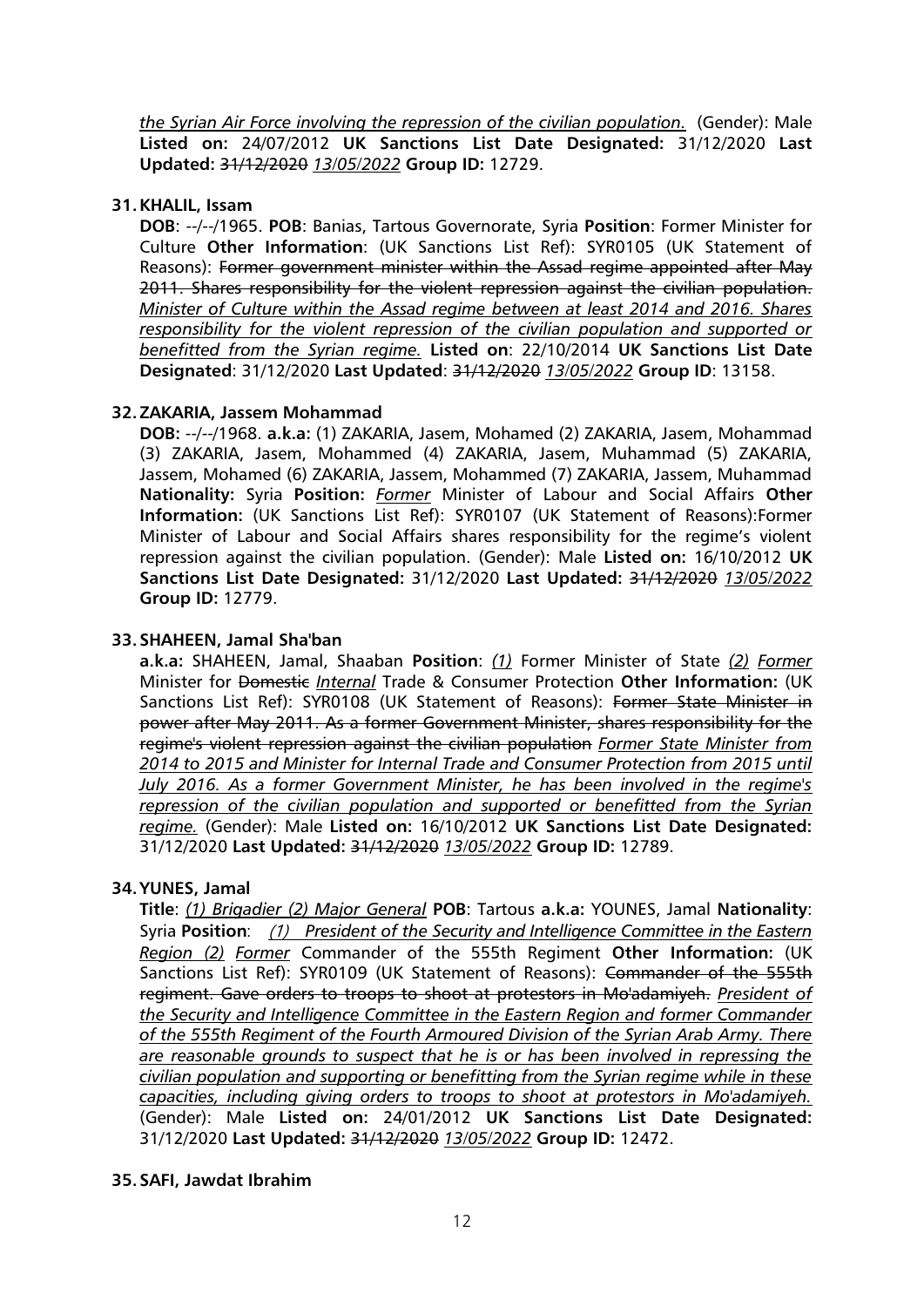**Title:** *Brigadier General* **POB:** *Lattakia, Syria* **Nationality**: Syria **Position**: *(1) Commander of the 3rd Corps of the Syrian Army and Head of the Homs Security Committee (2)* Commander of 154th Regiment, *4th Division of the Syrian Army (3) Formerly Head of the Political Security Branch in Aleppo and Suweida.* **Other Information**: (UK Sanctions List Ref): SYR0113 (UK Statement of Reasons): Ordered troops to shoot at protestors in and around Damascus, including Mo'adamiyeh, Douma, Abasiyeh, Duma. *Commander of the 3rd Corps of the Syrian Army with the rank of Brigadier-General and Head of the Homs Security Committee, formerly Commander of the 154th Regiment of the 4th Armoured Division and Head of the Political Security Branch in Aleppo and Suweida. There are reasonable grounds to suspect that he is or has been involved in repressing the civilian population of Syria and supporting or benefiting from the Syrian regime, in particular, in ordering troops to shoot at protestors in and around Damascus, including Mo'adamiyeh, Douma, Abasiyeh, Duma.* (Gender): Male **Listed on:** 24/01/2012 **UK Sanctions List Date Designated:** 31/12/2020 **Last Updated:** 31/12/2020 *13/05/2022* **Group ID:** 12461.

### **36.SUWAID, Joseph**

**a.k.a:** *SWEID, Joseph* **DOB**: --/--/1958. **POB**: Damascus, Syria **Nationality**: Syria **Position**: Former Minister of State in office until at least 2014. *Commander of the Special Forces* **Other Information**: (UK Sanctions List Ref): SYR0116 (UK Statement of Reasons): Former Minister of state, in office until at least 21 January 2014. As former Government Minister, shares responsibility for the regime's violent repression against the civilian population. *Commander of the Special Forces in the rank of Major General. Responsible for the use of violence against protestors across Syria and ordering, overseeing and/or failing to prevent the arbitrary arrest, torture and unlawful killing of civilians and associated with other members of the Syrian armed forces and intelligence and security forces so involved.* (Gender): Male **Listed on:** 26/03/2012 **UK Sanctions List Date Designated:** 31/12/2020 **Last Updated:** 31/12/2020 *13/05/2022* **Group ID:** 12638.

### **37. TU'MA, Kamal Eddin**

**DOB**: --/--/1959. **POB**: Damascus, Syria **a.k.a:** (1) TOHME, Kamal, Eddin (2) TOHME, Kamal, el din (3) TOHME, Kamaleddine (4) TU'MA, Kamal, el din (5) TU'MA, Kamaleddine **Nationality**: Syria **Position**: Former Industry Minister **Other Information:** (UK Sanctions List Ref): SYR0119 (UK Statement of Reasons): Former Industry Minister in power after May 2011. As a former Government Minister, shares responsibility for the regime's violent repression against the civilian population. *Former Minister of Industry from 2013 to at least 2016. As a former Government Minister, he shares responsibility for the regime's repression of the civilian population. Further, there are reasonable grounds to suspect that as a member of the Board of Directors for the state owned General Establishment for Chemical Industries he is also a 'prominent person operating or controlling a business in Syria' and continues to be associated with members of the regime.* (Gender): Male **Listed on:** 24/06/2014 **UK Sanctions List Date Designated**: 31/12/2020 **Last Updated:** 31/12/2020 *13/05/2022* **Group ID:** 12988.

### **38.QADDUR, Khalid**

**a.k.a:** (1) KADDOUR, Khaled (2) KADDOUR, Khalid (3) QADDOUR, Khaled (4) QADDOUR, Khalid (5) QADDUR, Khaled (6) QADOUR, Khaled (7) QADOUR, Khalid **Other Information:** (UK Sanctions List Ref): SYR0122 (UK Statement of Reasons): Leading businessperson operating in Syria, with interests and/or activities in the telecommunications, oil and plastic industry sectors and close business relations with Maher Al-Assad. He benefits from and provides support to the Syrian regime, through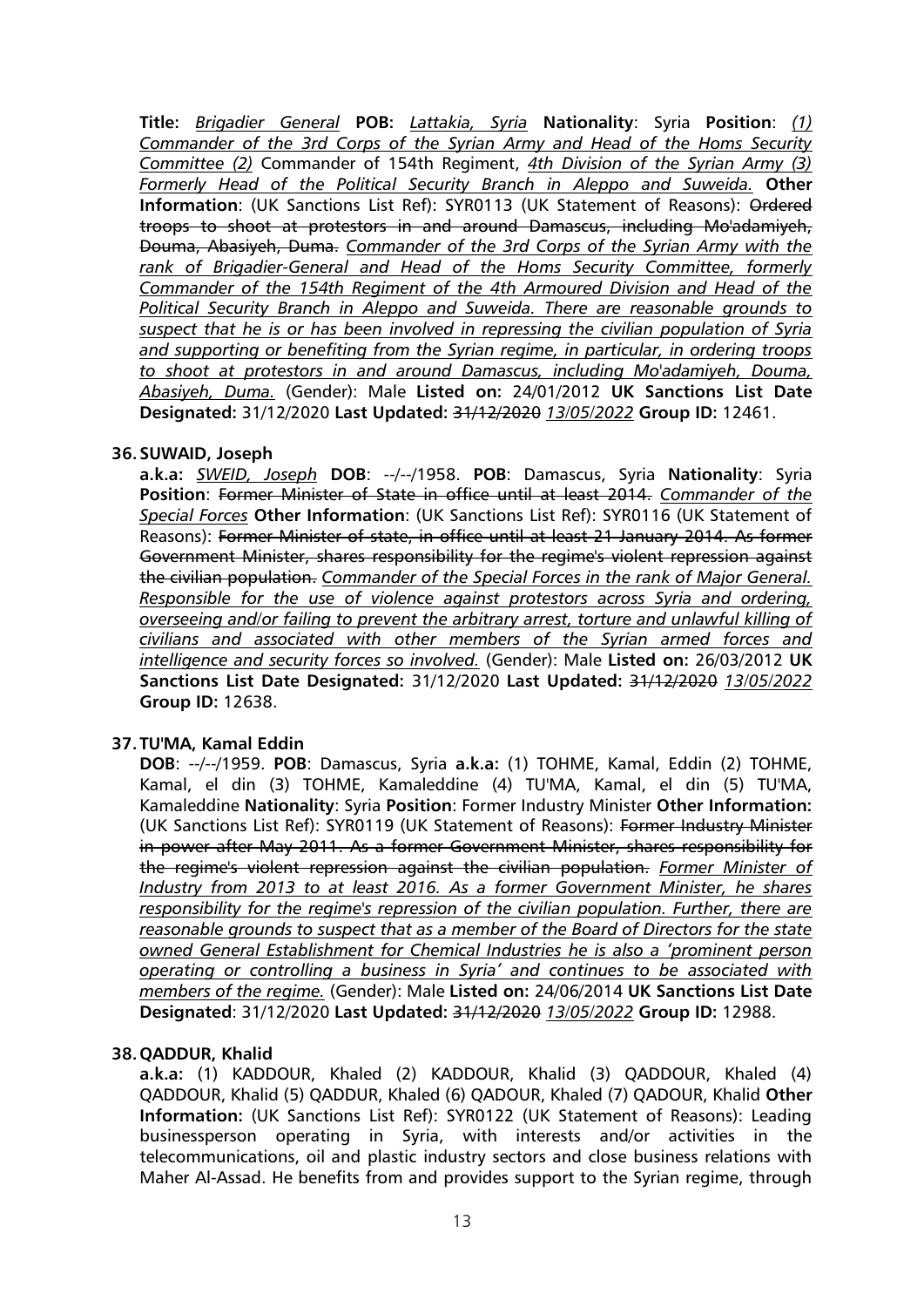his business activities- and association with persons who support and benefit from the *regime. In particular, he is an associate of Maher Al-Assad, including through his business activities.* Associate of Maher Al-Assad, including through his business activities. (Gender): Male **Listed on:** 27/01/2015 **UK Sanctions List Date Designated:** 31/12/2020 **Last Updated:** 31/12/2020 *13/05/2022* **Group ID:** 12015.

### **39.AL-SAYYED, Khayr Al-Din**

### **Name (non-Latin script)**: ، خير الدين السيد

**Position**: *Former* Governor of Idlib **Other Information:** (UK Sanctions List Ref): SYR0124 Brother of Dr. Mohammad Abdul-Sattar al-Sayyed, Minister of Awqaf (UK Statement of Reasons): Former Governor of Idlib, associated with and appointed by Bashar al-Assad. Benefits from and supports the regime, including by providing support for Syrian Armed Forces and pro-regime militia. Associated with the regime's Minister of Awqaf, Dr Mohammad Abdul-Sattar al-Sayyed, who is his brother. (Gender): Male **Listed on:** 28/10/2016 **UK Sanctions List Date Designated:** 31/12/2020 **Last Updated:** 31/12/2020 *13/05/2022* **Group ID:** 13389.

### **40.ORFALI, Khodr**

**DOB**: --/--/1956. **POB**: Deir Ezzor **a.k.a:** (1) ORFALI, Khud (2) ORFALI, Khudr (3) ORPHALY, Khodr (4) ORPHALY, Khud (5) ORPHALY, Khudr (6) URFALI, Khodr (7) URFALI, Khud (8) URFALI, Khudr **Position**: Former *Minister of* Economy & Foreign Trade **Other**  Information: (UK Sanctions List Ref): SYR0125 (UK Statement of Reasons): Former Economy & Foreign Trade Minister *Former Minister of Economy and Foreign Trade. There are reasonable grounds to suspect that Khodr Orfali has been involved in the repression of the civilian population in Syria and/or supported or benefitted from the regime while in this capacity.* (Gender): Male **Listed on:** 24/06/2014 **UK Sanctions List Date Designated:** 31/12/2020 **Last Updated:** 31/12/2020 *13/05/2022* **Group ID:** 12992.

### **41.AL-SHAMMAT, Kinda**

**DOB**: --/--/1973. **a.k.a:** SHMAT, Kinda **Nationality**: Syria **Position**: Former Minister for Social Affairs **Other Information**: (UK Sanctions List Ref): SYR0128 (UK Statement of Reasons): Former Social Affairs Minister in power after May 2011. As a former Government Minister, shares responsibility for the regime's violent repression against the civilian population. *Former Minister of Social Affairs from at least 2013 to 2015. As a former Government Minister, there are reasonable grounds to suspect that she has been involved in the repression of the civilian population and/or supported or benefitted from the Syrian regime.* (Gender): Female **Listed on:** 24/06/2014 **UK Sanctions List Date Designated:** 31/12/2020 **Last Updated:** 31/12/2020 *13/05/2022* **Group ID:** 12989.

### **42.MUSHAWEH, Lubana**

**DOB**: --/--/1955. **POB**: Damascus, Syria **a.k.a:** (1) MSHAWEH, Lubana (2) MSHAWEH, Lubanah (3) MSHAWWEHY, Lubana (4) MSHAWWEHY, Lubanah (5) MUSHAWEH, Lubanah (6) MUSHAWWEH, Lubana (7) MUSHAWWEH, Lubanah **Nationality**: Syria **Position**: Former Minister of Culture **Other Information:** (UK Sanctions List Ref): SYR0129 (UK Statement of Reasons): Former Minister of Culture who participated in, benefited from, or otherwise supported the Syrian regime. *There are reasonable grounds to suspect that Lubana Mushaweh is or has been involved in the repression of the civilian population and/or supported or benefitted from the Syrian regime while in the capacity of Minister of Culture (initially from 2013 and presently since her reappointment to this role in August 2021). Further, given her re-appointment, she*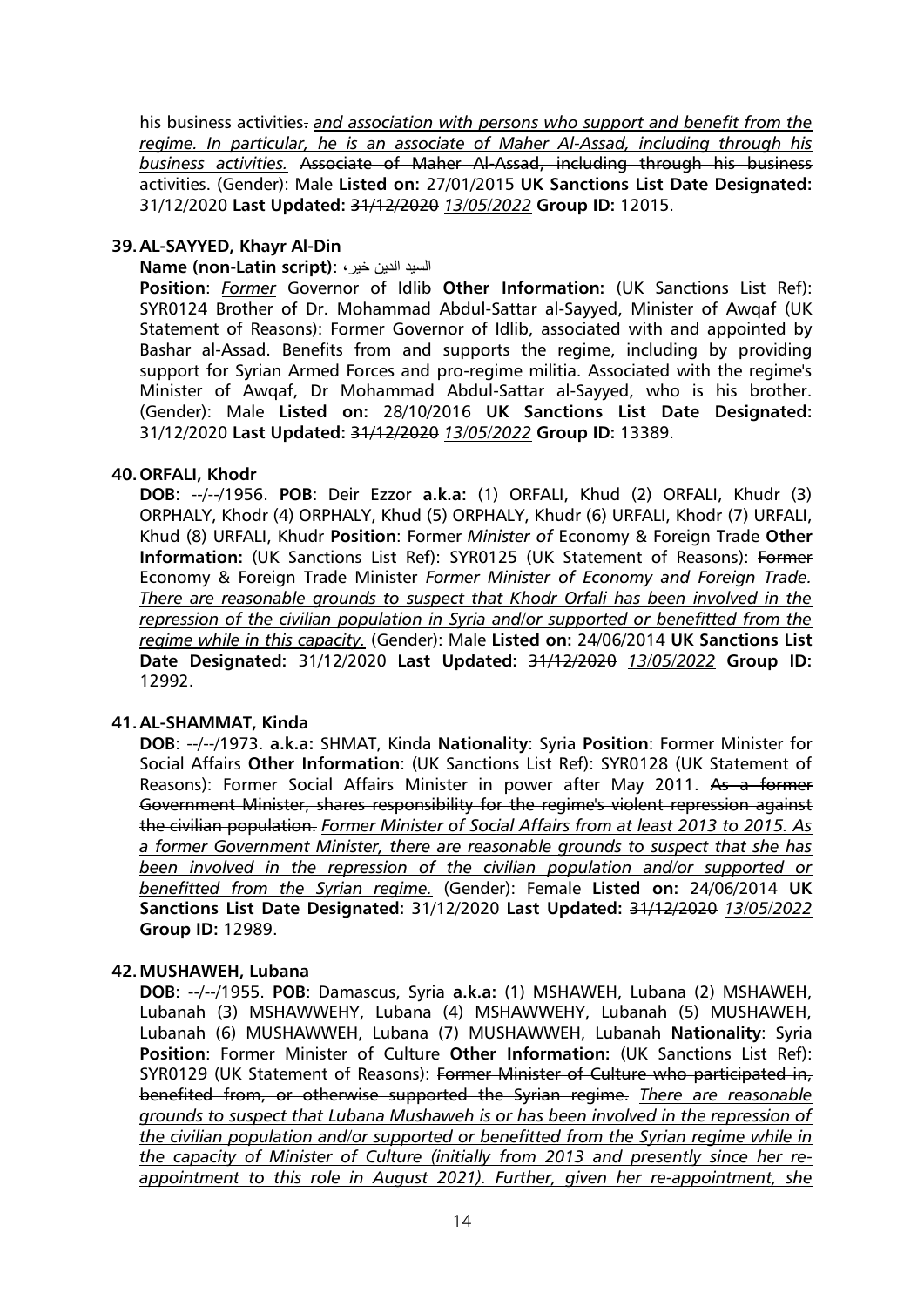*remains associated with other members of the regime.* (Gender): Female **Listed on:** 16/10/2012 **UK Sanctions List Date Designated:** 31/12/2020 **Last Updated:**  14/02/2022 *13/05/2022* **Group ID:** 12778.

### **43.AL-ALI, Lu'ai**

**POB**: Jablah, Latakia Province, Syria **a.k.a:** (1) AL-ALI, Loai (2) AL-ALI, Louay **Position**: Head of Syrian Military Intelligence, Dara'a Branch **Other Information**: (UK Sanctions List Ref): SYR0130 (UK Statement of Reasons): Head of Syrian Military Intelligence, Dara'a Branch*, Branch 245*. Responsible for the violence against protesters in Dara'a. *and directly participating in, ordering and/or overseeing the torture of detainees by officers of the Syrian security and intelligence services under his command.* (Gender): Male **Listed on:** 15/11/2011 **UK Sanctions List Date Designated:** 31/12/2020 **Last Updated:** 31/12/2020 *13/05/2022* **Group ID:** 12210.

### **44.HAMDAN, Maamoun**

**DOB**: --/--/1958. **POB**: Damascus, Syria **a.k.a:** HAMDAN, Ma'moun **Position**: Former Finance Minister **Other Information**: (UK Sanctions List Ref): SYR0131 (UK Statement of Reasons): Former Finance Minister *from 2016 to 2020*. As a former Government Minister, shares responsibility for the Syrian regime's violent repression of the civilian population. *there are reasonable grounds to suspect that he has been involved in the Syrian regime's repression of the civilian population and/or supporting or benefitting from the regime.* (Gender): Male **Listed on:** 14/11/2016 **UK Sanctions List Date Designated:** 31/12/2020 **Last Updated**: 31/12/2020 *13/05/2022* **Group ID**: 13404.

### **45.AL-ASSAD, Maher**

**DOB**: 08/12/1967. **POB**: Damascus, Syria **a.k.a:** AL-ASSAD, Mahir **Nationality**: Syria **Passport Number**: 4138 **Passport Details**: Diplomatic **Position**: Major General of the 42nd Brigade **Other Information**: (UK Sanctions List Ref): SYR0134 Brother of Basher Al Assad and first cousin of Rami Makhlouf. (UK Statement of Reasons): Member of the Syria*n* Armed Forces of the rank of 'colonel' and the equivalent or higher in post after May 2011; Major General of the 42nd Brigade and former Brigadier Commander of the Army's 4th Armoured Division. Member of the Assad family; brother of President Bashar Al-Assad. *There are reasonable grounds to suspect that Maher Al-Assad is or has been involved in the repression of the civilian population, including overseeing operations to that end as Brigadier General and Commander of the Army's 4th Armoured Division and Republican Guards and presently Major General of the 42nd Brigade in the Syrian Armed Forces. In particular, he was responsible for ordering and overseeing the violent suppression and unlawful killing of demonstrators in Dera'a in March 2011 and a chemical weapons attack in August 2012 in the Damascus suburb of Ghoutta. Further, he is associated with other members of the regime, including his brother of President Bashar Al-Assad, as well as the Alawite shahiba militia suspected to have been involved in crimes against humanity in Syria.* (Gender): Male **Listed on:** 10/05/2011 **UK Sanctions List Date Designated:** 31/12/2020 **Last Updated:** 31/12/2020 *13/05/2022* **Group ID:** 11909.

### **46.SA'ID, Mahmoud Ibraheem**

**DOB**: --/--/1953. **a.k.a:** (1) SAEED, Mahmoud, Ibraheem (2) SA'EED, Mahmoud, Ibraheem (3) SAID, Mahmoud, Ibraheem (4) SAIID, Mahmoud, Ibraheem **Nationality**: Syria **Position**: Former Minister of Transport **Other Information:** (UK Sanctions List Ref): SYR0136 (UK Statement of Reasons): Former Minister of Transport *from 2012 to at least 2018. As a former Government Minister, there are reasonable grounds to suspect that he has been involved in the repression of the civilian population in Syria*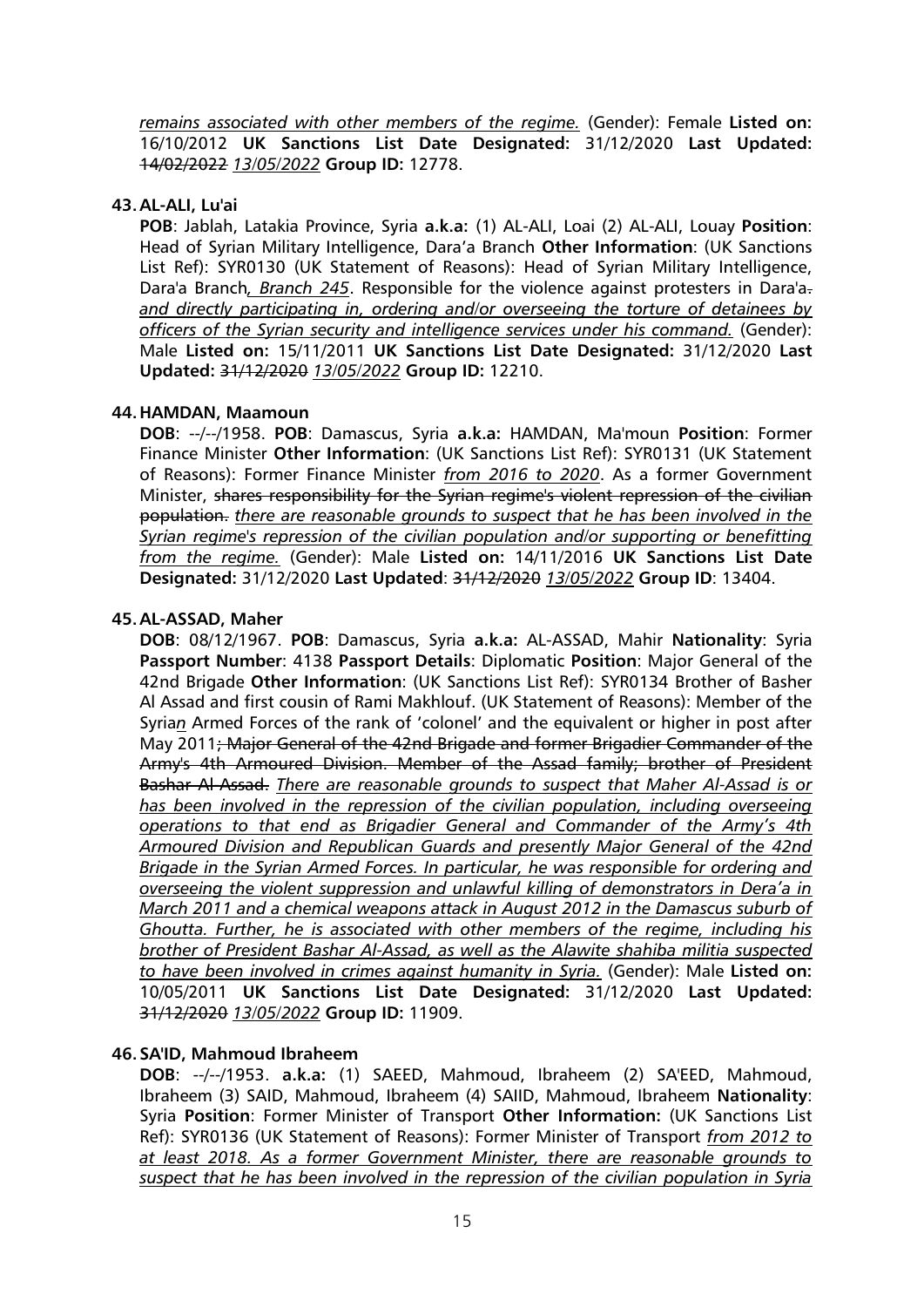*and/or supporting or benefitting from the regime*. As a former Government Minister shares responsibility for the regime's violent repression against the civilian population. (Gender): Male **Listed on:** 16/10/2012 **UK Sanctions List Date Designated:** 31/12/2020 **Last Updated:** 31/12/2020 *13/05/2022* **Group ID:** 12774.

### **47.AZZAM, Mansour Fadlallah**

#### **Mame (non-Latin script):** منصور فضل الله زام

**DOB**: --/--/1960. **POB**: Sweida Province, Syria **a.k.a:** (1) AZAM, Mansour, Fadl, Allah (2) AZAM, Mansour, Fadlallah (3) AZAM, Mansur, Fadl, Allah (4) AZAM, Mansur, Fadlallah (5) AZZAM, Mansour, Fadl, Allah (6) AZZAM, Mansur, Fadl, Allah (7) AZZAM, Mansur, Fadlallah **Nationality**: Syria **Position**: Minister for Presidency *Presidential* Affairs **Other Information:** (UK Sanctions List Ref): SYR0137 (UK Statement of Reasons): Government minister within the Assad regime appointed after May 2011. Shares responsibility for the violent repression against the civilian population. *Minister of Presidential Affairs. There are reasonable grounds to suspect that he is or has been involved in the repression of the civilian population and/or supporting or benefitting from the Syrian regime while serving as a Government minister within the Assad regime and is associated with other involved persons.* (Gender): Male **Listed on:** 28/02/2012 **UK Sanctions List Date Designated:** 31/12/2020 **Last Updated:** 31/12/2020 *13/05/2022* **Group ID:** 12505.

### **48.ALI, Malek**

**DOB**: --/--/1956. **POB**: Tartous **a.k.a:** (1) ALI, Malek, Muhammad (2) ALI, Malik (3) ALI, Malik, Muhammad **Position**: Former Higher Education Minister **Other Information**: (UK Sanctions List Ref): SYR0140 (UK Statement of Reasons): Former Minister for Higher Education *There are reasonable grounds to suspect that Dr Malek Ali is or has been involved in the repression of the civilian population and/or supporting or benefitting from the Syrian regime in that he served as Minister of Higher Education in Syrian Government from at least 2013 to 2014.* (Gender): Male **Listed on:** 24/06/2014 **UK Sanctions List Date Designated:** 31/12/2020 **Last Updated:** 31/12/2020 *13/05/2022* **Group ID:** 12995.

### **49.MAHMOUD, Abdul-Salam Fajr**

عبد السالم فجر محمود **:(script Latin-non (Name**

**Nationality**: Syria **Position**: Director Investigation Section at *of* the Air Intelligence Branch at Al-Mezzeh Military Airport **Other Information:** (UK Sanctions List Ref): SYR0142 (UK Statement of Reasons): Head of the Investigation Section at the Air Intelligence Branch at Al-Mezzeh Military Airport. Responsible for the torture of opponents in custody. (Gender): Male **Listed on:** 24/07/2012 **UK Sanctions List Date Designated:** 31/12/2020 **Last Updated:** 31/12/2020 *13/05/2022* **Group ID:** 12711.

### **50.JABIR, Ayman**

### **Name (non-Latin script):** أيمن جابر

**DOB**: --/--/1967. **POB**: Latakia, Syria **a.k.a:** JABER, Aymin **Other Information:** (UK Sanctions List Ref): SYR0144 (UK Statement of Reasons): Leading businessman operating in Syria, involved in the steel, media, consumable goods and oil sectors, including in trading these goods. He has financial interest and/or holds senior executive positions in a number of companies and entities in Syria, in particular Al Jazira (aka Al Jazerra; El Jazireh), Dunia TV, and Sama Satellite Channel. Through his company Al Jazira, Ayman Jaber has facilitated the importation of oil from Overseas Petroleum Trading to Syria. Ayman Jaber benefits from and provides support to the regime, through his business interests. Provides direct support for and plays leading role in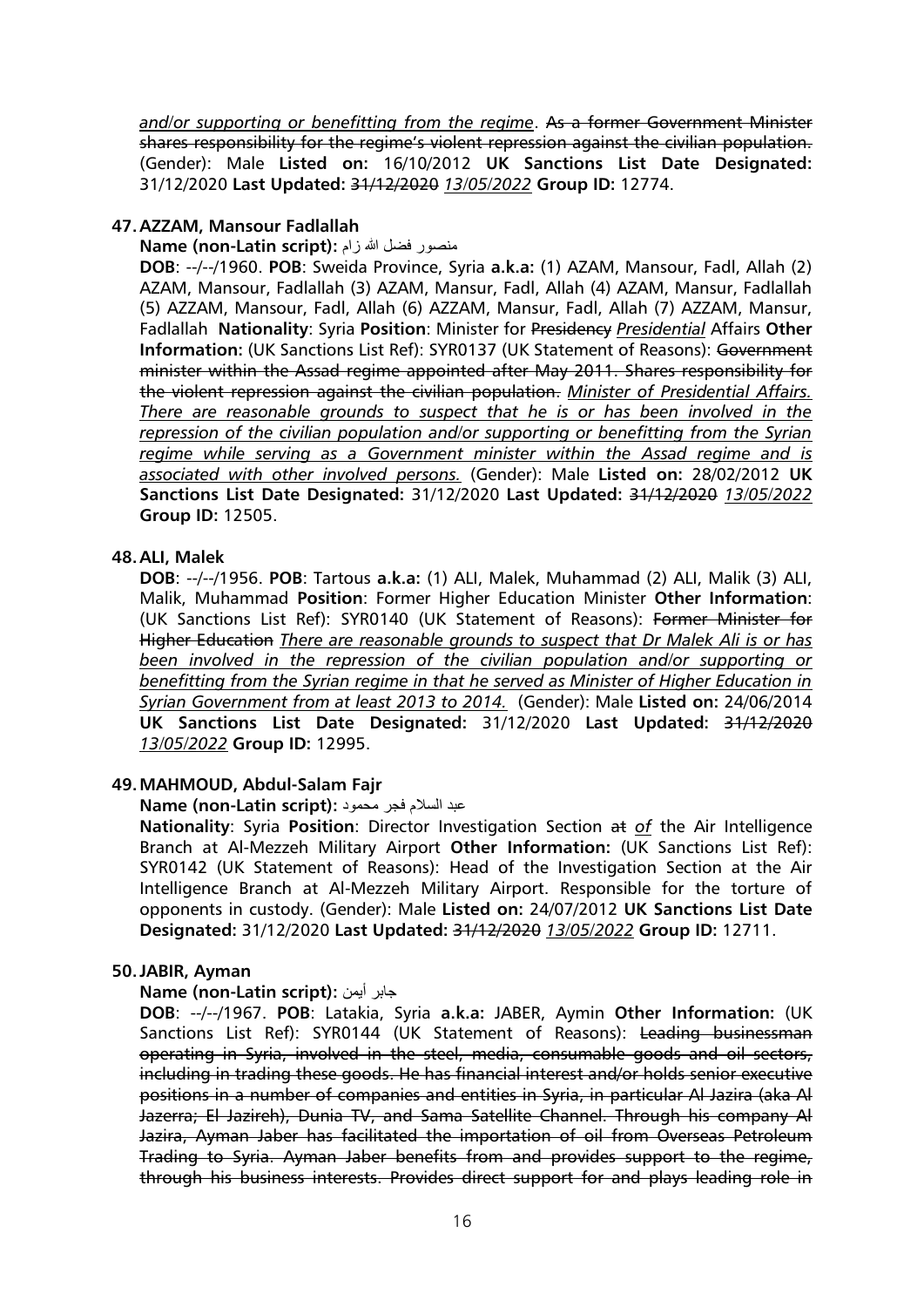activities of regime affiliated militias known as Shabiha and/or Suqur as-Sahraa. Associate of Rami Makhlouf through his business activities and an associate of Maher Al-Assad through his role in regime affiliated militias. *Leading businessman operating in Syria. He has a financial interest and/or holds senior executive positions in a number of companies and entities in Syria. Through his businesses Ayman Jabir benefits from, and provides support to, the Syrian regime. Further, he is a member of a militia ('Sugur as-Sahraa') and an associate of Rami Makhlouf and Maher al-Assad.* (Gender): Male **Listed on:** 27/01/2015 **UK Sanctions List Date Designated:** 31/12/2020 **Last Updated:** 31/12/2020 *13/05/2022* **Group ID:** 12023.

### **51.SLAKHO, Adnan**

### **Name (non-Latin script)**: السهني عبده عدنان

**DOB**: --/--/1955. **POB**: Damascus **a.k.a:** (1) AS-SAHNI, Adnan (2) AS-SAHNI, Adnan, Abu (3) SLAKHO, Adnan, Abu *(4) AL-SUKHNI, Adnan, Abdo* **Position**: Former Minister for Industry **Other Information:** (UK Sanctions List Ref): SYR0146 (UK Statement of Reasons): Former government minister within the Assad regime appointed in 2011. Shares responsibility for the violent repression against the civilian population. *Former Minister of Industry within the Assad regime appointed in 2011. As such, there are reasonable grounds to suspect that he has been involved in the repression of the civilian population in Syria and/or supporting or benefitting from the Syrian regime.* (Gender): Male **Listed on:** 28/02/2012 **UK Sanctions List Date Designated:** 31/12/2020 **Last Updated:** 31/12/2020 *13/05/2022* **Group ID:** 12508.

### **52.AL-KHALIL, Samer Abdelrahman**

**Nationality**: Syria **Position**: Economy and Foreign Trade Minister **Other Information**: (UK Sanctions List Ref): SYR0148 (UK Statement of Reasons): Economy and Foreign Trade Minister. Appointed in March 2017. *Minister of Economy and Foreign Trade appointed in March 2017, and formerly Assistant Minister from 2015 and Director General of the General Establishment for Exhibitions and International Markets. As such, there are reasonable grounds to suspect that Samer Abdelrahman al-Khalil is or has been involved in the repression of the civilian population in Syria and/or supporting or benefitting from the Syrian regime.* (Gender): Male **Listed on:** 07/06/2017 **UK Sanctions List Date Designated:** 31/12/2020 **Last Updated:** 31/12/2020 31/12/2020 *13/05/2022* **Group ID:** 13469.

### **53.MOALLA, Mohammad Yahiya**

**DOB**: --/--/1951. **POB**: Syria **a.k.a:** (1) MAALA, Mohamed, Yahia (2) MAALA, Mohamed, Yahiya (3) MAALA, Mohamed, Yahya (4) MAALA, Mohamed, Yehya (5) MAALA, Mohamed, Yihia (6) MAALA, Mohamed, Yihya (7) MAALA, Mohammad, Yahia (8) MAALA, Mohammad, Yahiya (9) MAALA, Mohammad, Yahya (10) MAALA, Mohammad, Yehya (11) MAALA, Mohammad, Yihia (12) MAALA, Mohammad, Yihya (13) MAALA, Mohammed, Yahia (14) MAALA, Mohammed, Yahiya (15) MAALA, Mohammed, Yahya (16) MAALA, Mohammed, Yehya (17) MAALA, Mohammed, Yihia (18) MAALA, Mohammed, Yihya (19) MAALA, Muhammad, Yahia (20) MAALA, Muhammad, Yahiya (21) MAALA, Muhammad, Yahya (22) MAALA, Muhammad, Yehya (23) MAALA, Muhammad, Yihia (24) MAALA, Muhammad, Yihya (25) MALA, Mohamed, Yahia (26) MA'LA, Mohamed, Yahia (27) MALA, Mohamed, Yahiya (28) MA'LA, Mohamed, Yahiya (29) MALA, Mohamed, Yahya (30) MA'LA, Mohamed, Yahya (31) MALA, Mohamed, Yehya (32) MA'LA, Mohamed, Yehya (33) MALA, Mohamed, Yihia (34) MA'LA, Mohamed, Yihia (35) MALA, Mohamed, Yihya (36) MA'LA, Mohamed, Yihya (37) MALA, Mohammad, Yahia (38) MA'LA, Mohammad, Yahia (39) MALA, Mohammad, Yahiya (40) MA'LA, Mohammad, Yahiya (41) MALA, Mohammad, Yahya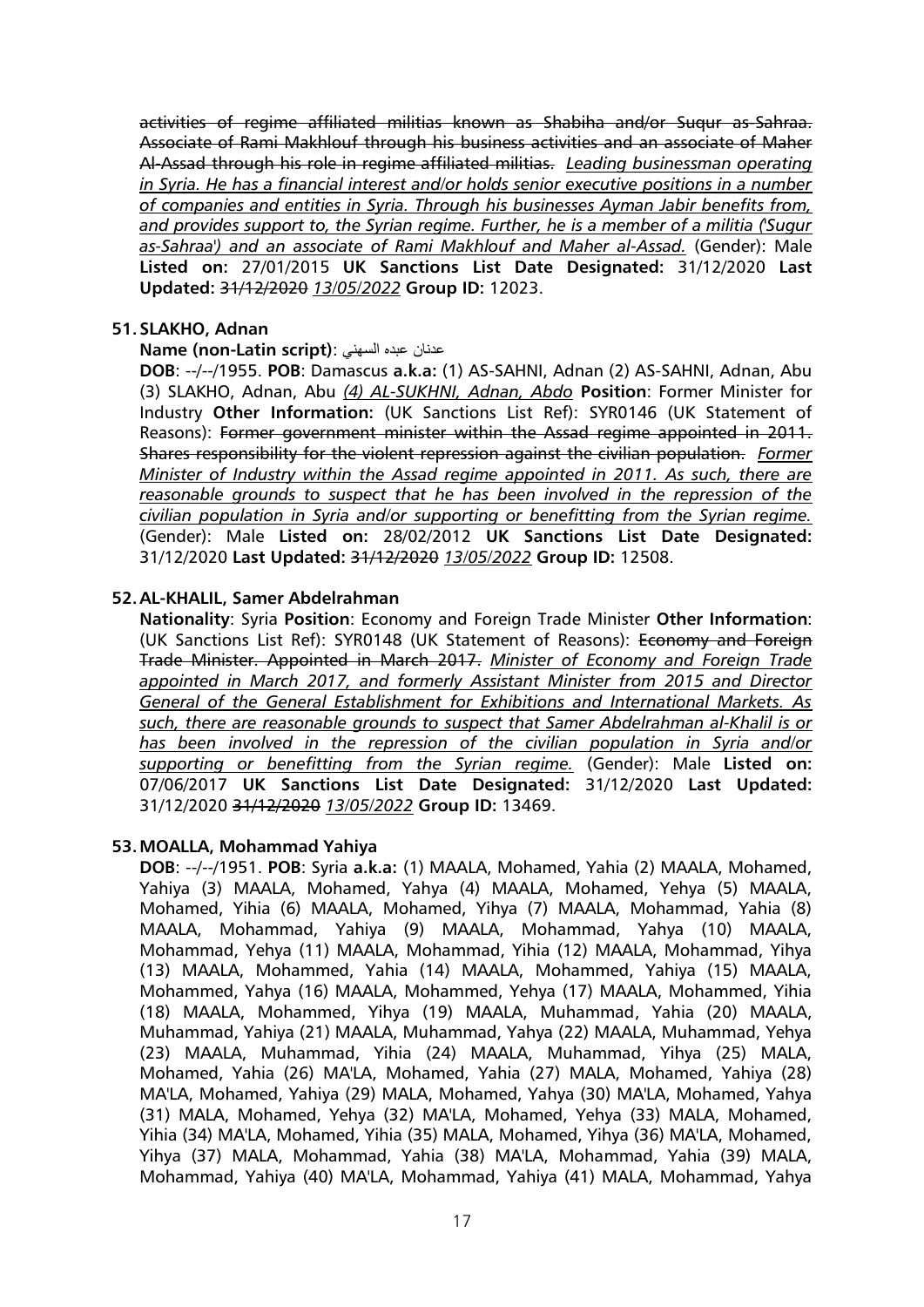(42) MA'LA, Mohammad, Yahya (43) MALA, Mohammad, Yehya (44) MA'LA, Mohammad, Yehya (45) MALA, Mohammad, Yihia (46) MA'LA, Mohammad, Yihia (47) MALA, Mohammad, Yihya (48) MA'LA, Mohammad, Yihya (49) MALA, Mohammed, Yahia (50) MA'LA, Mohammed, Yahia (51) MALA, Mohammed, Yahiya (52) MA'LA, Mohammed, Yahiya (53) MALA, Mohammed, Yahya (54) MA'LA, Mohammed, Yahya (55) MALA, Mohammed, Yehya (56) MA'LA, Mohammed, Yehya (57) MALA, Mohammed, Yihia (58) MA'LA, Mohammed, Yihia (59) MALA, Mohammed, Yihya (60) MA'LA, Mohammed, Yihya (61) MALA, Muhammad, Yahia (62) MA'LA, Muhammad, Yahia (63) MALA, Muhammad, Yahiya (64) MA'LA, Muhammad, Yahiya (65) MALA, Muhammad, Yahya (66) MA'LA, Muhammad, Yahya (67) MALA, Muhammad, Yehya (68) MA'LA, Muhammad, Yehya (69) MALA, Muhammad, Yihia (70) MA'LA, Muhammad, Yihia (71) MALA, Muhammad, Yihya (72) MA'LA, Muhammad, Yihya (73) MOALLA, Mohamed, Yahia (74) MOALLA, Mohamed, Yahiya (75) MOALLA, Mohamed, Yahya (76) MOALLA, Mohamed, Yehya (77) MOALLA, Mohamed, Yihia (78) MOALLA, Mohamed, Yihya (79) MOALLA, Mohammad, Yahia (80) MOALLA, Mohammad, Yahya (81) MOALLA, Mohammad, Yehya (82) MOALLA, Mohammad, Yihia (83) MOALLA, Mohammad, Yihya (84) MOALLA, Mohammed, Yahia (85) MOALLA, Mohammed, Yahiya (86) MOALLA, Mohammed, Yahya (87) MOALLA, Mohammed, Yehya (88) MOALLA, Mohammed, Yihia (89) MOALLA, Mohammed, Yihya (90) MOALLA, Muhammad, Yahia (91) MOALLA, Muhammad, Yahiya (92) MOALLA, Muhammad, Yahya (93) MOALLA, Muhammad, Yehya (94) MOALLA, Muhammad, Yihia (95) MOALLA, Muhammad, Yihya (96) MUALA, Mohamed, Yahia (97) MUALA, Mohamed, Yahiya (98) MUALA, Mohamed, Yahya (99) MUALA, Mohamed, Yehya (100) MUALA, Mohamed, Yihia (101) MUALA, Mohamed, Yihya (102) MUALA, Mohammad, Yahia (103) MUALA, Mohammad, Yahiya (104) MUALA, Mohammad, Yahya (105) MUALA, Mohammad, Yehya (106) MUALA, Mohammad, Yihia (107) MUALA, Mohammad, Yihya (108) MUALA, Mohammed, Yahia (109) MUALA, Mohammed, Yahiya (110) MUALA, Mohammed, Yahya (111) MUALA, Mohammed, Yehya (112) MUALA, Mohammed, Yihia (113) MUALA, Mohammed, Yihya (114) MUALA, Muhammad, Yahia (115) MUALA, Muhammad, Yahiya (116) MUALA, Muhammad, Yahya (117) MUALA, Muhammad, Yehya (118) MUALA, Muhammad, Yihia (119) MUALA, Muhammad, Yihya (120) MU'LA, Mohamed, Yahia (121) MU'LA, Mohamed, Yahiya (122) MU'LA, Mohamed, Yahya (123) MU'LA, Mohamed, Yehya (124) MU'LA, Mohamed, Yihia (125) MU'LA, Mohamed, Yihya (126) MU'LA, Mohammad, Yahia (127) MU'LA, Mohammad, Yahiya (128) MU'LA, Mohammad, Yahya (129) MU'LA, Mohammad, Yehya (130) MU'LA, Mohammad, Yihia (131) MU'LA, Mohammad, Yihya (132) MU'LA, Mohammed, Yahia (133) MU'LA, Mohammed, Yahiya (134) MU'LA, Mohammed, Yahya (135) MU'LA, Mohammed, Yehya (136) MU'LA, Mohammed, Yihia (137) MU'LA, Mohammed, Yihya (138) MU'LA, Muhammad, Yahia (139) MU'LA, Muhammad, Yahiya (140) MU'LA, Muhammad, Yahya (141) MU'LA, Muhammad, Yehya (142) MU'LA, Muhammad, Yihia (143) MU'LA, Muhammad, Yihya **Position:** Former Minister of Higher Education **Other Information:** (UK Sanctions List Ref): SYR0149 (UK Statement of Reasons): Former government minister within the Assad regime appointed after May 2011. Shares responsibility for the violent repression against the civilian population. *Former Minister of Higher Education within the Assad regime appointed after May 2011. As such, there are reasonable grounds to suspect that he has been involved in the repression of the civilian population in Syria and/or supporting or benefitting from the Syrian regime.* (Gender): Male **Listed on:** 16/10/2012 **UK Sanctions List Date Designated:** 31/12/2020 **Last Updated:** 31/12/2020 *13/05/2022* **Group ID:** 12771.

#### **54.GHRIWATI, Mohammad Ziad**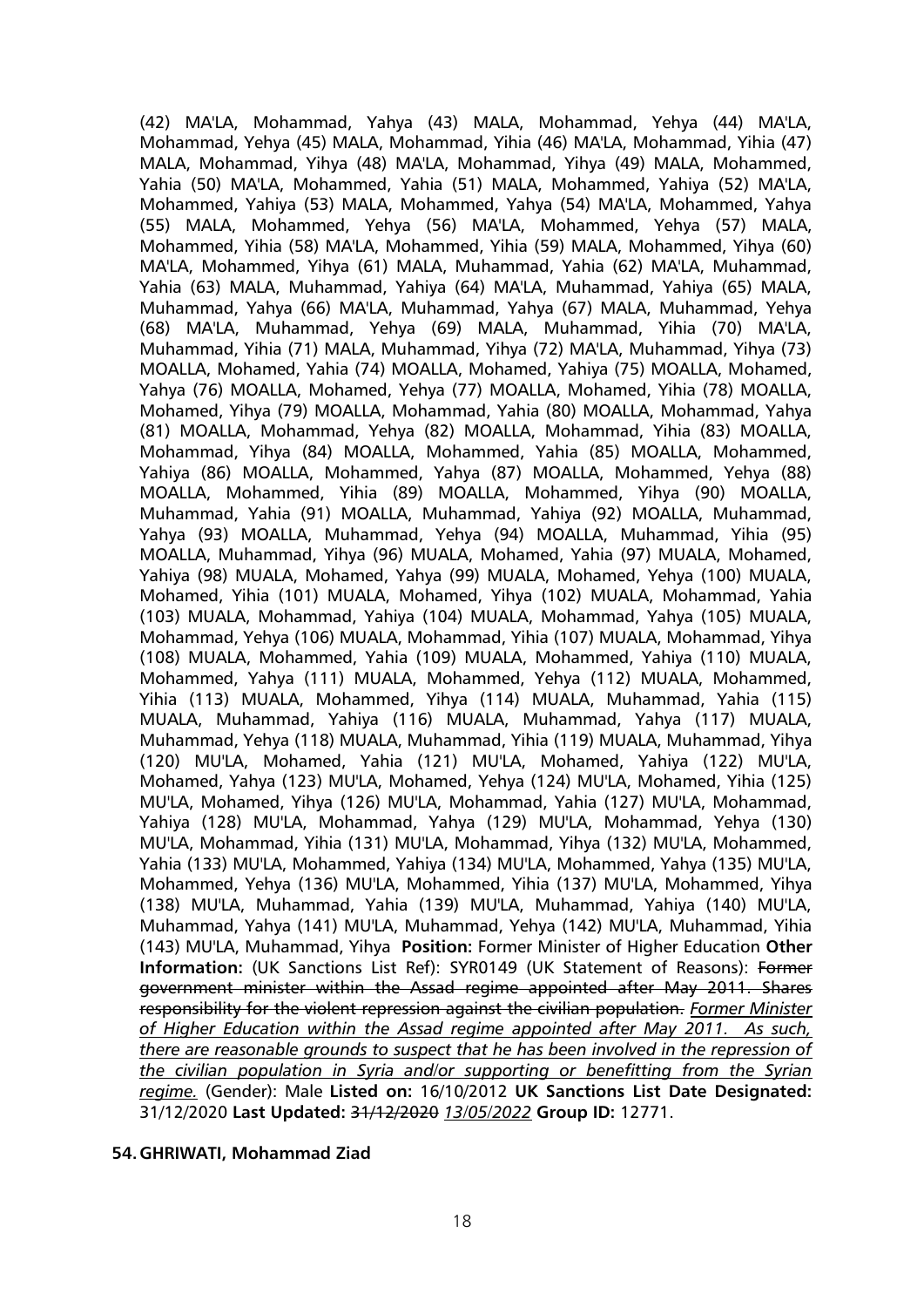**Title**: *Colonel* **Position**: *Engineer, SSRC* **Other Information:** (UK Sanctions List Ref): SYR0150 Mohammad Ziad Ghriwati is not currently designated by US Treasury. (UK Statement of Reasons): Mohammad Ziad Ghriwati is an engineer at the Syrian Scientific Studies and Research Centre. He is involved in chemical weapons proliferation and delivery. Mohammad Ziad Ghriwati has been involved in the construction of barrel bombs which have been used against the civilian population in Syria. He is associated with the Syrian Scientific Studies and Research Centre, a listed entity. (Gender): Male **Listed on:** 18/07/2017 **UK Sanctions List Date Designated:** 31/12/2020 **Last Updated:** 31/12/2020 *13/05/2022* **Group ID:** 13502.

### **55.AL-AHMED, Mohammed**

**DOB**: --/--/1961. **POB**: Lattakia, Syria **a.k.a:** (1) AL-AHMAD, Mohamed (2) AL-AHMAD, Mohammad (3) AL-AHMAD, Mohammed (4) AL-AHMAD, Muhammad (5) AL-AHMED, Mohamed (6) AL-AHMED, Mohammad (7) AL-AHMED, Muhammad **Nationality**: Syria **Position**: Culture Minister **Other Information:** (UK Sanctions List Ref): SYR0151 (UK Statement of Reasons): Former Culture Minister. As a former Government Minister, shares responsibility for the Syrian regime's violent repression of the civilian population. *Minister of Culture from 2016 to 2020. As a former Government Minister, he has been involved in the repression of the civilian population in Syria and/or supporting or benefitting from the Syrian regime.* (Gender): Male **Listed on:** 14/11/2016 **UK Sanctions List Date Designated:** 31/12/2020 **Last Updated:** 19/01/2021 *13/05/2022* **Group ID:** 13401.

#### **56.IBRAHIM, Mohamed Heikmat**

**a.k.a:** MOHAMED **Position**: Head of Operations Branch, Political Security Directorate **Other Information**: (UK Sanctions List Ref): SYR0153 (UK Statement of Reasons): As former Head of the Operations Branch of the Political Security Directorate, was responsible for detention and torture of detainees. *There are reasonable grounds to suspect that while Head of the Operations Branch of the Political Security Directorate, Mohamed Heikmat Ibrahim was responsible for the detention of protestors, and as such, that he has been involved in the repression of the civilian population in Syria as a member of the security and intelligence services.* (Gender): Male **Listed on:** 24/01/2012 **UK Sanctions List Date Designated:** 31/12/2020 **Last Updated:** 31/12/2020 *13/05/2022* **Group ID:** 12480.

#### **57.KHADDOR, Mohamed** *Ibrahim*

**POB:** *Lattakia* **a.k.a:** (1) KHADDOR, Mohammad (2) KHADDOR, Mohammed (3) KHADDOR, Muhammad (4) KHADDOUR, Mohamed (5) KHADDOUR, Mohammad (6) KHADDOUR, Mohammed (7) KHADDOUR, Muhammad (8) KHADDUR, Mohamed (9) KHADDUR, Mohammad (10) KHADDUR, Mohammed (11) KHADDUR, Muhammad (12) KHADOUR, Mohamed (13) KHADOUR, Mohammad (14) KHADOUR, Mohammed (15) KHADOUR, Muhammad (16) KHUDOUR, Mohamed (17) KHUDOUR, Mohammad (18) KHUDOUR, Mohammed (19) KHUDOUR, Muhammad *(20) KHADDUR, Muhammad Ibrahim* **Position**: Commander of the 106th *3rd* Brigade, Presidential Guard **Other Information:** (UK Sanctions List Ref): SYR0157 (UK Statement of Reasons): As former Head of the Operations Branch of the Political Security Directorate, was responsible for detention and torture of detainees. *Commander of military operations in Homs. Gave orders to shoot protestors in Homs.* (Gender): Male **Listed on:** 24/01/2012 **UK Sanctions List Date Designated**: 31/12/2020 **Last Updated:** 19/01/2021 *13/05/2022* **Group ID:** 12475.

#### **58.JAFARI, Mohammad Ali**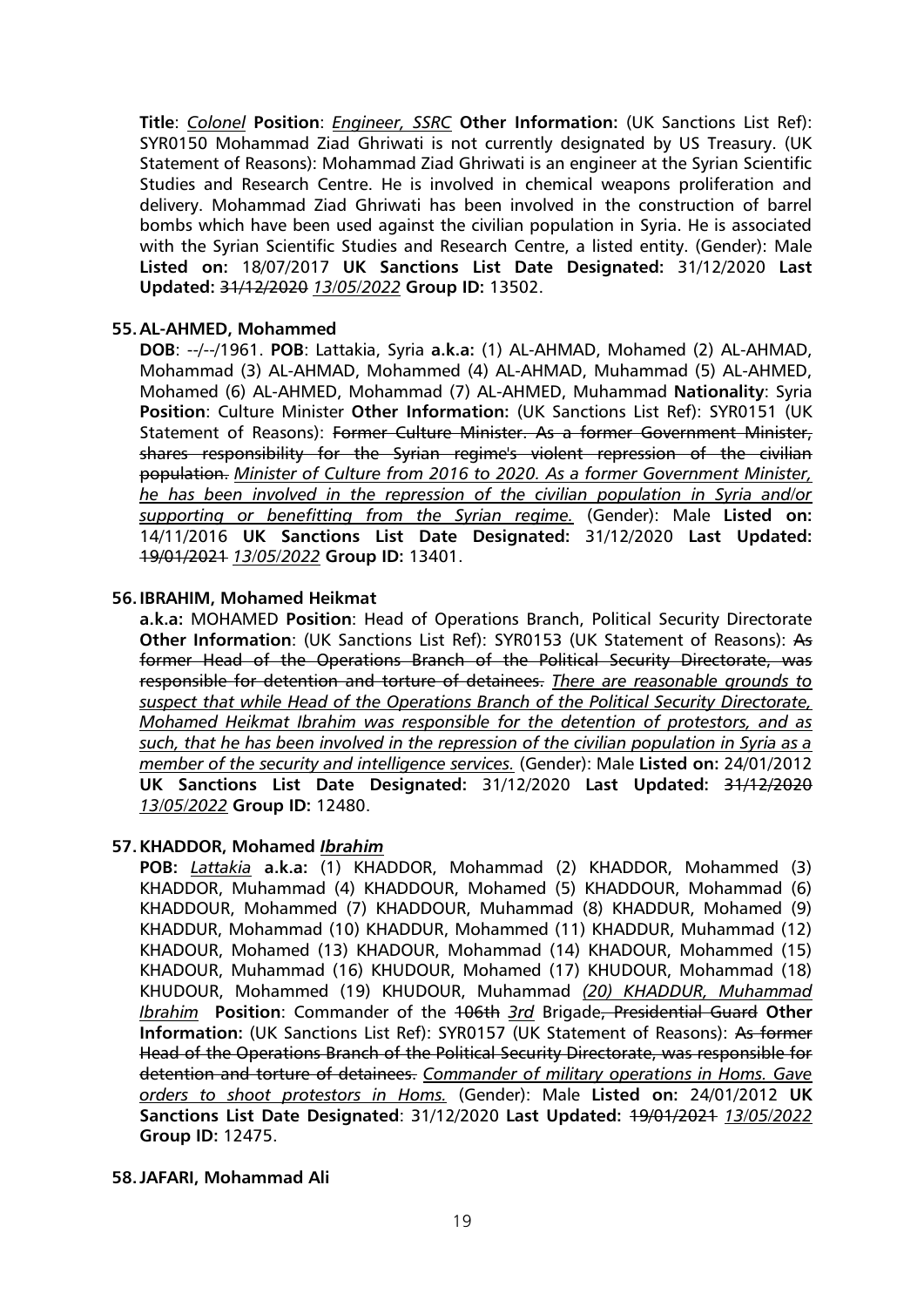**DOB**: 01/09/1957. **POB**: Yazd, Iran **a.k.a:** (1) JAFARI, Ali (2) JAFARI, Aziz **Nationality**: Iran **Position**: Former General Commander of Islamic Revolutionary Guards Corps 2007-2019 **Other Information**: (UK Sanctions List Ref): IHR0061, INU0011 and SYR0161 Listed under the Iran (Human Rights), Iran (Nuclear), and Syria sanctions regimes. (UK Statement of Reasons): Former General Commander of the IRGC. IRGC and the Sarollah Base commanded by General Aziz Jafari has played a key role in illegally interfering with the 2009 Presidential Elections, arresting and detaining political activists, as well as clashing with protestors in the streets. Brigadier Commander Mohammad Ali Jafari is the former General Commander of the Iranian Revolutionary Guard Corps. Involved in providing equipment and support to help the Syrian regime suppress protests in Syria. (Gender): Male **Listed on:** 24/06/2011 **UK Sanctions List Date Designated:** 31/12/2020 **Last Updated:** 04/03/2022 *13/05/2022* **Group ID:** 10638.

### **59.AL-SHAAR, Mohammad Ibrahim**

**DOB**: --/--/1950. **POB**: Latakia Province, Syria **a.k.a:** (1) AL-CHAAR, Mohamed, Ibrahim (2) AL-CHA'AR, Mohamed, Ibrahim (3) AL-CHAAR, Mohammad, Ibrahim (4) AL-CHA'AR, Mohammad, Ibrahim (5) AL-CHAAR, Mohammed, Ibrahim (6) AL-CHA'AR, Mohammed, Ibrahim (7) AL-CHAAR, Muhammad, Ibrahim (8) AL-CHA'AR, Muhammad, Ibrahim (9) AL-SHAAR, Mohamed, Ibrahim (10) AL-SHA'AR, Mohamed, Ibrahim (11) AL-SHA'AR, Mohammad, Ibrahim (12) AL-SHAAR, Mohammed, Ibrahim (13) AL-SHA'AR, Mohammed, Ibrahim (14) AL-SHAAR, Muhammad, Ibrahim (15) AL-SHA'AR, Muhammad, Ibrahim **Nationality**: Syria **Position**: (1) Major General (2) Minister for the Interior **Other Information:** (UK Sanctions List Ref): SYR0164 (UK Statement of Reasons): Former Minister of Interior. As a Former Government Minister, shares responsibility for the regime's violent repression against the civilian population. *There are reasonable grounds to suspect that Mohammed Al-Shaar has been involved in the repression of the civilian population and/or supporting or benefitting from the Syrian regime in that he served as Minister of Interior between at least 2011 and 2019.* (Gender): Male **Listed on:** 01/12/2011 **UK Sanctions List Date Designated:** 31/12/2020 **Last Updated:** 31/12/2020 *13/05/2022* **Group ID:** 11910.

### **60.ZAYTUN, Muhammad Dib**

**Name (non-Latin script):** محمدديب

**DOB**: 20/05/1951. **POB**: Jubba, Damascus province, Syria **a.k.a:** (1) ZAITOUN, Mohammed, Deeb (2) ZAITOUN, Muhammad, Deeb (3) ZAITOUN, Muhammad, Dib (4) ZAYTUN, Mohammed, Deeb (5) ZAYTUN, Muhammad, Deeb (6) ZEITOUN, Mohammed, Deeb (7) ZEITOUN, Mohammed, Dib (8) ZEITOUN, Muhammad, Deeb (9) ZEITOUN, Muhammad, Dib (10) ZEITUN, Mohamed, Dib (11) ZEITUN, Mohammed, Deeb (12) ZEITUN, Muhammad, Deeb **Nationality**: Syria **Passport Number**: D000001300 **Position**: General Security Directorate. *Former* Head of General Intelligence Directorate. *(a.k.a General Security Directorate,* State Security*)* **Other Information**: (UK Sanctions List Ref): SYR0174 (UK Statement of Reasons): *Former* Head of General Security Directorate; involved in violence against demonstrators. (Gender): Male **Listed on:** 10/05/2011 **UK Sanctions List Date Designated:** 31/12/2020 **Last Updated:**  31/12/2020 *13/05/2022* **Group ID:** 11907.

#### **61.BUKHAYTAN, Muhammad Said**

**a.k.a:** (1) BUKHAYTAN, Mohammad, Saeed (2) BUKHAYTAN, Mohammad, Sa'eed (3) BUKHAYTAN, Mohammad, Said (4) BUKHAYTAN, Mohammad, Sa'id (5) BUKHAYTAN, Mohammed, Saeed (6) BUKHAYTAN, Mohammed, Sa'eed (7) BUKHAYTAN, Mohammed, Said (8) BUKHAYTAN, Mohammed, Sa'id (9) BUKHAYTAN, Muhammad,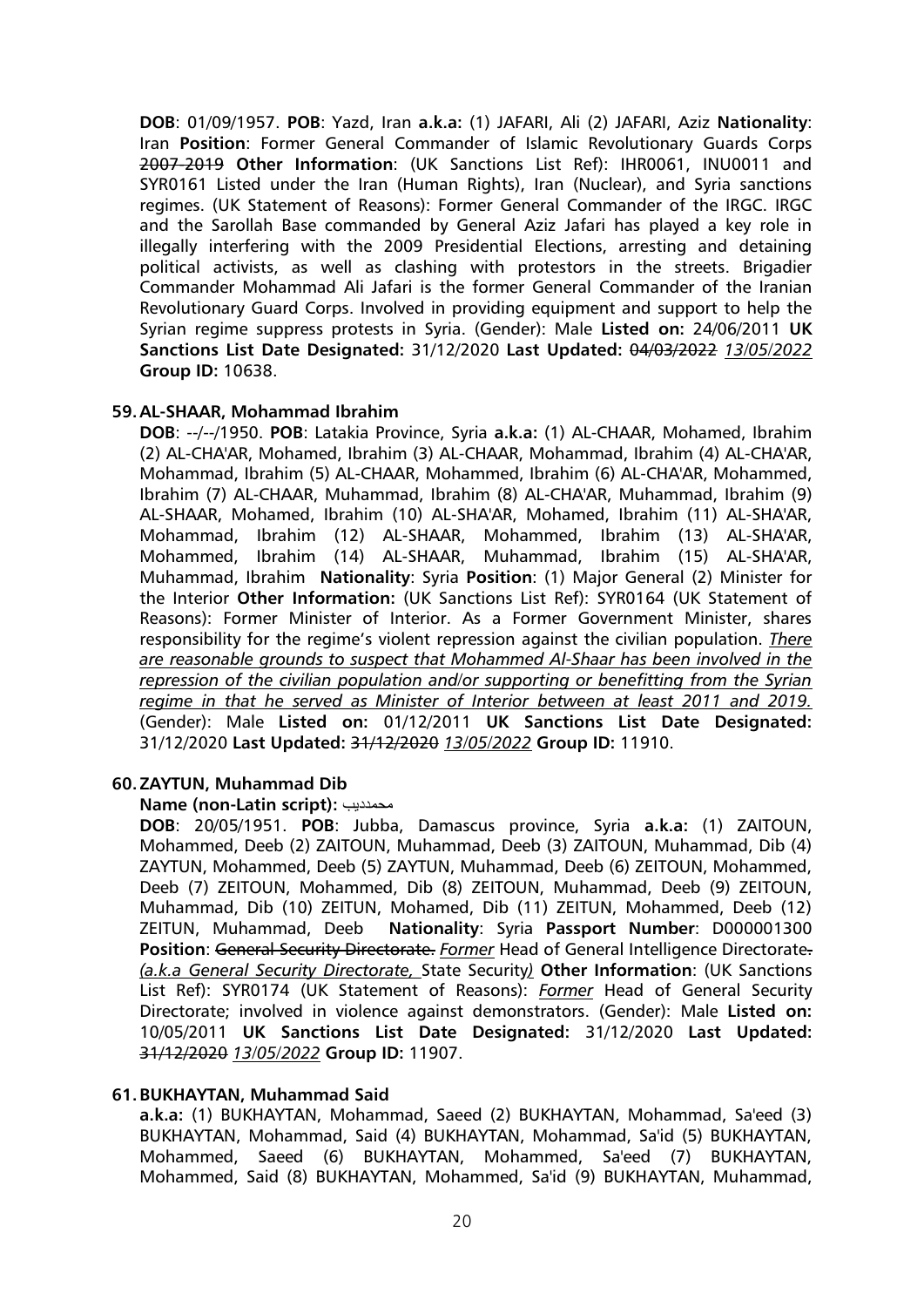Saeed (10) BUKHAYTAN, Muhammad, Sa'eed (11) BUKHAYTAN, Muhammad, Sa'id *(12) BEKHEITAN, Said* **Nationality:** Syria **Position**: Assistant Regional Secretary of Baath Arab Socialist Party **Other Information:** (UK Sanctions List Ref): SYR0179 (UK Statement of Reasons):Assistant Regional Secretary of Ba'ath Arab Socialist Party since 2005; 2000-2005 Director for the national security of the regional Ba'ath party. Former Governor of Hama (1998-2000). Close associate of President Bashar Al-Assad and Maher Al-Assad. Senior decision-maker in the regime on repression of civilian population. (Gender): Male **Listed on:** 24/08/2011 **UK Sanctions List Date Designated:** 31/12/2020 **Last Updated:** 31/12/2020 *13/05/2022* **Group ID:** 12045.

### **62.ZAMRINI, Muhammed**

*a.k.a: ZMARENA, Muhammed* **Nationality**: Syria **Position**: Branch Chief for Syrian Military Intelligence **Other Information:** (UK Sanctions List Ref): SYR0180 (UK Statement of Reasons): Branch Chief for Syrian Military Intelligence (SMI) in Homs. Directly involved in repression and violence against the civilian population in Homs. (Gender): Male **Listed on:** 24/08/2011 **UK Sanctions List Date Designated:** 31/12/2020 **Last Updated**: 31/12/2020 *13/05/2022* **Group ID:** 12049.

### **63.AL-ALI, Nasser**

**a.k.a:** (1) AL-ALI, Naser (2) AL-ALI, Nasr **Position**: *(1)* Head of the Political Security Directorate since July 2019 *(2) Former Head of Deraa Regional Branch* **Other Information:** (UK Sanctions List Ref): SYR0188 (UK Statement of Reasons): As Head of the Deraa Regional Branch of the Political Security Directorate, responsible for detention and torture of detainees. Since April 2012 Head of the Deraa site of the Political Security Directorate (ex-head of the Homs branch). *Head of the Political Security Directorate from July 2019. Previously Head of the Deraa Regional Branch and Head of the Homs Branch of the Political Security Directorate. Responsible for the detention and torture of detainees.* (Gender): Male **Listed on**: 24/01/2012 **UK Sanctions List Date Designated**: 31/12/2020 **Last Updated**: 31/12/2020 *13/05/2022* **Group ID**: 12481.

#### **64.AL-HUSAYN, Nawful**

**a.k.a:** (1) AL-HUSAYN, Nawfal (2) AL-HUSAYN, Nawfel (3) AL-HUSAYN, Nofal (4) AL-HUSSAIN, Nawfal (5) AL-HUSSAIN, Nawfel (6) AL-HUSSAIN, Nawful (7) AL-HUSSAIN, Nofal (8) AL-HUSSEIN, Nawfal (9) AL-HUSSEIN, Nawfel (10) AL-HUSSEIN, Nawful (11) AL-HUSSEIN, Nofal **Position**: *Former* Idlib Syrian Military Intelligence (SMI) Branch Chief **Other Information:** (UK Sanctions List Ref): SYR0189 (UK Statement of Reasons): *Former* Idlib Syrian Military Intelligence (SMI) Branch Chief. *when he was* directly involved in repression and violence against the civilian population in Idlib province. (Gender): Male **Listed on:** 24/08/2011 **UK Sanctions List Date Designated**: 31/12/2020 **Last Updated:** 31/12/2020 *13/05/2022* **Group ID:** 12047.

#### **65.HASSUN, Nazih**

**a.k.a:** (1) HASSOUN, Nahib (2) HASSOUN, Nazeeh (3) HASSOUN, Nazih (4) HASSUN, Nahib (5) HASSUN, Nazeeh **Position**: *Former* Head of the Political Security Directorate *(PSD)* of the Syrian Security Services **Other Information:** (UK Sanctions List Ref): SYR0191 (UK Statement of Reasons): *Former* Officer of the rank of Major General in the Syrian Armed Forces in post after May 2011. *Former* Head of the Political Security Directorate of the Syrian security services in post after May 2011. Responsible for violent repression against the civilian population in Syria. (Gender): Male **Listed on:** 02/12/2011 **UK Sanctions List Date Designated:** 31/12/2020 **Last Updated:** 31/12/2020 *13/05/2022* **Group ID:** 12419.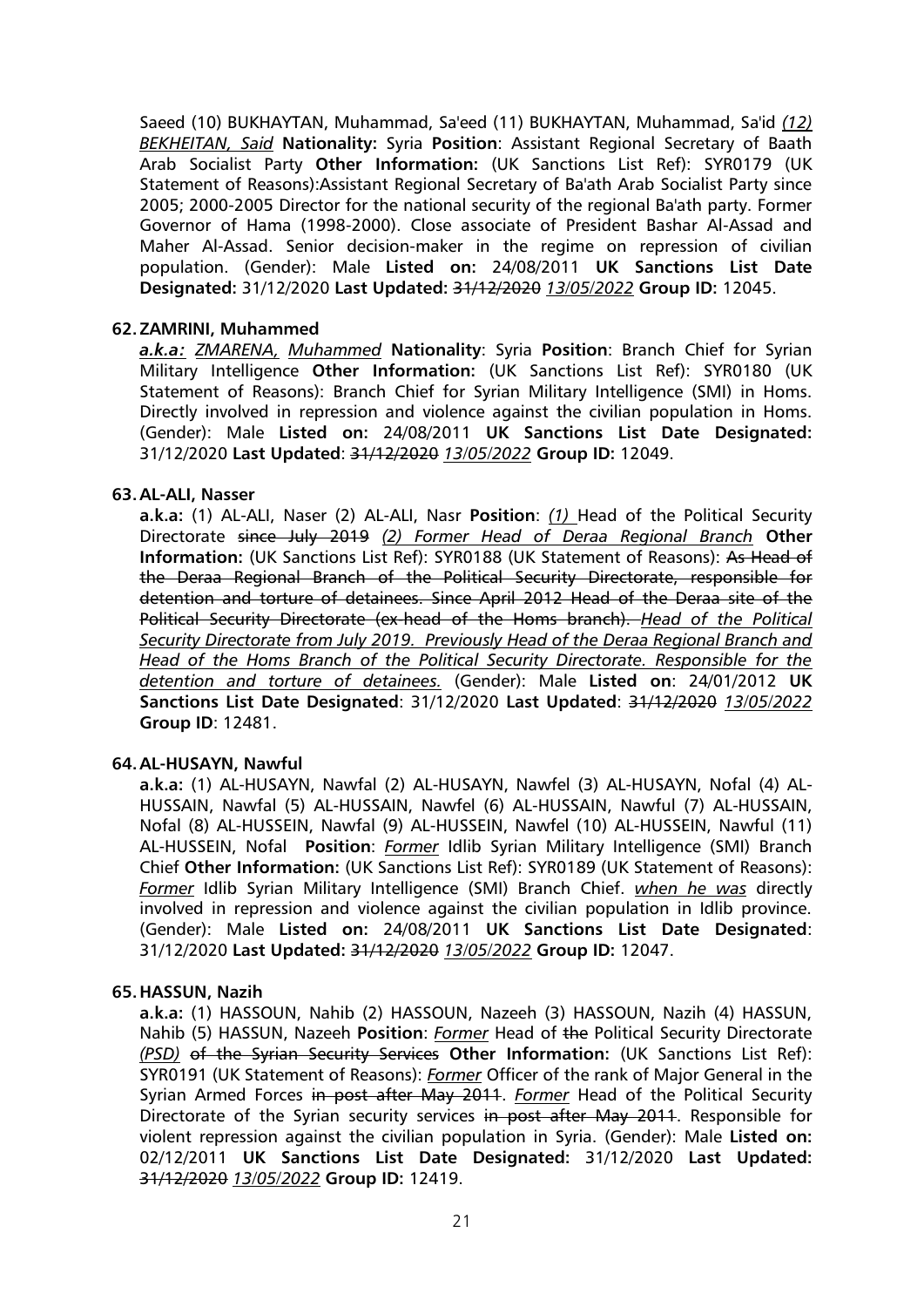#### **66.RAMADAN, Ramadan Mahmoud**

#### **Name (non-Latin script):** رمضان محمود رمضان

**a.k.a:** *AL-RAMADAN, Ramadan* **Position**: Commander of 35th Special Forces Regiment *9th Armoured Division* **Other Information:** (UK Sanctions List Ref): SYR0203 (UK Statement of Reasons): Ordered troops to shoot protestors in Baniyas and Deraa. (Gender): Male **Listed on:** 24/01/2012 **UK Sanctions List Date Designated**: 31/12/2020 **Last Updated:** 31/12/2020 *13/05/2022* **Group ID:** 12463.

#### **67.MAKHLOUF, Rami**

### **Name (non-Latin script):** مخلوف رامي

**DOB**: 10/07/1969. **POB**: Damascus, Syria **Passport Number**: 454224 **Other Information**: (UK Sanctions List Ref): SYR0204 Business interests: Interests in Syriatel, Cham Holding, Ramak Development and Humanitarian Projects LLC and Al Mashreq Investment Fund (UK Statement of Reasons): Leading businessman operating in Syria with interests in the telecommunications, financial services, transport and property sectors; he has financial interest in and/or holds senior and executive positions in Syriatel, the leading mobile telephone operator in Syria, the investment funds Al Mashreq, Bena Properties and Cham Holding. He *has* furnishes*d* financing and support to the Syrian regime, through his business interests. He is an influential member of the Makhlouf family and closely connected to the Assad family; cousin of President Bashar al-Assad. (Gender): Male **Listed on:** 10/05/2011 **UK Sanctions List Date Designated:** 31/12/2020 **Last Updated:** 31/12/2020 *13/05/2022* **Group ID:** 11913.

### **68.AL-QADIRI, Rima**

**DOB**: --/--/1963. **POB**: Damascus, Syria **a.k.a:** AL-KADIRI, Rima **Nationality**: Syria **Position**: Minister for Social Affairs. Since Aug 2015 *Former Minister of Social Affairs and Labour* **Other Information:** (UK Sanctions List Ref): SYR0207 (UK Statement of Reasons): *Former* Minister for Social Affairs (since August 2015*-August 2021*). As Government Minister, shares responsibility for the regime's violent repression against the civilian population. (Gender): Female **Listed on:** 14/11/2016 **UK Sanctions List Date Designated:** 31/12/2020 **Last Updated:** 31/12/2020 *13/05/2022* **Group ID:** 13412.

#### **69.CHALICHE, Riyad**

**a.k.a:** (1) SHALEESH, Riyad (2) SHALISH, Riyad **Position**: Chairman of Riyad ISA Development Corporation *Former Director of Military Housing Establishment* **Other Information:** (UK Sanctions List Ref): SYR0208 (UK Statement of Reasons): *Former* Director of Military Housing Establishment; provides funding to the regime; first cousin of President Bashar Al-Assad (Gender): Male **Listed on:** 24/06/2011 **UK Sanctions List Date Designated:** 31/12/2020 **Last Updated**: 31/12/2020 *13/05/2022* **Group ID:** 12014.

#### **70.HASSAN, Samir**

#### **Name (non-Latin script):** حسان

**a.k.a:** (1) AL-HASSAN, Sameer (2) AL-HASSAN, Samir (non-Latin script: سمير) (3 (HASAN, Sameer (4) HASAN, Samir (5) HASSAN, Sameer **Other Information:** (UK Sanctions List Ref): SYR0217 Business interests: Cham Holdings, Byblos Bank Syria, Syrian Kuwaiti Insurance Company, Amir Group (UK Statement of Reasons): Leading businessperson operating in Syria, with interests and/or activities in multiple sectors of Syria's economy. He holds interests in and/or has significant influence in the Amir Group and Cham Holdings, two conglomerates with interests in the real estate, tourism, transport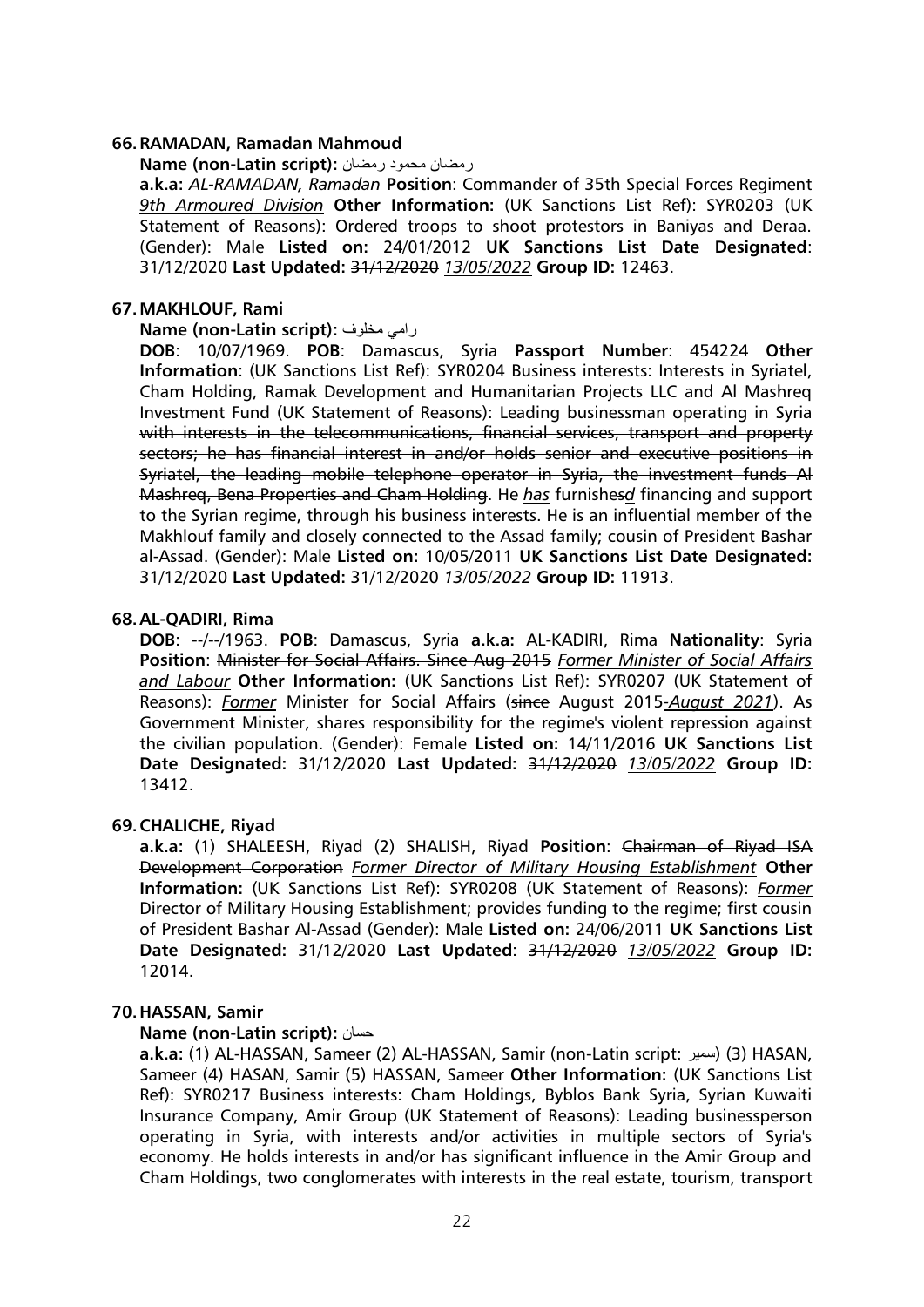and finance sectors. From March 2014 until September 2018, he held the position of Chairman for Russia of the Bilateral Business Councils following his appointment by Minister of Economy, Khodr Orfali. Samir Hassan supports the regime's war effort with cash donations. Samir Hassan is associated with persons benefitting from or supporting the regime; in particular, he is associated with Rami Makhlouf and Issam Anbouba, both designated persons and benefits from the Syrian regime. *He has substantial political and economic ties with the regime, and has close business links with key regime figures such as Rami Makhlouf and Issam Anbouba. Hassan's listing therefore falls under the relevant listing criteria as a person 'benefiting from or supporting the regime' and associated with 'persons or entities responsible for the violent repression against the civilian population in Syria'.* (Gender): Male **Listed on**: 24/08/2011 **UK Sanctions List Date Designated:** 31/12/2020 **Last Updated:** 17/02/2022 *13/05/2022* **Group ID:** 12053.

### **71.MAKHLOUF, Talal**

**DOB**: 01/12/1958. **a.k.a:** (1) MAKHLUF (2) MAKHLUF, Talal **Position**: *Former* Commander of the Republican Guard **Other Information:** (UK Sanctions List Ref): SYR0229 (UK Statement of Reasons): Former commander of the 105th Brigade of the Republican Guards. Former commander general of the Republican Guards. Current commander of the 2nd Corps. Member of the Syrian Armed Forces of the rank of Major General in post after May 2011. Military official involved in the violence in Damascus. (Gender): Male **Listed on:** 02/12/2011 **UK Sanctions List Date Designated:** 31/12/2020 **Last Updated:** 31/12/2020 *13/05/2022* **Group ID:** 12418.

### **72.YOUNES, Tawfiq**

#### **Name (non-Latin script)**: يونس توفيق

**a.k.a:** (1) YOUNIS (2) YOUNIS, Tawfik (3) YOUNIS, Tawfiq (4) YUNES (5) YUNES, Tawfik (6) YUNES, Tawfiq **Position**: Former Head of the Department for Internal Security of the General Intelligence Directorate **Other Information:** (UK Sanctions List Ref): SYR0231 Linked to General Intelligence Directorate. (UK Statement of Reasons): Former commander of the 105th Brigade of the Republican Guards. Former commander general of the Republican Guards. Current commander of the 2nd Corps. Member of the Syrian Armed Forces of the rank of Major General in post after May 2011. Military official involved in the violence in Damascus. *Former Head of the Department for Internal Security of the General Intelligence Directorate; involved in violence against the civilian population.* (Gender): Male **Listed on:** 02/08/2011 **UK Sanctions List Date Designated:** 31/12/2020 **Last Updated:** 31/12/2020 *13/05/2022* **Group ID:** 12025.

#### **73.MAHMUD, Wajih**

**a.k.a:** MAHMUD, Wajeeh **Position**: Commander 18th Armoured Division **Other Information:** (UK Sanctions List Ref): SYR0236 (UK Statement of Reasons): Commander 18th Armoured Division. Responsible for the violence against protestors in Homs. *Mahmud is a Major General of the Syrian Army, and Commander of the 18th Armoured Division. Responsible for the violence against protestors in Homs. Accordingly, he is a person who is or has been involved in violently repressing the civilian population in Syria.* (Gender): Male **Listed on:** 15/11/2011 **UK Sanctions List Date Designated:** 31/12/2020 **Last Updated**: 31/12/2020 *13/05/2022* **Group ID**: 12223.

#### **74.AJEEB, Yusuf**

*a.k.a: AJIB, Yusuf* **Address**: Scientific Studies and Research Centre (SSRC), Barzeh Street, PO Box 4470, Damascus, Syria. **Position**: Head of Security Office for the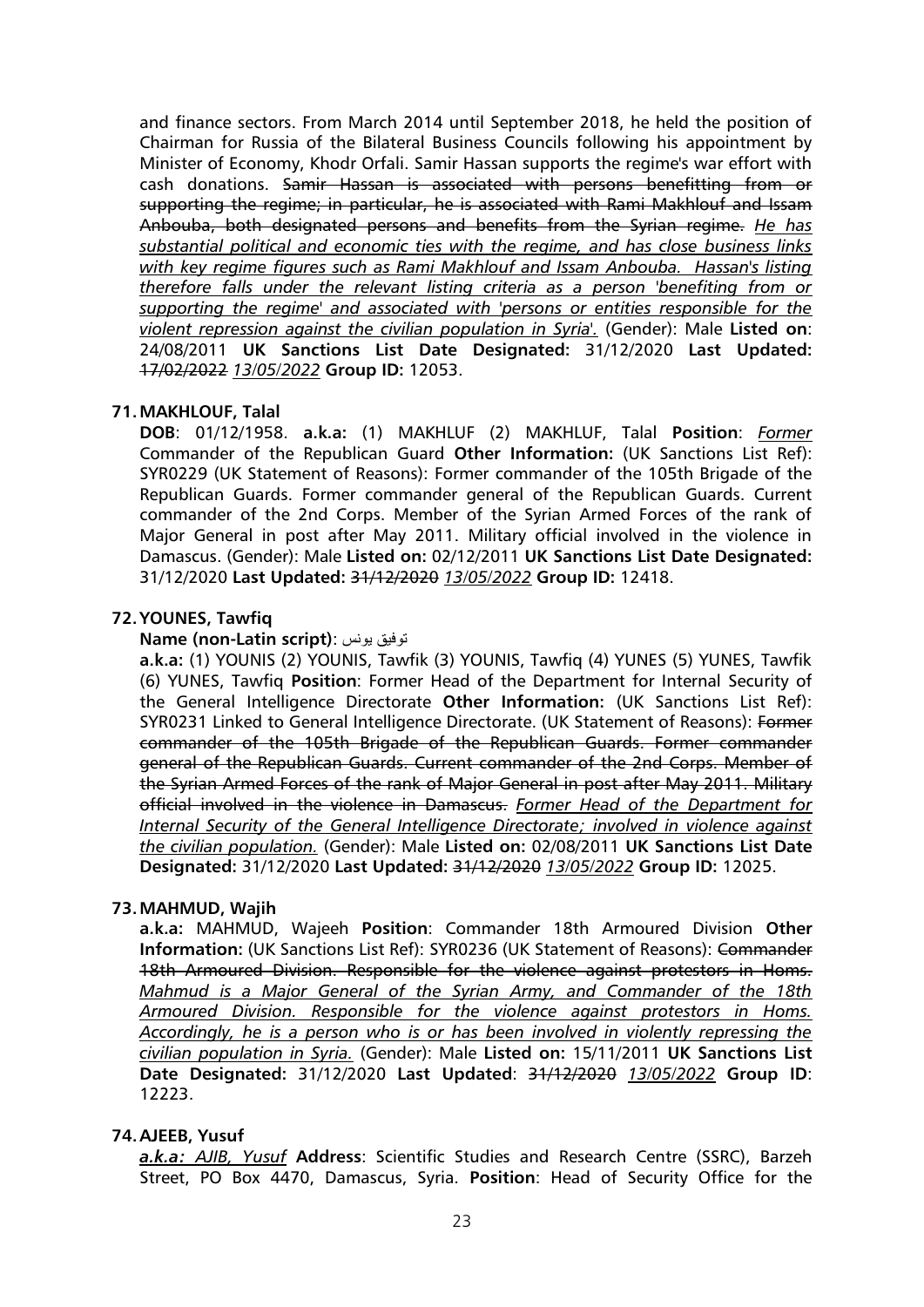Scientific Studies and Research Centre (SSRC) since 2012 **Other Information**: (UK Sanctions List Ref): SYR0242 (UK Statement of Reasons): Holds the rank of Brigadier General, a senior officer in the Syrian Armed Forces, in post after May 2011. Since 2012, he has been Head of Security for the Scientific Studies and Research Centre (SSRC) which is involved in the chemical weapons proliferation sector. As a result of his senior position as Head of Security for SSRC, he is associated with the designated entity SSRC (Gender): Male **Listed on**: 19/03/2018 **UK Sanctions List Date Designated:** 31/12/2020 **Last Updated:** 31/12/2020 *13/05/2022* **Group ID:** 13620.

### **75.BARAKAT, Ali**

**a.k.a:** BAKARAT, Ali **Other Information:** (UK Sanctions List Ref): SYR0249 (UK Statement of Reasons):103rd Brigade of the Republican Guard Division. Military official involved in the violence in Homs. Promoted to Major General by 2017. **Listed on:** 02/12/2011 **UK Sanctions List Date Designated:** 31/12/2020 **Last Updated:** 31/12/2020 *13/05/2022* **Group ID:** 12417.

### **76. FOZ, Samer**

**DOB**: --/05/1973. **POB**: *(1) Homs (2) Latakia (1) Syria (2) Syria* **a.k.a:** (1) FAWZ, Samer (2) FAWZ, Samer Zuhair (3) FAWZ, Samir (4) FOZ, Samer Zuhair (5) FOZ, Samir **Nationality**: (1) Syria (2) Turkey **Passport Number**: U 09471711 **Passport Details**: Turkey. Place of issue: Turkey. Expiry date: *Turkey Expires* 21 July 2024. **National Identification Number:** *(1) 784197341865828 (2) 06010274705* **Address**: (1) Damascus (2) Meadows 2, Street 3, Villa 5, Dubai, United Arab Emirates *(3) Platinum Tower, Office no. 2405, Jumeirah Lake Towers, Dubai, United Arab Emirates* **Position**: CEO of Aman Group **Other Information:** (UK Sanctions List Ref): SYR0260 Executive President of Aman Group. Subsidiaries: Foz for Trading, Al-Mohaimen for Transportation & Contracting. Aman Group is the private sector partner in Joint Venture Aman Damascus JSC with Damascus Cham Holding, in which Foz is an individual shareholder. Emmar Industries is a joint venture between Aman Group and the Hamisho Group, in which Foz has the majority stake and is the Chairman. (UK Statement of Reasons): Leading businessperson operating in Syria, with interests and activities in multiple sectors of Syria's economy, including a regime-backed joint venture involved in the development of Marota City, a luxury residential and commercial development. Samer Foz provides financial and other support to the regime, including funding the Military Security Shield Forces in Syria and brokering grain deals. He also benefits financially from access to commercial opportunities through the wheat trade and reconstruction projects as a result of his links to the regime. (Phone number): -4874878 (Website): http://www.amangroupco.com (Gender): Male **Listed on:** 22/01/2019 **UK Sanctions List Date Designated:** 31/12/2020 **Last Updated**: 14/02/2022 *13/05/2022* **Group ID:** 13755.

### **77. FOZ, Amer**

#### **Name (non-Latin script):** فوز عامر

**DOB:** 11/03/1976. **POB:** Homs, Syria **Nationality:** Syria **Passport Number:** 06010274747 **Passport Details:** Syrian **Position:** Prominent Syrian Businessman **Other Information:** (UK Sanctions List Ref): SYR0353 General Manager of ASM International General Trading, LLC (ASM International Trading). Linked to EU-designated Samer Foz; EU-designated Aman Holding (Aman Damascus Joint Stock Company); ASM International General Trading, LLC (ASM International Trading) (UK Statement of Reasons): Leading businessperson with personal and family business interests and activties *activities* in multiple sectors of the Syrian economy, including through the Aman Holding (formerly known as the Aman Group). Through the Aman Holding, he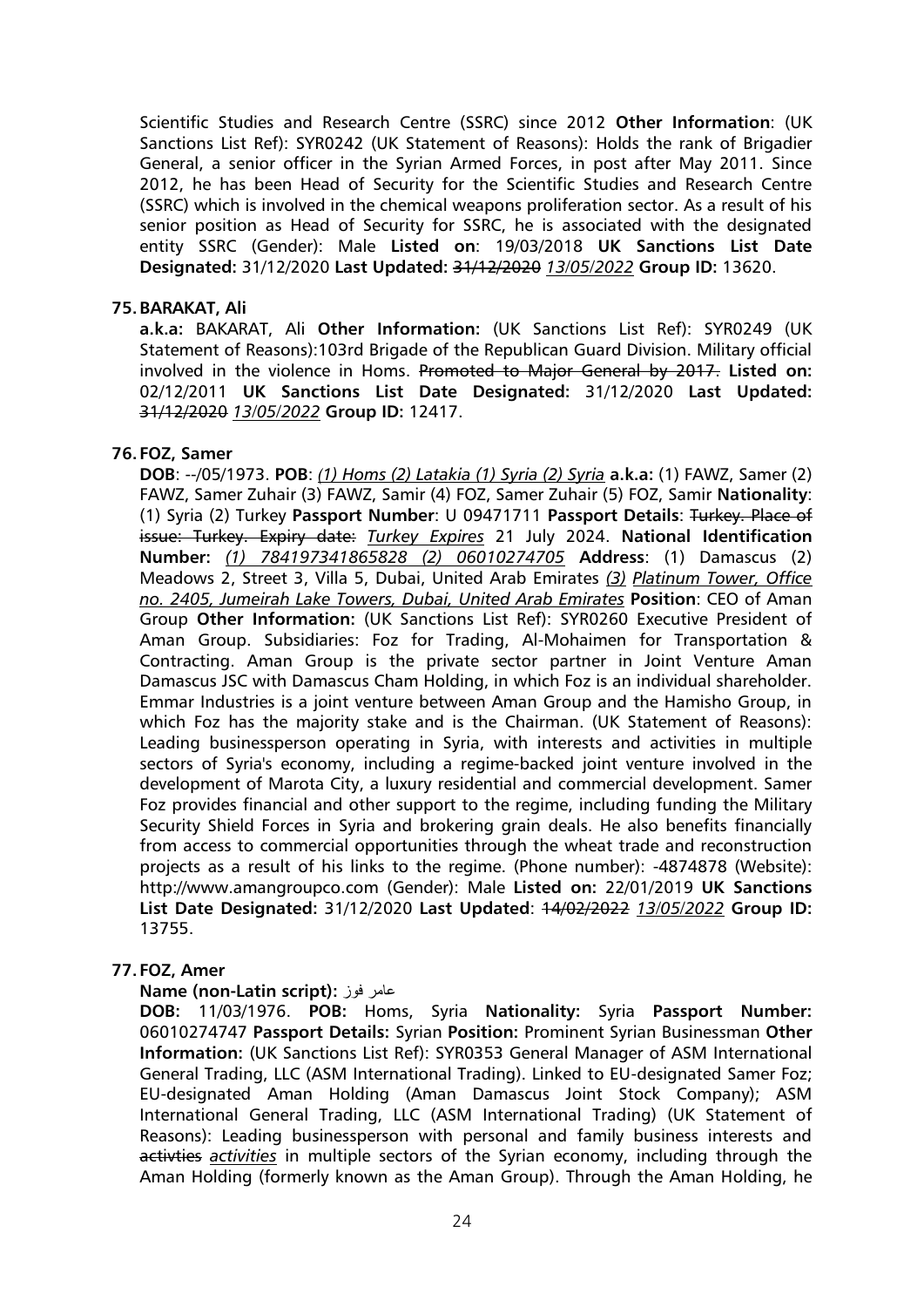benefits financially from access to commercial opportunities and supports the Assad regime, including through involvement in the regime-backed development of Marota City. Since 2012, he has been General Manager of ASM International Trading LLC. He is also associated with his brother Samer FOZ, who has been designated by the EU since January 2019 as a leading businessperson operating in Syria and for supporting or benefiting from the regime. (Gender): Male **Listed on:** 17/02/2020 **UK Sanctions List Date Designated:** 31/12/2020 **Last Updated:** 31/12/2020 *13/05/2022* **Group ID:**  13817.

### **78. TALAL AL-BARAZI,** *Talal*

**DOB:** --/--/1963. **POB:** Hama City, Syria **a.k.a:** (1) BARAZI, Talal (2) BARAZZI, Talal *Position: Former Minister of Internal Trade and Consumer Protection* **Other Information:** (UK Sanctions List Ref):SYR0360 (UK Statement of Reasons):*Former* Minister of Internal Trade and Consumer Protection. Appointed in May 2020. As a Government Minister, shares responsibility for the Syrian regime's violent repression against *of* the civilian population. (Gender): Male **Listed on:** 16/10/2020 **UK Sanctions List Date Designated:** 31/12/2020 **Last Updated:** 31/12/2020 *13/05/2022* **Group ID:**  13976.

### **79.HUSSEIN, Malloul**

**DOB:** --/--/1950. **POB:** Al-Hasakah Governorate, Syria **a.k.a:** (1) AL-HUSSEIN, Malloul (2) AL-HUSSEIN, Maloul (3) HUSSEIN, Maloul **Nationality:** Syria *Position: Former State Minister* **Other Information:** (UK Sanctions List Ref): SYR0373 (UK Statement of Reasons): *Former* Minister of State. Appointed in August 2020. As a Government Minister shares responsibility for the Syrian regime's violent repression against the civilian population. (Gender): Male **Listed on:** 06/11/2020 **UK Sanctions List Date Designated:** 31/12/2020 **Last Updated:** 14/02/2022 *13/05/2022* **Group ID:** 14003.

### **80.HADDAD, Mohammad Samir**

**DOB:** --/--/1956. **POB:** Tartous, Syria *Position: Former State Minister* **Other Information:** (UK Sanctions List Ref): SYR0374 (UK Statement of Reasons): *Former* Minister of State. Appointed in August 2020. As a Government Minister shares responsibility for the Syrian regime's violent repression against the civilian population. (Gender): Male **Listed on:** 06/11/2020 **UK Sanctions List Date Designated:**  31/12/2020 **Last Updated:** 31/12/2020 *13/05/2022* **Group ID:** 14004.

### **81.AL-MIQDAD, Faisal**

### **Name (non-Latin script):** المقداد فيصل

**DOB:** 05/02/1954. **POB:** Daraa, Syria **a.k.a:** (1) AL-MEKDAD, Faisal (2) AL-MEKDAD, Faycal (non-Latin script: Fayçal) (3) AL-MEKDAD, Fayssal (4) AL-MEQDAD, Faisal (5) AL-MEQDAD, Faycal (non-Latin script: Fayçal) (6) AL-MEQDAD, Fayssal (7) AL-MIQDAD, Faycal (non-Latin script: Fayçal) (8) AL-MIQDAD, Fayssal (9) MEKDAD, Faisal (10) MEKDAD, Faycal (non-Latin script: Fayçal) (11) MEKDAD, Fayssal (12) MEQDAD, Faisal (13) MEQDAD, Faycal (non-Latin script: Fayçal) (14) MEQDAD, Fayssal (15) MIQDAD, Faisal (16) MIQDAD, Faycal (non-Latin script: Fayçal) (17) MIQDAD, Fayssal **Nationality:** Syria **Position:** Minister of Foreign Affairs and Expatriates **Other Information:** (UK Sanctions List Ref): SYR0376 (UK Statement of Reasons): Minister of Foreign Affairs *and Expatriates*. Appointed in November 2020. As a Government Minister shares responsibility for the Syrian regime's violent repression against the civilian population. (Gender): Male **Listed on:** 15/03/2021 **UK Sanctions List Date Designated:** 15/03/2021 **Last Updated:** 15/03/2021 *13/05/2022* **Group ID:** 14069.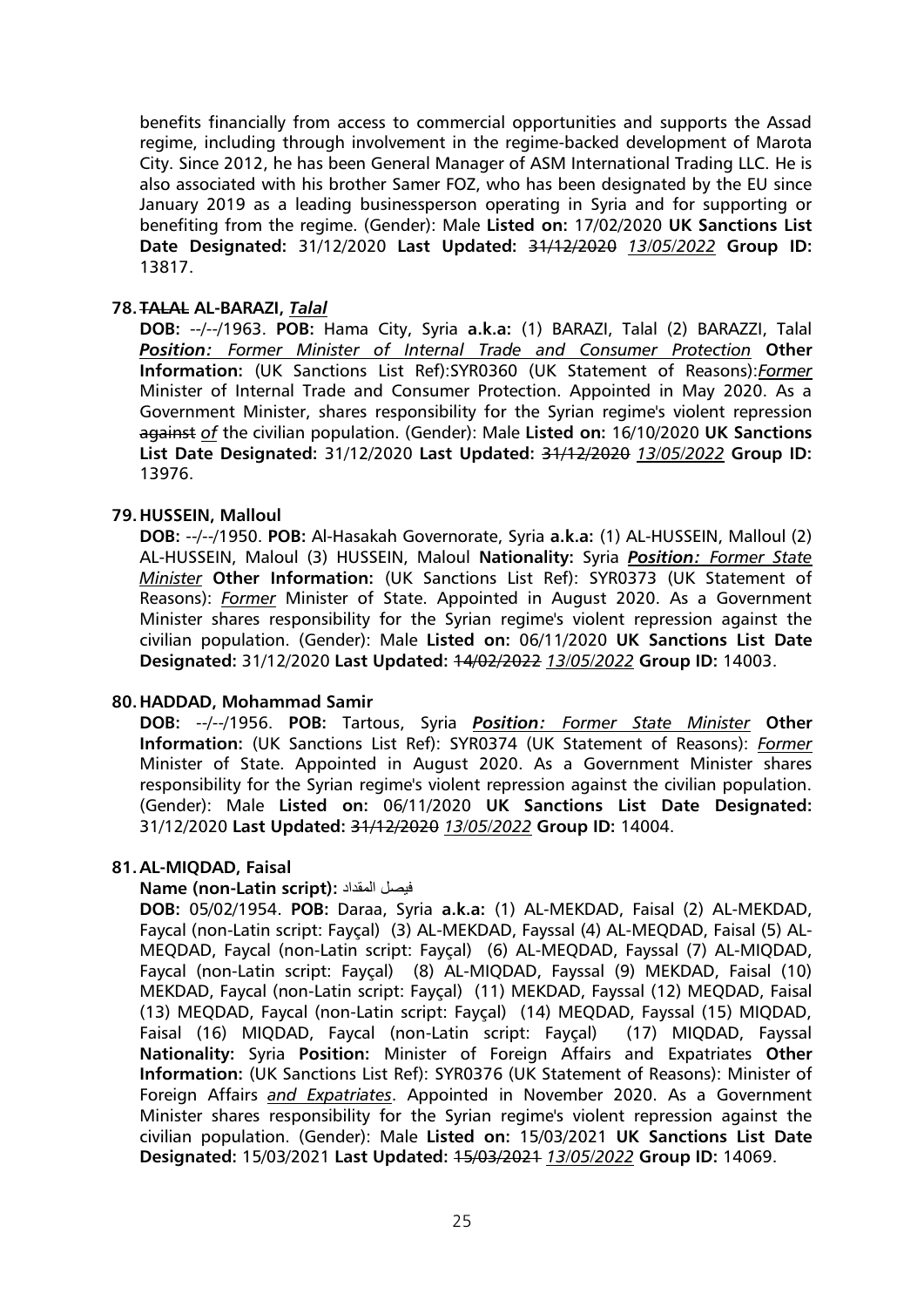### **82.IBRAHIM, Yasser Hussein**

**Name (non-Latin script):** ابراهيم حسين يسار

**DOB:** 09/04/1983. **POB:** Damascus, Syria **a.k.a:** (1) IBRAHIM, Yasar (2) IBRAHIM, Yassar **Nationality:** Syria *Position: Businessman* **Other Information:** (UK Sanctions List Ref): SYR0379 (UK Statement of Reasons): Prominent and influential businessperson and financier to President Assad, operating across multiple sectors of the Syrian economy. The Ibrahim family, led by Yasser Ibrahim, is associated with the Assad regime, and acts as a front for Bashar and Asma Assad's personal hold on the Syrian economy, whilst millions of Syrians are food insecure. (Gender): Male **Listed on:** 15/03/2021 **UK Sanctions List Date Designated:** 15/03/2021 **Last Updated:** 15/03/2021 *13/05/2022* **Group ID:** 14072.

# **Entities**

# **1. DREX TECHNOLOGIES S.A.**

**Other Information:** (UK Sanctions List Ref): SYR0269 (UK Statement of Reasons): Drex Technologies is wholly owned by Rami Makhlouf, who is also an involved person given his financial support for the Syrian regime and his membership of the Makhlouf family. Rami Makhlouf uses Drex Technologies to facilitate and manage his international financial holdings., including a majority share in SyriaTel, which is also an involved person on the grounds that it also provides financial support to the Syrian regime. (Type of entity): Finance (Business Reg No):394678 **Listed on:** 24/07/2012 **UK Sanctions List Date Designated:** 31/12/2020 **Last Updated:** 19/01/2021 *13/05/2022* **Group ID:** 12732.

# **2. ADDOUNIA** *SAMA* **TV**

**a.k.a:** (1) Al Dounia (2) Al-Donya Television Channel (3) Al-Dunya TV (4) Dunia Television (5) Dunya Limited Liability Company for Information *(6) Addounia TV* **Other Information:** (UK Sanctions List Ref): SYR0275 (UK Statement of Reasons): *Previously known as Addounia TV. Sama TV is a* telecommunications entity which spreads disinformation and incites violence against the civilian population in Syria. (Phone number): *(1)* +963-11-5667271 *(2)* +963-11-5667274 (Website): http://www.addounia.tv (Type of entity): Media. State-owned **Listed on:** 26/09/2011 **UK Sanctions List Date Designated:** 31/12/2020 **Last Updated:** 31/12/2020 *13/05/2022* **Group ID:** 12151.

# **3. AL MASHREQ INVESTMENT FUND**

**a.k.a:** (1) AMIF (2) Sunduq Al Mashrek Al Istithmari **Address**: P.O. Box 108, Damascus, Syria. **Other Information:** (UK Sanctions List Ref): SYR0279 (UK Statement of Reasons): Entity is controlled by Rami Makhlouf who provides funding to the regime. *Al Mashreq Investment Fund benefits from and supports the Assad regime.* (Phone number): *(1)*  +963 112110043 *(2)* +963 112110059 (Type of entity): Private **Listed on:** 24/06/2011 **UK Sanctions List Date Designated:** 31/12/2020 **Last Updated:** 31/12/2020 *13/05/2022* **Group ID:** 12018.

### **4. CHAM PRESS TV**

**Address:** Al Qudsi building 2nd Floor Baramkeh, Damascus, Syria. **Other Information:**  (UK Sanctions List Ref): SYR0289 Media Outlet (UK Statement of Reasons): TV Channel Cham Press TV participates in campaigns to spread disinformation, and incite violence against demonstrations *including relating to regime atrocities, and incite violence against demonstrators.* (Phone number): +963 11 2260805 (Website): www.champress.net (Email address): mail@champress.com **Listed on:** 02/12/2011 **UK**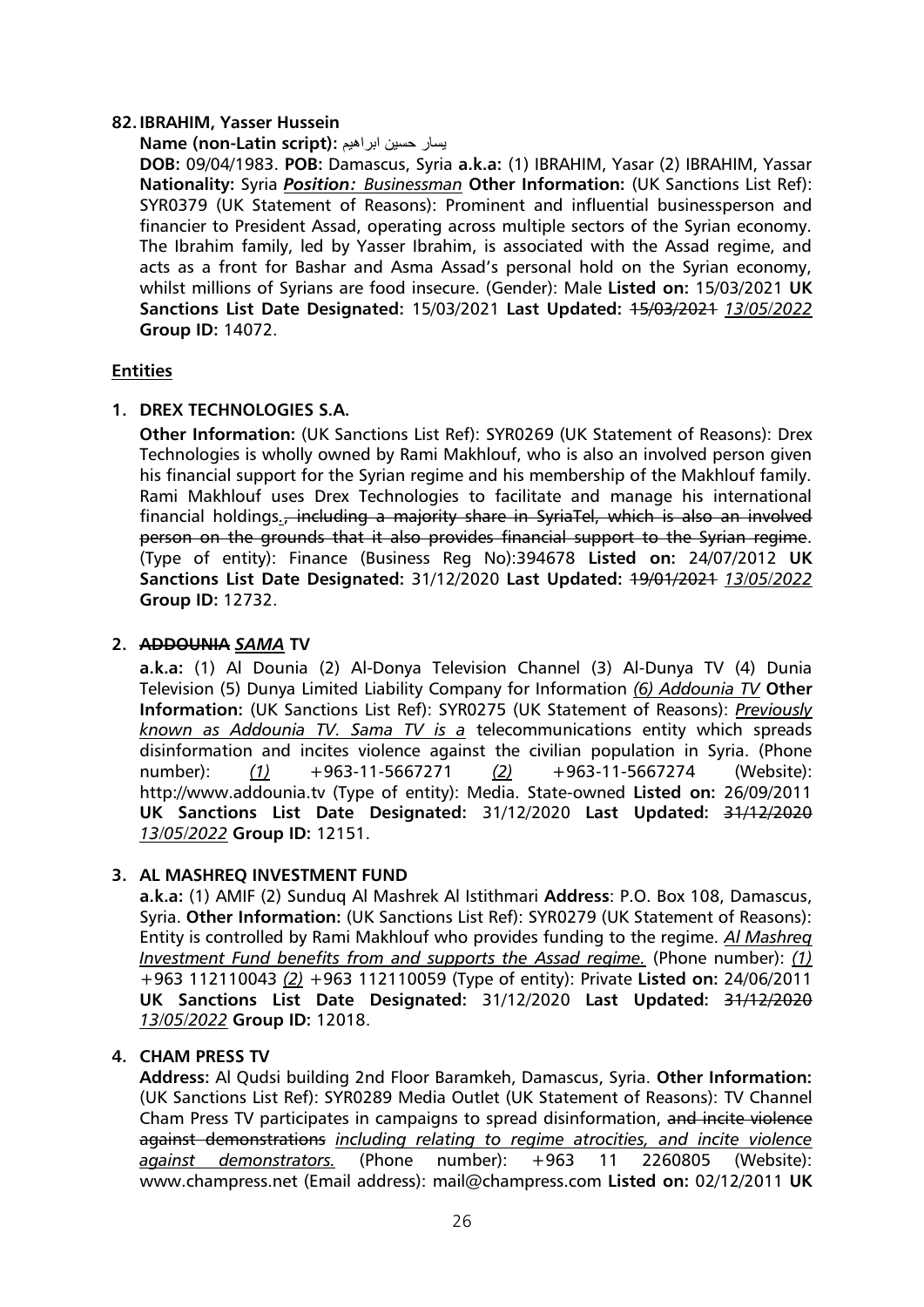**Sanctions List Date Designated:** 31/12/2020 **Last Updated:** 31/12/2020 *13/05/2022* **Group ID:** 12424.

### **5. COTTON MARKETING ORGANISATION**

*a.k.a: (1) The General Organisation for Cotton Ginning and Marketing (2) The State Institution for Cotton Ginning and Marketing (non-Latin script*: وتسويق لحلج العامة المؤسسة األقطان *(***Address:** Bab Al-Faraj, P.O. Box 729, Aleppo. **Other Information:** (UK Sanctions List Ref): SYR0291 (UK Statement of Reasons): State-owned company. Provides financial support to the Syrian regime. (Phone number): *(1)* +96321 2239495 *(2)* +96321 2239496 *(3)* +96321 2239497 *(4)* +96321 2239498 (Website): www.cmo.gov.sy (Email address): Cmo-aleppo@mail.sy **Listed on:** 24/07/2012 **UK Sanctions List Date Designated:** 31/12/2020 **Last Updated:** 31/12/2020 *13/05/2022* **Group ID:** 12733.

### **6. DEIR EZ-ZUR PETROLEUM COMPANY**

**Address:** Dar Al Saadi Building, 1st, 5th and 6th Floor, Zilat Street, Mazza Ara, P.O. Box 9120, Damascus, Syria. **Other Information:** (UK Sanctions List Ref): SYR0292 Oil and Gas Sector (UK Statement of Reasons):Joint venture of GPC. *Subsidiary of the Syrian General Petroleum Company.* Provides financial support to the regime. (Phone number): *(1)* +963 11 662 1175 *(2)* +963 11 662 1400 **Listed on:** 24/01/2012 **UK Sanctions List Date Designated:** 31/12/2020 **Last Updated:** 31/12/2020 *13/05/2022* **Group ID:** 12488.

### **7. DIJLA PETROLEUM COMPANY**

**Address:** Building No. 653, 1st Floor Daraa Highway, P.O. Box 81, Damascus, Syria.**Other Information:** (UK Sanctions List Ref): SYR0293 Oil and Gas Sector (UK Statement of Reasons): Joint venture of GPC. *Joint venture of Syrian General Petroleum Company.* Provides financial support to the regime. **Listed on:** 24/01/2012 **UK Sanctions List Date Designated:** 31/12/2020 **Last Updated:** 31/12/2020 *13/05/2022* **Group ID:** 12490.

### **8. EBLA PETROLEUM COMPANY**

**a.k.a:** Ebco **Address:** Head Office Mazzeh, Vilat Ghabia Dar Es Saada, 16 P.O. Box 9120, Damascus, Syria. **Other Information:** (UK Sanctions List Ref):SYR0296 Oil and Gas Sector (UK Statement of Reasons): Joint venture of *Syrian General Petroleum Company (*GPC*)*. Provides financial support to the regime (Phone number): +963 116691100 **Listed on:** 24/01/2012 **UK Sanctions List Date Designated:** 31/12/2020 **Last Updated:** 31/12/2020 *13/05/2022* **Group ID:** 12489.

#### **9. EL-TEL CO**

**Address**: Dair Ali Jordan Highway, P.O. Box 13052, Damascus, Syria. **Other Information:** (UK Sanctions List Ref): SYR0298 (UK Statement of Reasons): Manufacturing and supplying communication and transmission towers and other equipment for the Syrian army *regime*. *Associated with Rami and Iyad Makhlouf*  (Phone number): +963 11 2212345 (Website): www.eltelme.com **Listed on:** 26/09/2011 **UK Sanctions List Date Designated:** 31/12/2020 **Last Updated:** 31/12/2020 *13/05/2022* **Group ID:** 12068.

### **10.HANDASIEH ORGANIZATION FOR ENGINEERING INDUSTRIES**

**a.k.a:** (General) Organization for Engineering Industries **Address:** (1) PO Box 21120, Baramkeh, Damascus, Syria. (2) PO Box 2849, Al Moutanabi Street, Damascus, Syria.(3)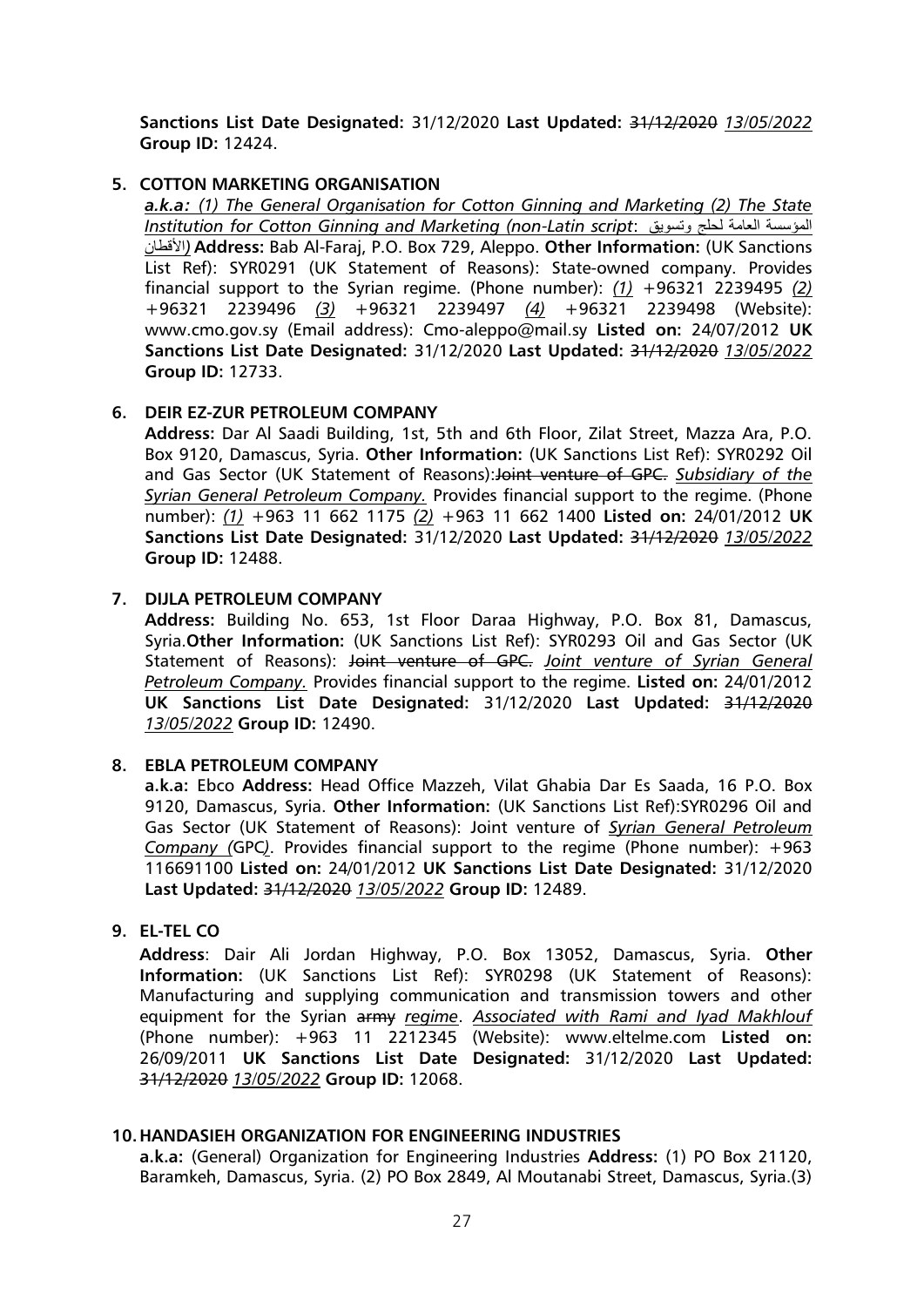PO Box 5966, Abou Bakr Al Seddeq St., Damascus, Syria. **Other Information:** (UK Sanctions List Ref): SYR0306 (UK Statement of Reasons): Front company for the acquisition of sensitive equipment *related to the production of chemical weapons* by the Syrian Scientific Studies and Research Center (SSRC) also known as Centre d'études et de recherches syrien (CERS). *Owned or controlled by or otherwise associated with the SSRC.* (Phone number): *(1)* +963112121816 *(2)* +963112121834 *(3)* +963112212743 *(4)* +963112214650 *(5)* +963115110117 **Listed on:** 02/12/2011 **UK Sanctions List Date Designated:** 31/12/2020 **Last Updated:** 14/02/2022 *13/05/2022* **Group ID:** 12431.

### **11.HIGHER INSTITUTE FOR APPLIED SCIENCES AND TECHNOLOGY (HIAST)**

المعهد العالي للعلوم التطبيقية والتكنولوجيا **:(script Latin-non (Name**

**a.k.a:** (1) HISAT (2) L'Institut Superieur des Sciences Appliquees et de Technologie (ISSAT) **Address:** (1) PO Box 31983, Barzeh District, Damascus, Syria.(2) Location of entity headquarters: Damascus.**Other Information:** (UK Sanctions List Ref):SYR0307 Research, Sciences, Chemical Weapons (UK Statement of Reasons):Affiliated to and a subsidiary of the Syrian Scientific Studies and Research Centre (SSRC) which is an involved person *a designated entity involved in the development and proliferation of chemical weapons in Syria*. HIAST provides training and support to the SSRC and is therefore *also* responsible for the violent repression of the civilian population. (Website): https://hiast.edu.sy/en/contact-us (Type of entity): Government Entity and Higher Institute (Subsidiaries): SSRC, Barzeh Street, PO Box 4470 (Parent company): SSRC, Barzeh Street, PO Box 4470 **Listed on:** 23/07/2014 **UK Sanctions List Date Designated:** 31/12/2020 **Last Updated:** 31/12/2020 *13/05/2022* **Group ID:** 13032.

### **12.INDUSTRIAL ESTABLISHMENT OF DEFENCE**

**a.k.a:** (1) Coefficient Defense Foundation (2) Defence Factories Establishment (3) Establissement Industrial de la Defence (ETINDE) (4) Establissements Industriels de la Defense (EID) (5) Industrial Establishment for Defence (6) Industrial Establishment of Defense **Address:** (1) P.O. Box 2230, Al-Hameh, Damascus Countryside. (2) P.O. Box 2330, Al Thawraa Street, Damascus, Syria. **Other Information:** (UK Sanctions List Ref):SYR0309 Industrial - Military (UK Statement of Reasons): Involved in the procurement of military equipment for the regime, and therefore responsible for the violent repression of the civilian population in Syria. Branch of Syrian Ministry of Defence. *There are reasonable grounds to suspect that the Industrial Establishment of Defence is or has been involved in the repression of the civilian population and engaging in and promoting the repression and otherwise supported the regime in that it is has produced and supplied military equipment to the regime, and is associated with members of the regime, in particular the Syrian military.* **Listed on:** 23/07/2014 **UK Sanctions List Date Designated:** 31/12/2020 **Last Updated:** 14/02/2022 *13/05/2022* **Group ID:** 13031.

### **13.ISLAMIC REVOLUTIONARY GUARD CORPS (IRGC) QODS FORCE**

**Name (non-Latin script):** قدس سپاه

**a.k.a:** (1) Al Qods (2) IRGC QF (3) IRGC-QF (4) Islamic Revolutionary Guards Corps - Qods Force (5) Jerusalem force (6) Pasdaran (7) Pasdaran-e Enghelab-e Islami (8) Quds Force (9) Sepah-e Qods **Address:** Tehran, Iran. **Other Information:** (UK Sanctions List Ref):INU0082 and SYR0310 Listed under the Iran (Nuclear) and Syria sanctions regimes. Names of Director: Qasem Soleimani (designated 23 June 2011). Ultimate beneficial owner: Iranian Advisory Mission to Syria. (UK Statement of Reasons): Iran's Islamic Revolutionary Guard Corps (IRGC) Qods Force is responsible for operations outside Iran and is Tehran's principal foreign policy tool for special operations and support to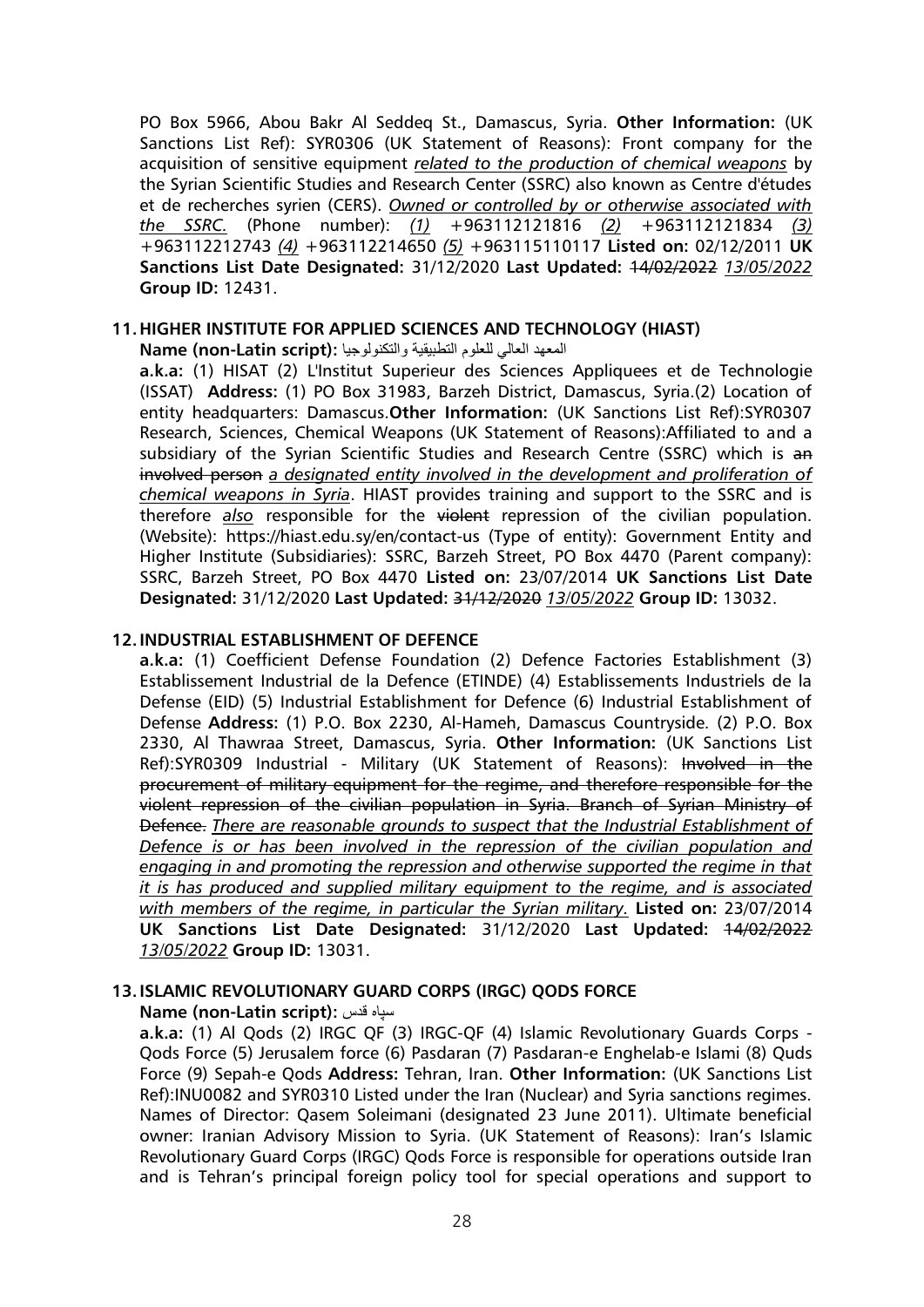terrorists and Islamic militants abroad. Hizballah used Qods Force-supplied rockets, anti-ship cruise missiles (ASCMs), man-portable air defense systems (MANPADS), and unmanned aerial vehicles (UAVs) in the 2006 conflict with Israel and benefited from Qods Force training on these systems, according to press reporting. According to a variety of reporting, the Qods Force continues to re-supply and train Hizballah on advanced weaponry, anti-aircraft missiles, and long-range rockets. The Qods Force continues to provide limited lethal support, training, and funding to Taliban fighters in southern and western Afghanistan including small arms, ammunition, mortars, and short-range battlefield rockets. Controlled by the IRGC. (Type of entity): Military. Militia (Subsidiaries): IRGC (Parent company): Iranian Revolutionary Guard Corps **Listed on:** 24/08/2011 **UK Sanctions List Date Designated:** 31/12/2020 **Last Updated:**  04/03/2022 *13/05/2022* **Group ID:** 11241.

### **14.ORGANISATION FOR TECHNOLOGICAL INDUSTRIES**

**a.k.a:** (1) OTI (2) Technical Industries Corporation (TIC) **Address:** PO Box 11037, Damascus, Syria. **Other Information:** (UK Sanctions List Ref): SYR0320 (UK Statement of Reasons): Subsidiary of the Syrian Ministry of Defence. Organisation for Technological Industries is involved in the production of chemical weapons for the Syrian regime. It is therefore responsible for the violent repression against the Syrian population. As a subsidiary of the Ministry of Defence, it is also associated with a designated entity. *It is therefore involved in the repression of the Syrian civilian population. As a subsidiary of the Ministry of Defence, it is also associated with a designated entity.* (Type of entity): subsidiary of Syrian Government **Listed on:** 09/03/2015 **UK Sanctions List Date Designated:** 31/12/2020 **Last Updated:**  31/12/2020 *13/05/2022* **Group ID:** 13235.

### **15.REAL ESTATE BANK OF SYRIA (REB)**

**Name (non-Latin script):** السوري العقاري المصرف

**Address:** P.O. Box: 2337, Insurance Bldg, Yousef Al-Azmeh Square, Damascus, Syria. **Other Information:** (UK Sanctions List Ref): SYR0326 Business. State owned (UK Statement of Reasons): State-owned bank providing financial support for the regime. *There are reasonable grounds to suspect that Real Estate Bank of Syria is or has been involved in supporting or benefitting from the Syrian regime, in particular through the provision of financial services and making available funds or other economic resources. Further, it is owned or controlled by or otherwise associated with the Syrian regime. In particular, it is or was managed by the brother-in-law of Bashar al-Assad, Mohammad Makhlouf.* (Phone number): (1) +963 11 2218602 (2) +963 11 2456777 (Fax): (1) +963 11 2211186 (2) +963 11 2237938 (Website): www.reb.sy (Email address): Publicrelations@reb.sy (Type of entity): State-owned **Listed on:** 05/09/2011 **UK Sanctions List Date Designated:** 31/12/2020 **Last Updated:** 14/02/2022 *13/05/2022* **Group ID:** 12064.

### **16.SAVING BANK**

**a.k.a:** (1) The General Establishment of Mail Saving Fund (2) The Post Saving Fund **Address:** P.O. Box: 5467, Amous Square, Al-Furat St., Merjah, Damascus, Syria. **Other Information:** (UK Sanctions List Ref): SYR0327 Banking (UK Statement of Reasons): State-owned bank. Provides financial support to the regime. *There are reasonable grounds to suspect that the Saving Bank is or has been involved in supporting or benefitting from the Syrian regime, in particular through the provision of financial services and making available funds or other economic resources. Further, it is owned or controlled by the state or otherwise associated with the Assad regime.* (Phone number): *(1)* 222 8403 *(2)* 224 4909 *(3)* 245 3471 (Email address): post-gm@net.sy.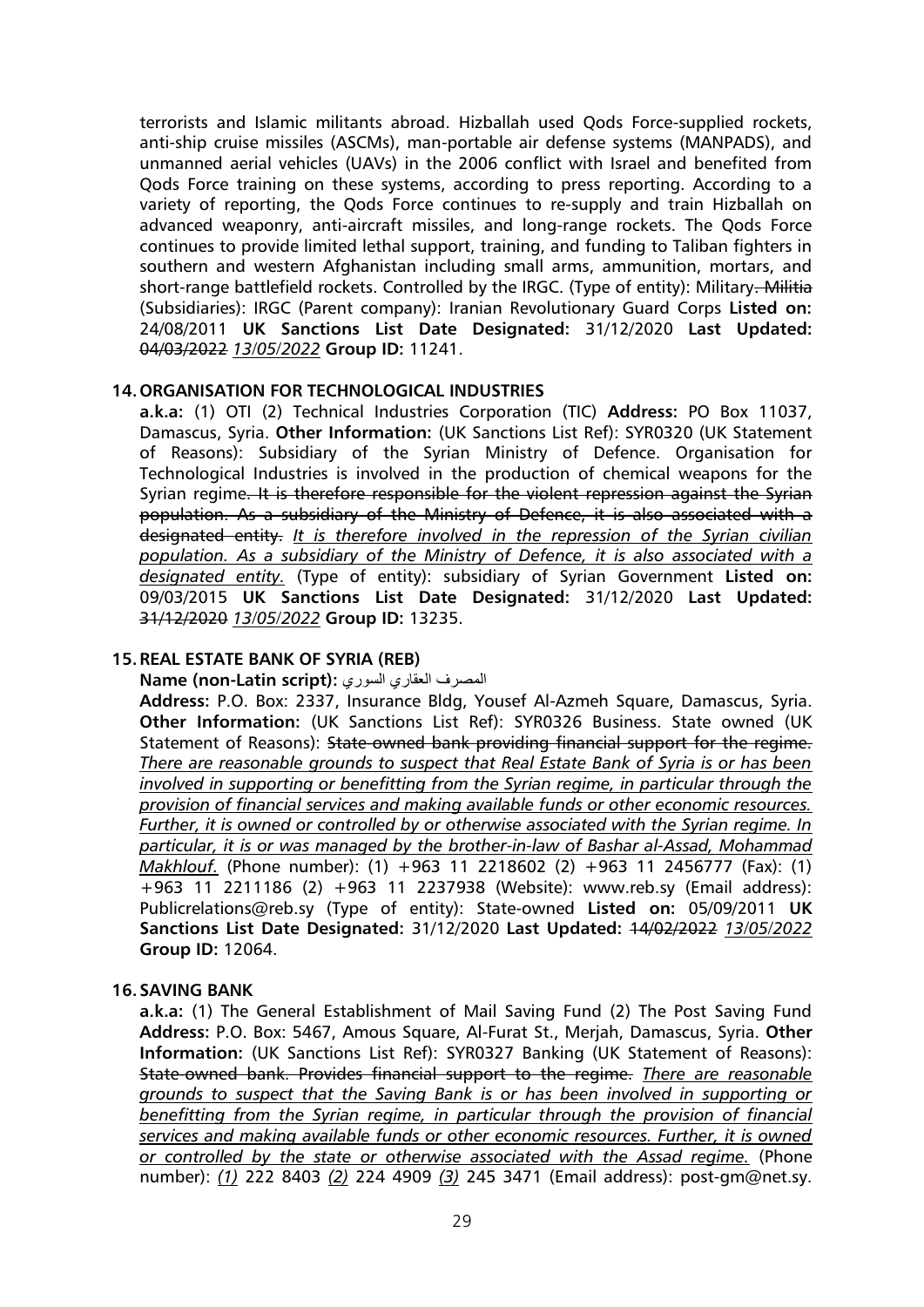s.bank@scs-net.org (Type of entity): State-owned **Listed on:** 24/01/2012 **UK Sanctions List Date Designated:** 31/12/2020 **Last Updated:** 14/02/2022 *13/05/2022* **Group ID:**  12485.

### **17.SOURUH COMPANY**

**a.k.a:** *(1)* SOROH Al Cham Company *(2) Soruh Company (non-Latin script*: صروح شركة العقارية *(***Address:** Adra Free Zone Area, Damascus, Syria. **Other Information:** (UK Sanctions List Ref): SYR0328 Real Estate (UK Statement of Reasons): Majority of the shares of the company are owned directly or indirectly by Rami Makhlouf. *Regime controlled company. Majority of the shares were previously owned directly or indirectly by Rami Makhlouf. As such, there are reasonable grounds to suspect that the company is or has been involved in supporting or benefitting from the Syrian regime through the provision of financial or other economic resources and/or is owned or controlled by or otherwise associated with the regime.* (Phone number): *(1)* +963-11-5316396 *(2)* +963-11-5327266 *(3)* +963-932-878282 *(4)* +963-933-526812 (Website): http://sites.google.com/site/sorohco (Email address): sorohco@gmail.com **Listed on:** 26/09/2011 **UK Sanctions List Date Designated:** 31/12/2020 **Last Updated:**  31/12/2020 *13/05/2022* **Group ID:** 12066.

### **18.SYRIA TRADING OIL COMPANY (SYTROL)**

**Address:** Prime Minister Building, 17 Street Nissan, Damascus, Syria. **Other Information:** (UK Sanctions List Ref): SYR0329 Business (UK Statement of Reasons): State-owned company responsible for all oil exports from Syria. Provides financial support to the regime. *State-owned company responsible for all oil exports from Syria. Provides financial support or other economic resources to the regime. Associated with the Ministry of Oil and Office of the Prime Minister.* **Listed on:** 02/12/2011 **UK Sanctions List Date Designated:** 31/12/2020 **Last Updated:** 31/12/2020 *13/05/2022* **Group ID:** 12432.

#### **19.SYRIAN ARAB AIRLINES**

#### السورية and مؤسسة الطيران العربية السورية **:(script Latin-non (Name**

**a.k.a:** (1) Syrian Air (2) SyrianAir **Address:** (1) Damascus. (2) P.O. Box 417, Al-Mohafazeh Square, Damascus, Syria. **Other Information:** (UK Sanctions List Ref): SYR0330 (UK Statement of Reasons): Public company controlled by the regime. Provides financial support for the regime *and is implicated in transporting goods and equipment that could be used by the military in repressing the civilian population in Syria*. (Phone number): +963112240774 (Website): Syriaair.com (Type of entity): Public **Listed on:** 24/07/2012 **UK Sanctions List Date Designated:** 31/12/2020 **Last Updated:**  14/02/2022 *13/05/2022* **Group ID:** 12734.

#### **20.SYRIAN COMPANY FOR INFORMATION TECHNOLOGY**

**a.k.a:** SCIT **Address:** PO Box 11037 *Dumar Project, Area 11*, Damascus, Syria. **Other Information:** (UK Sanctions List Ref): SYR0331 (UK Statement of Reasons): Associated with the Organisation for Technological Industries (OTI) and therefore the Syrian Ministry of Defence, which are both designated. Involved in the supply of goods or technology to Syria. *(Phone number): + 963-113141053* (Subsidiaries): Subsidiary of the Organisation for Technological Industries (OTI) and therefore the Syrian Ministry of Defence (Parent company):Syrian Ministry of Defence **Listed on:** 09/03/2015 **UK Sanctions List Date Designated:** 31/12/2020 **Last Updated:** 31/12/2020 *13/05/2022* **Group ID:** 13236.

#### **21.SYRIAN COMPANY FOR OIL TRANSPORT**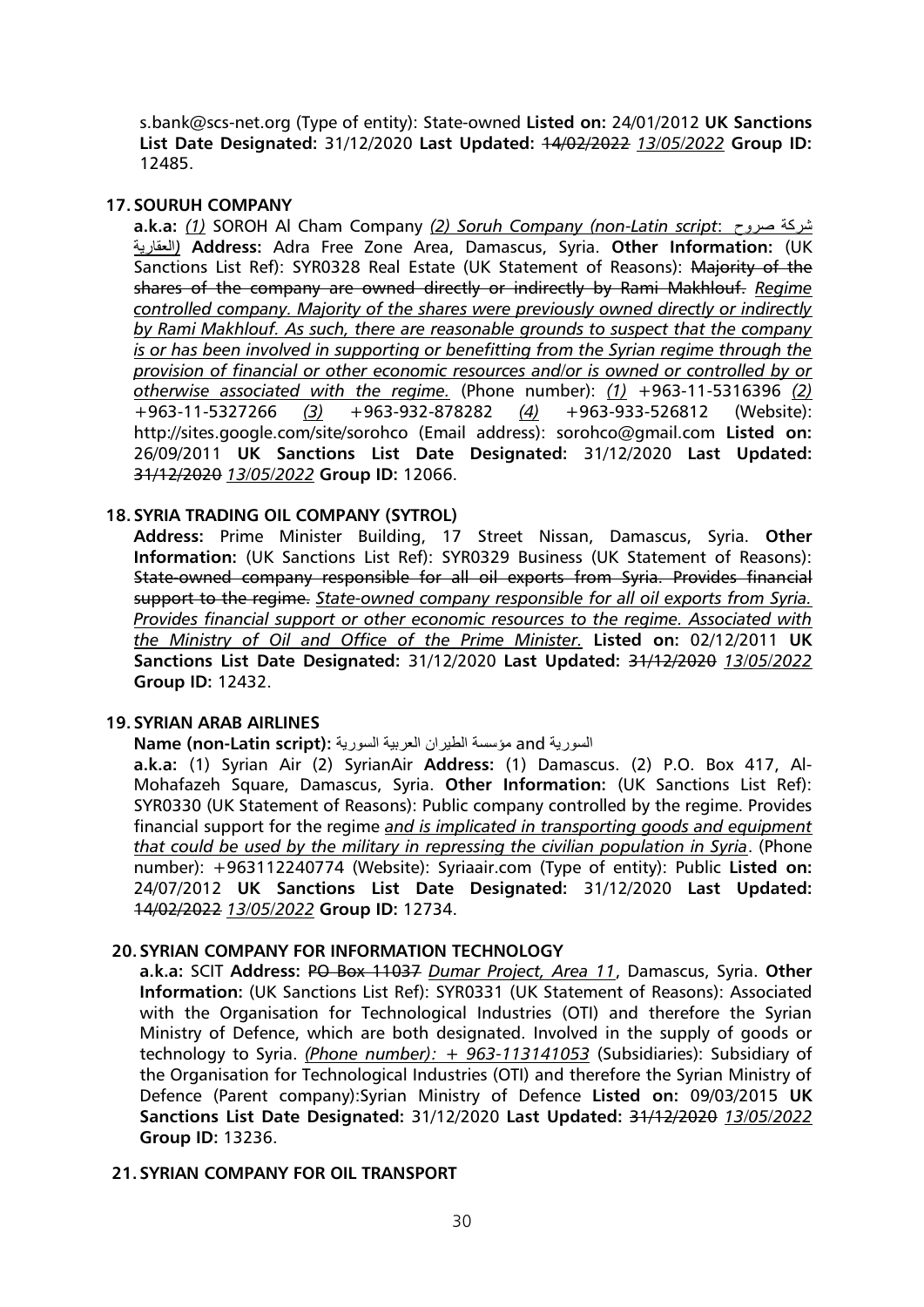**a.k.a:** (1) SCOT' (2) SCOTRACO (3) Syrian Crude Oil Transportation Company **Address:** Banias Industrial Area, Latakia Entrance Way, P.O. Box 13, Banias, Syria. **Other Information:** (UK Sanctions List Ref): SYR0332 (UK Statement of Reasons): Syrian state owned oil company. *There are reasonable grounds to suspect that it is or has been involved in supporting or benefitting from the Syrian regime in that it* provides financial support to the regime*, through the supply and sale of crude oil and related products*. (Website): www.scot-syria.com (Email address): Email: scot50@scn-net.org **Listed on:** 26/06/2012 **UK Sanctions List Date Designated:** 31/12/2020 **Last Updated:** 31/12/2020 *13/05/2022* **Group ID:** 12696.

### **22.SYRIAN LEBANESE COMMERCIAL BANK**

### مصرف التجاري السوري اللبناني **:(Name (non-Latin script**

**Address:** (1) P.O. Box 11-8701. (2) Syrian Lebanese Commercial Bank Building, Makdessi Street, Hamra, P.O. Box 113-5127, Beirut, Lebanon.**Other Information:** (UK Sanctions List Ref): SYR0333 (UK Statement of Reasons): Subsidiary of the Commercial Bank of Syria already listed. Provides financial support to the regime. *There are reasonable grounds to suspect that the Syrian Lebanese Commercial Bank is or has been involved in supporting or benefitting from the Syrian regime through the provision of financial services and making available funds or other economic resources. Further, the bank is a subsidiary of, and therefore owned or controlled by, the Commercial Bank of Syria, another entity also listed for its involvement.* (Business Reg No):31165 **Listed on:** 24/01/2012 **UK Sanctions List Date Designated:** 31/12/2020 **Last Updated:** 31/12/2020 *13/05/2022* **Group ID:** 12487.

### **23.SYRIAN PETROLEUM COMPANY**

**a.k.a:** SPC **Address:** (1) PO BOX:3378.(2) P.O. BOX: 2849, Dummar Province, Expansion Square, Island 19-Building 32. **Other Information:** (UK Sanctions List Ref):SYR0335 Oil and Gas (UK Statement of Reasons): State-owned oil company. Provides financial support to the Syrian regime *There are reasonable grounds to suspect that the company is or has been involved in supporting or benefitting from the Syrian regime in that it provides financial support or other economic resources to the Syrian regime, including through the supply or sale of oil and related products.* (Phone number): (1) +963-11-3137913 (2) +963-11-3137935 (3) +963-11-3137977 (4) +963-11-3137979 (Website): (1) www.spc.com.sy (2) www.spc-sy.com (Email address): (1) spccom1@scsnet.org (2) spccom2@scs-net.org (Type of entity): State-owned **Listed on:** 26/03/2012 **UK Sanctions List Date Designated:** 31/12/2020 **Last Updated:** 17/02/2022 *13/05/2022* **Group ID:** 12644.

#### **24.SYRIATEL**

**Address:** Thawra Street, Ste Building 6th Floor, BP 2900. **Other Information:** (UK Sanctions List Ref): SYR0336 Telecommunications sector. Controlled by Rami Makhlouf. *Ahmad Al-Ali, Chairman and Murid Al-Atassi, CEO* (UK Statement of Reasons): Controlled by Rami Makhlouf; provides financial support to the regime: through its licensing contract it pays 50 % of its profits to the Government. *Formerly owned by Rami Maklouf. While Ahmad Al-Ali and Murid Al-Atassi are now the named Chairman and CEO of the company, it is suspected that the Assad family, through Asma Assad, are the ultimate beneficial owners. Syriatel has publicly supported the regime by paying 50% of its profits to the Government. Accordingly, the company is or has been involved in supporting or benefitting from the Syrian regime and/or is owned or controlled by, or otherwise associated with other involved persons.* (Phone number): *(1)* +963-11-23739719 *(2)* +963-11-6126270 (Website): http://syriatel.sy (Email